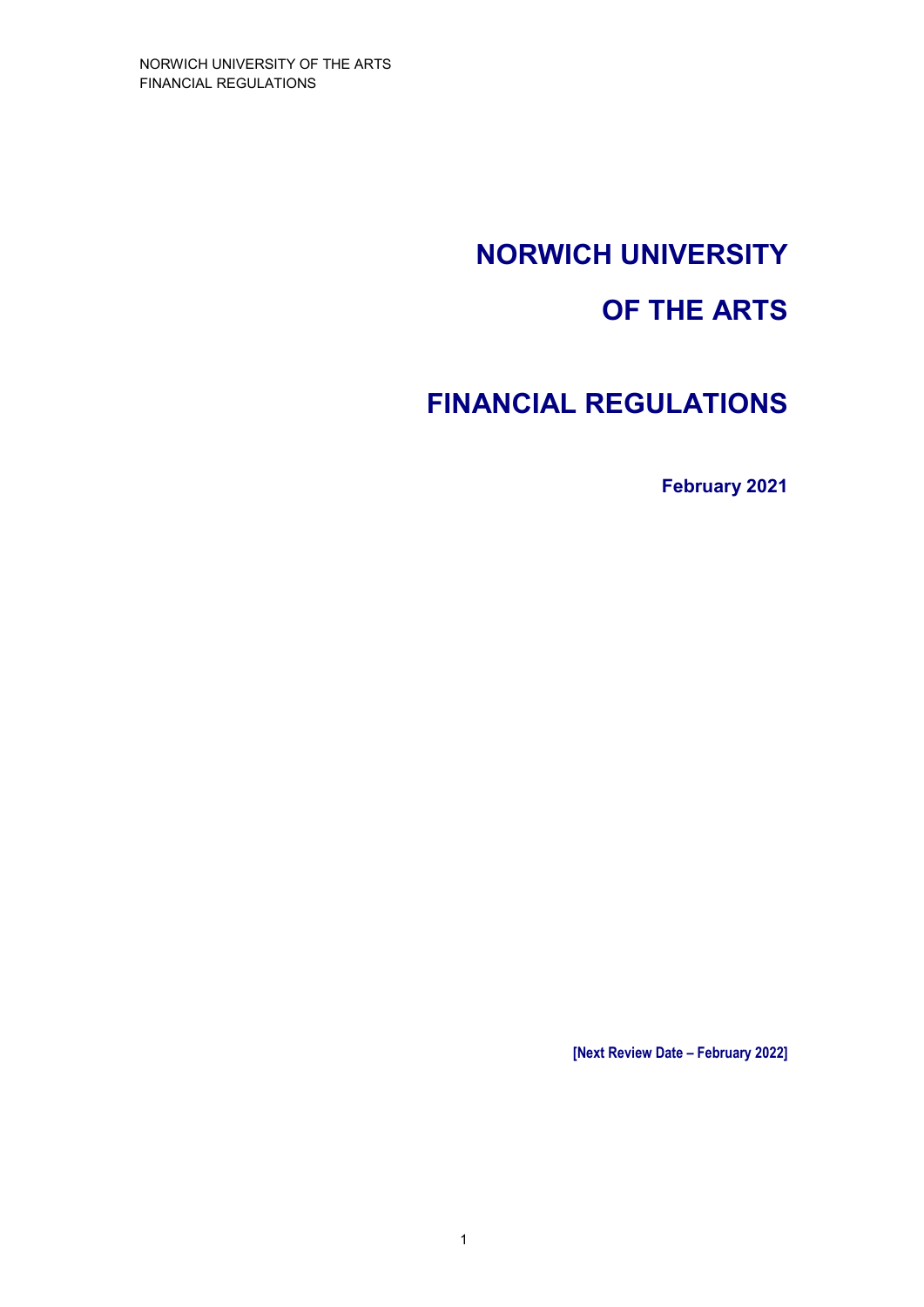# FOREWORD

These terms and conditions of funding require the University to ensure that it has a sound system of internal financial management; control and financial regulations are a core component of such a system. Similarly, the Office for Students (OfS) audit services are required to give an assurance that institutions have fully documented financial procedures in place and the OfS may withhold grant or entry onto its register where this cannot be shown to be the case.

To conduct its business effectively, the University needs to ensure that it has sound financial management systems in place and that they are strictly adhered to. Part of this process is the establishment of financial regulations which set out the financial policies of the University.

Financial regulations make good business sense, and for further and higher education institutions, they have additional significance as their funding depends upon it.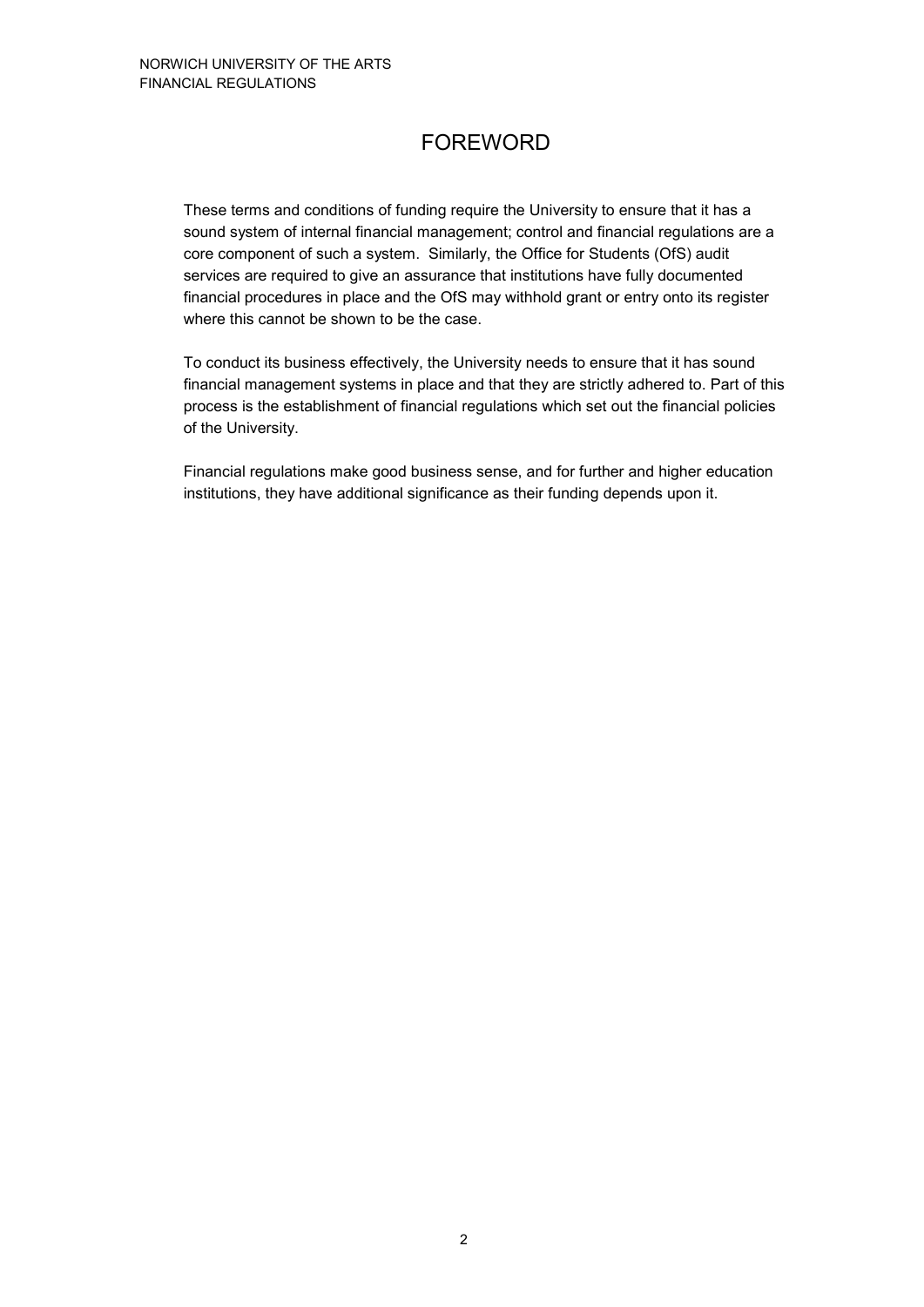# **CONTENTS**

#### **TERMINOLOGY**

#### **A GENERAL PROVISIONS**

- **1 Background**
- **2 Status of financial regulations**

#### **B CORPORATE GOVERNANCE**

- **3 University Council** 
	- 3.1 University Council
	- 3.2 Finance & Resources Committee
	- 3.3 Audit Committee
	- 3.4 Remuneration Committee
	- 3.5 Personnel Committee
- **4 Designated Officer**

#### **5 Other responsibilities for the financial affairs of the University**

- 5.1 Deputy Vice-Chancellor
- 5.2 Other staff with management responsibilities
- 5.3 All staff
- **6 Risk Management**
- **7 Whistleblowing**
- **8 Code of Conduct** 
	- 8.1 Standards
	- 8.2 Register of Interests
	- 8.3 Receiving gifts or hospitality

#### **C FINANCIAL MANAGEMENT AND CONTROL**

#### **9 Financial Planning**

- 9.1 Preparation of financial plan
- 9.2 Budget objectives
- 9.3 Budget preparation
- 9.4 Capital expenditure
- 9.5 Other major developments

#### **10 Financial Control**

- 10.1 Budgetary control
- 10.2 Financial information
- 10.3 Changes to the approved budget
- 10.4 Virement
- 10.5 Treatment of year-end balances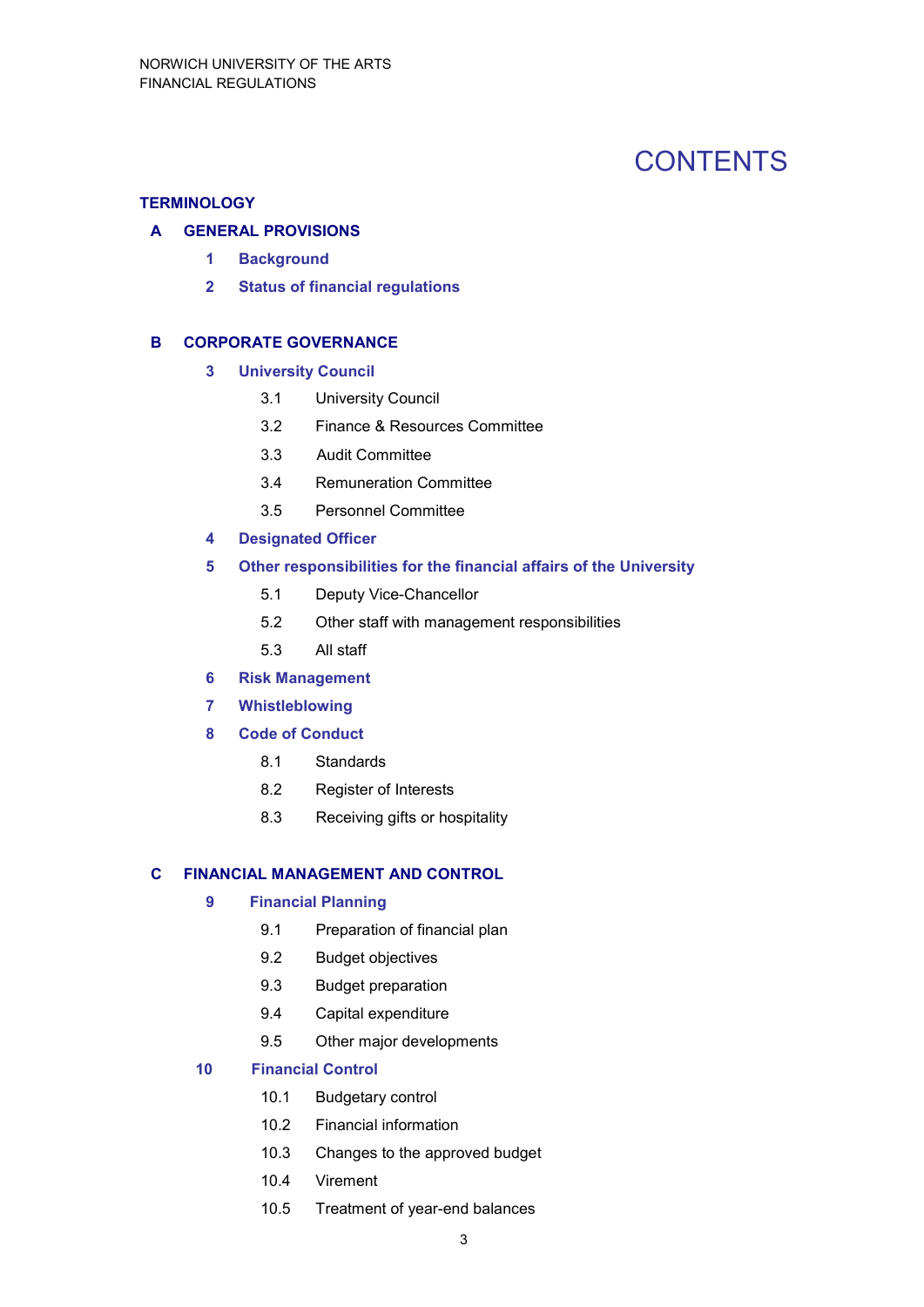#### **11 Accounting Arrangements**

- 11.1 Financial year
- 11.2 Basis of accounting
- 11.3 Format of the financial statements
- 11.4 Capitalisation and depreciation
- 11.5 Accounting records
- 11.6 Public access
- 11.7 Taxation

#### **12 Audit Requirements**

- 12.1 General
- 12.2 External audit
- 12.3 Internal audit
- 12.4 Fraud and corruption
- 12.5 Value for money
- 12.6 Other auditors

#### **13 Treasury Management**

- 13.1 Treasury management policy
- 13.2 Appointment of bankers and other professional advisers
- 13.3 Banking arrangements

#### **14 Income**

- 14.1 General
- 14.2 Maximisation of income
- 14.3 Receipt of cash, cheques and other negotiable instruments Receipts by credit and debit card or Paypal Internet receipts
- 14.4 Collection of debts
- 14.5 Student fees
- 14.6 Student loans
- 14.7 Emergency/hardship loans
- 14.8 Student Bursaries

#### **15 Research Grants and Contracts**

- 15.1 General
- 15.2 Recovery of overheads
- 15.3 Costing/transparency
- 15.4 Grant and contract conditions

#### **16 Other externally funded projects and activities**

- 16.1 General
- **17 Other Income-Generating Activity** 
	- 17.1 Private consultancies and other paid work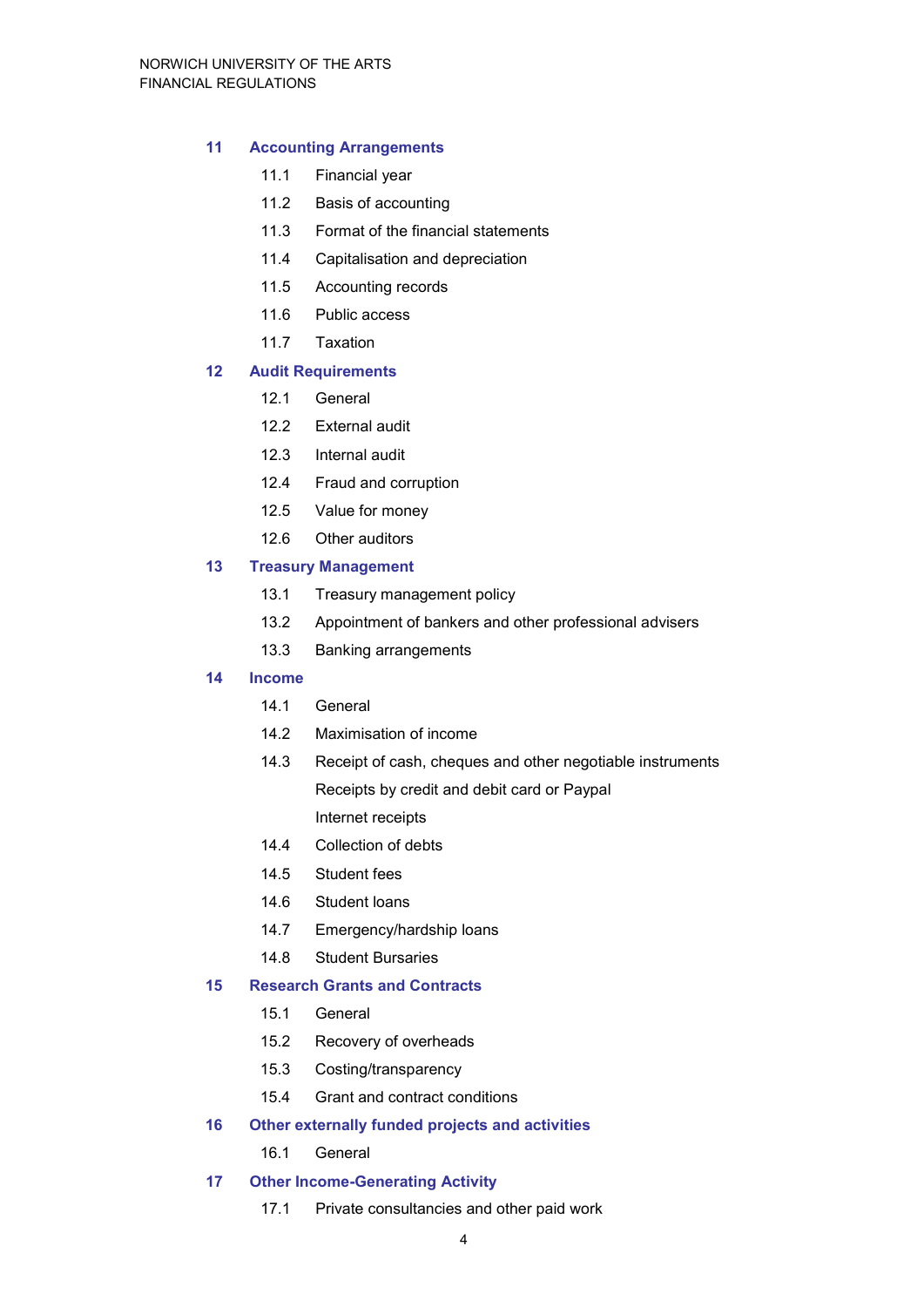- 17.2 Short courses and services rendered
- 17.3 Off-site collaborative provision
- 17.4 Other matched funding
- 17.5 Profitability and recovery of overheads
- 17.6 Deficits
- 17.7 Additional payments to staff

#### **18 Intellectual Property Rights and Patents**

- 18.1 General
- 18.2 Intellectual property rights

#### **19 Non-Pay Expenditure**

- 19.1 General
- 19.2 Delegation and financial authorities
- 19.3 Procurement
- 19.4 Purchase orders
- 19.5 Institutional credit cards
- 19.6 Purchasing through the internet
- 19.7 Tenders and quotations (excluding major building and engineering works)
- 19.8 Major building and engineering contracts and building maintenance works
- 19.9 UK regulations
- 19.10 Receipt of goods
- 19.11 Payment of invoices
- 19.12 Staff reimbursement
- 19.13 Petty cash
- 19.14 Other payments
- 19.15 Late payments
- 19.16 Project advances
- 19.17 Hospitality

#### **20 Pay Expenditure**

- 20.1 Remuneration policy
- 20.2 Appointment of staff
- 20.3 Salaries and wages
- 20.4 Superannuation schemes
- 20.5 Travel, subsistence and other allowances
- 20.6 Overseas travel
- 20.7 Allowances for members of the University Council
- 20.8 Severance and other non-recurring payments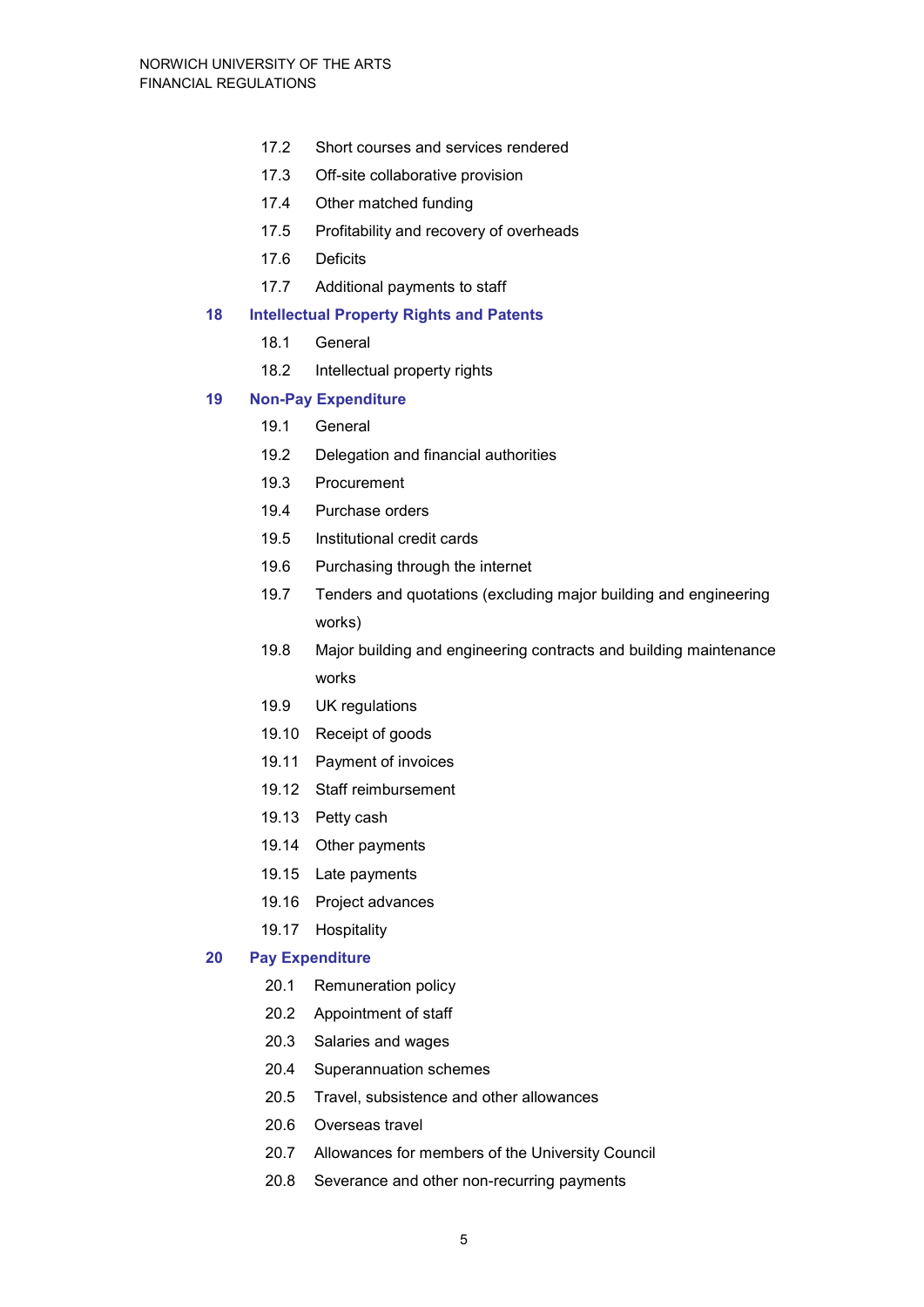#### **21 Assets**

- 21.1 Land, buildings, fixed plant and machinery
- 21.2 Fixed asset register
- 21.3 Inventories
- 21.4 Stocks and stores
- 21.5 Safeguarding assets
- 21.6 Personal use
- 21.7 Asset disposal
- 21.8 All other assets

#### **22 Funds Held on Trust**

- 22.1 Gifts, benefactions and donations
- 22.2 Trust funds
- 22.3 Voluntary funds

#### **23 Other**

- 23.1 Insurance
- 23.2 Companies and joint ventures
- 23.3 Security
- 23.4 Students' Union
- 23.5 Use of the University's Seal
- 23.6 Provision of indemnities

#### **24 Appendices**

- A: Key contacts within the Finance Department
- B: Summary of protocols for capital projects
- C: Accounting Policies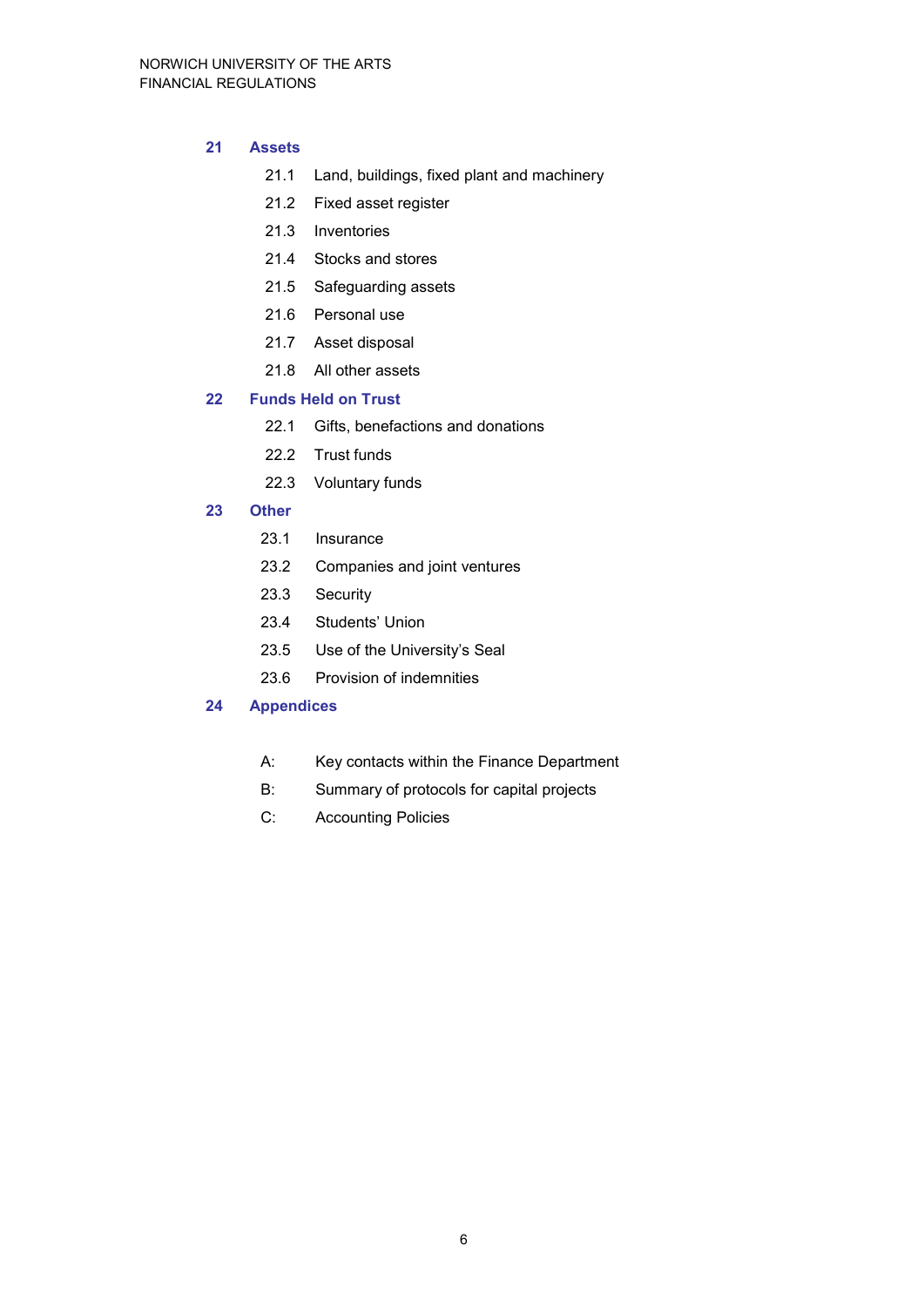# **TERMINOLOGY**

| <b>University Council</b>              | <b>Governing Body/Board of Governors</b>                                                                                                                |
|----------------------------------------|---------------------------------------------------------------------------------------------------------------------------------------------------------|
| <b>Finance and Resources Committee</b> | Sub-committee of the University Council                                                                                                                 |
| <b>Audit Committee</b>                 | Sub-committee of the University Council                                                                                                                 |
| <b>Remuneration Committee</b>          | Sub-committee of the University Council                                                                                                                 |
| <b>Personnel Committee</b>             | Sub-committee of the University Council                                                                                                                 |
| <b>Senate</b>                          | Senior university committee                                                                                                                             |
| <b>SMG</b>                             | <b>Strategic Management Group</b>                                                                                                                       |
| <b>Staff handbook</b>                  | The guidance material available on the Finance<br>department's intranet pages                                                                           |
| <b>Finance Handbook</b>                | Procedural guidance to accompany the Financial<br>Regulations, specifically for Finance staff to follow.<br>This is stored on the Finance shared drive. |
| <b>OfS</b>                             | <b>Office for Students</b>                                                                                                                              |
| <b>RE</b>                              | <b>Research England</b>                                                                                                                                 |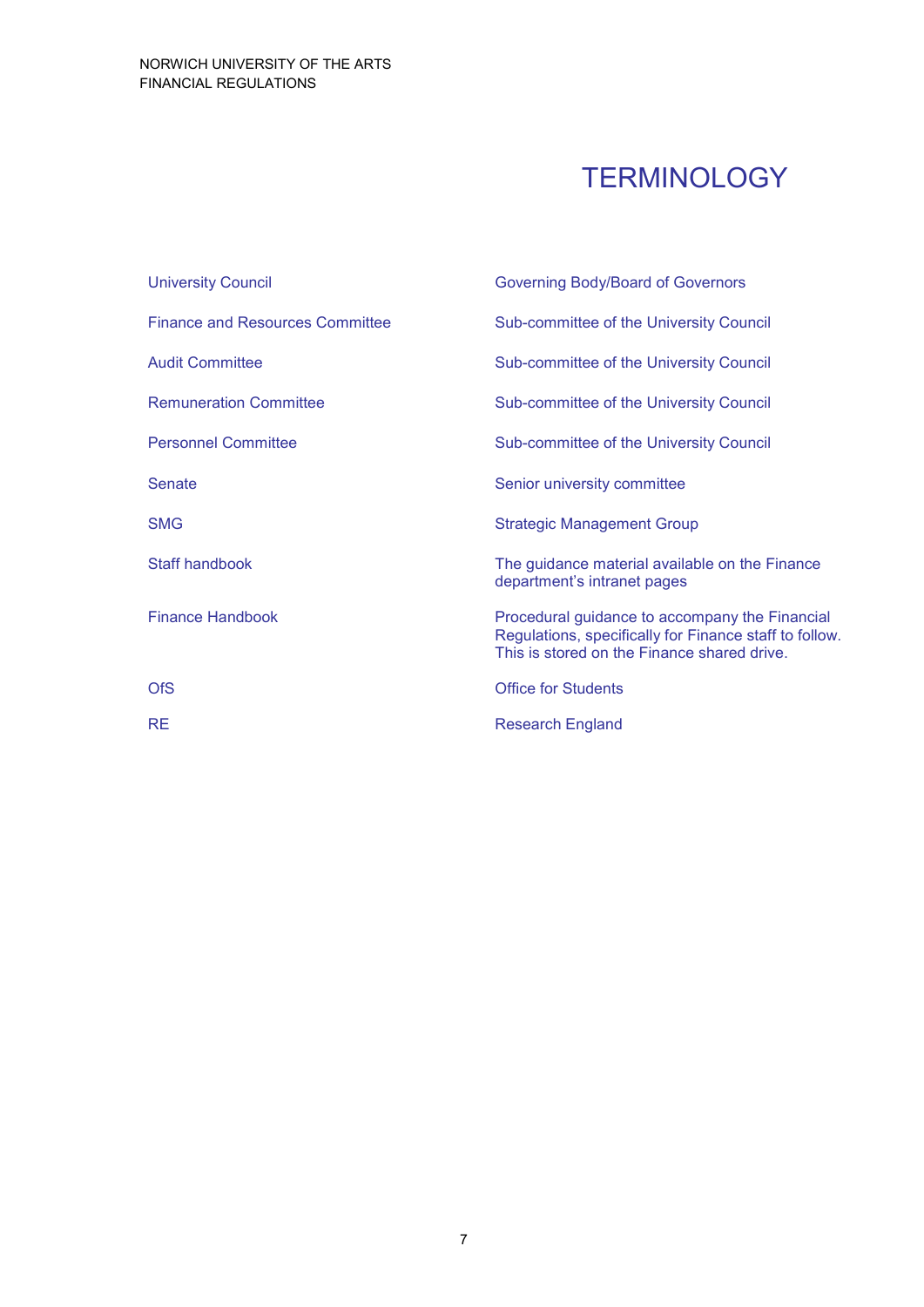# FINANCIAL REGULATIONS

# **A GENERAL PROVISIONS**

#### **1. Background**

- 1.1 Norwich University of the Arts is an independent Higher Education Corporation established under the terms of the Education Reform Act 1988 and the Further and Higher Education Act 1992. Its objects, powers and framework of governance are set out in the Articles of Government, the current version of which was approved by the Privy Council in December 2012, when the University changed its name to Norwich University of the Arts. The ruling body of the University is the University Council, which has ultimate responsibility for the University's management and administration.
- 1.2 Under the terms of the above Act the University is awarded Exempt Charitable Status.
- 1.3 The powers of the University Council are defined in the Articles of Government.
- 1.4 Her Majesty's Government has required the Office for Students (OfS) to make an agreement with each institution it funds for the purpose of regulating its relationship in financial and related matters. The *'Terms and conditions of funding for higher education institutions*' applies to the period to 31 July 2021 and sets out the terms and conditions on which grant is made; the University Council is responsible for ensuring that the conditions of grant are met. As part of this process, the University must adhere to the OfS Terms and Conditions of funding, which requires it to have sound systems of financial and management control. These financial regulations form part of this overall system of accountability.

#### **2. Status of financial regulations**

- 2.1 This document sets out the University's financial regulations first approved by the University Council on 8 December 2006 and reviewed each year thereafter. It translates into practical guidance the University's broad policies relating to financial control. The Regulations apply to the University and all its subsidiary undertakings.
- 2.2 These financial regulations take account of current OfS requirements as contained within the Terms and conditions of funding for higher education institutions.
- 2.3 These Financial Regulations establish the principles of good financial administration. Their purpose is to provide control over the totality of the University's resources and provide management with assurances that the resources are being properly applied for the achievement of the Strategic Plan and business objectives, maintaining the principles of financial viability;
	- achieving value for money;
	- fulfilling responsibility for the provision of effective financial controls over the use of public funds;
	- ensuring that the University complies with all relevant legislation;
	- safeguarding the assets of the University.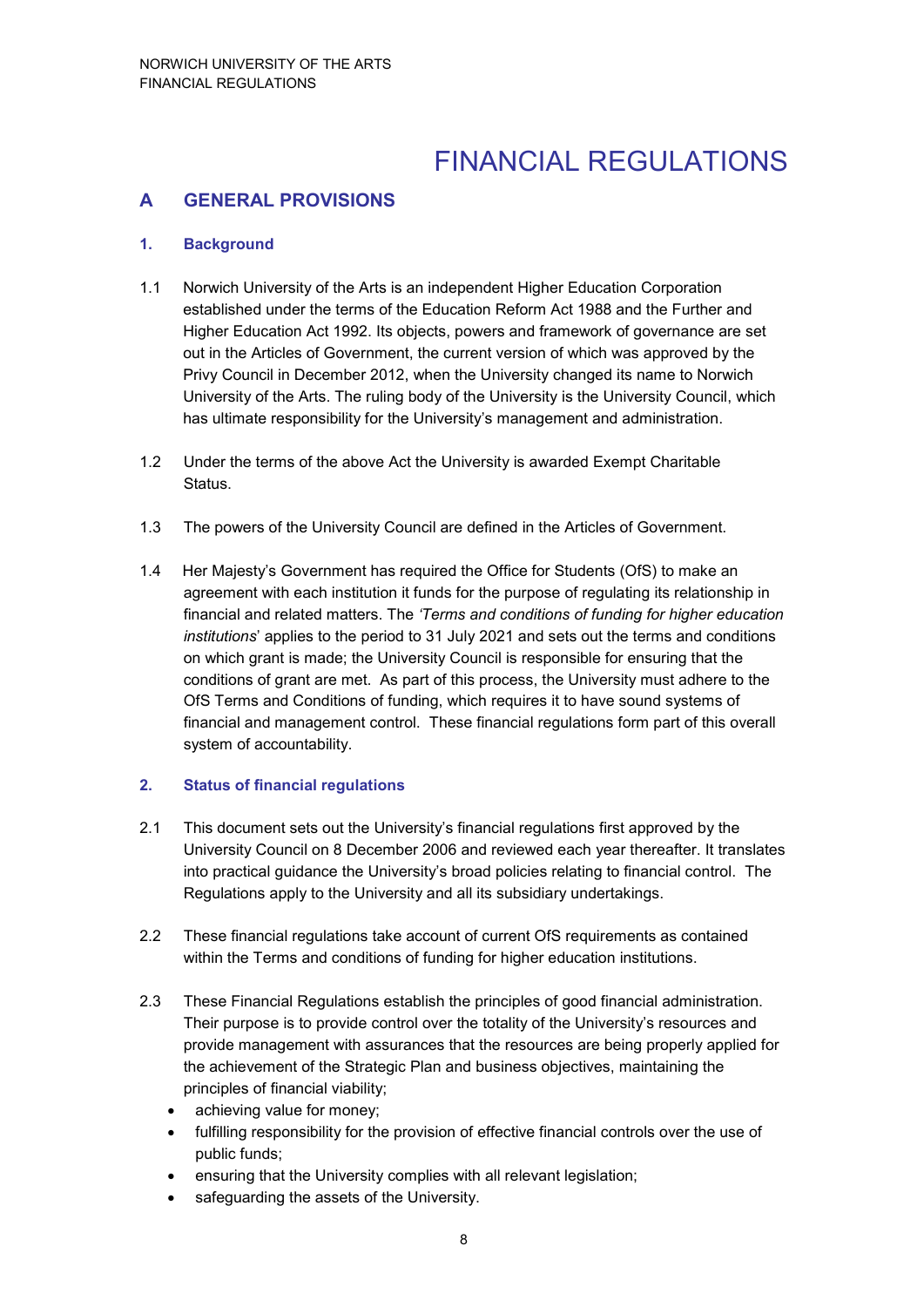2.4 Compliance with the financial regulations is compulsory for all staff connected with the University. A member of staff who fails to comply with the financial regulations may be subject to disciplinary action. It is the responsibility of line managers to ensure that their staff are made aware of the existence and content of the University's financial regulations.

Any queries arising in connection with this document should be referred to the Deputy Vice-Chancellor.

- 2.5 The Finance and Resources Committee of Council is responsible for maintaining a continuous review of the financial regulations, through the Deputy Vice-Chancellor, and for advising the University Council of any additions or changes necessary.
- 2.6 The University's detailed finance Staff Handbook sets out precisely how these regulations will be implemented and is available on the University's intranet.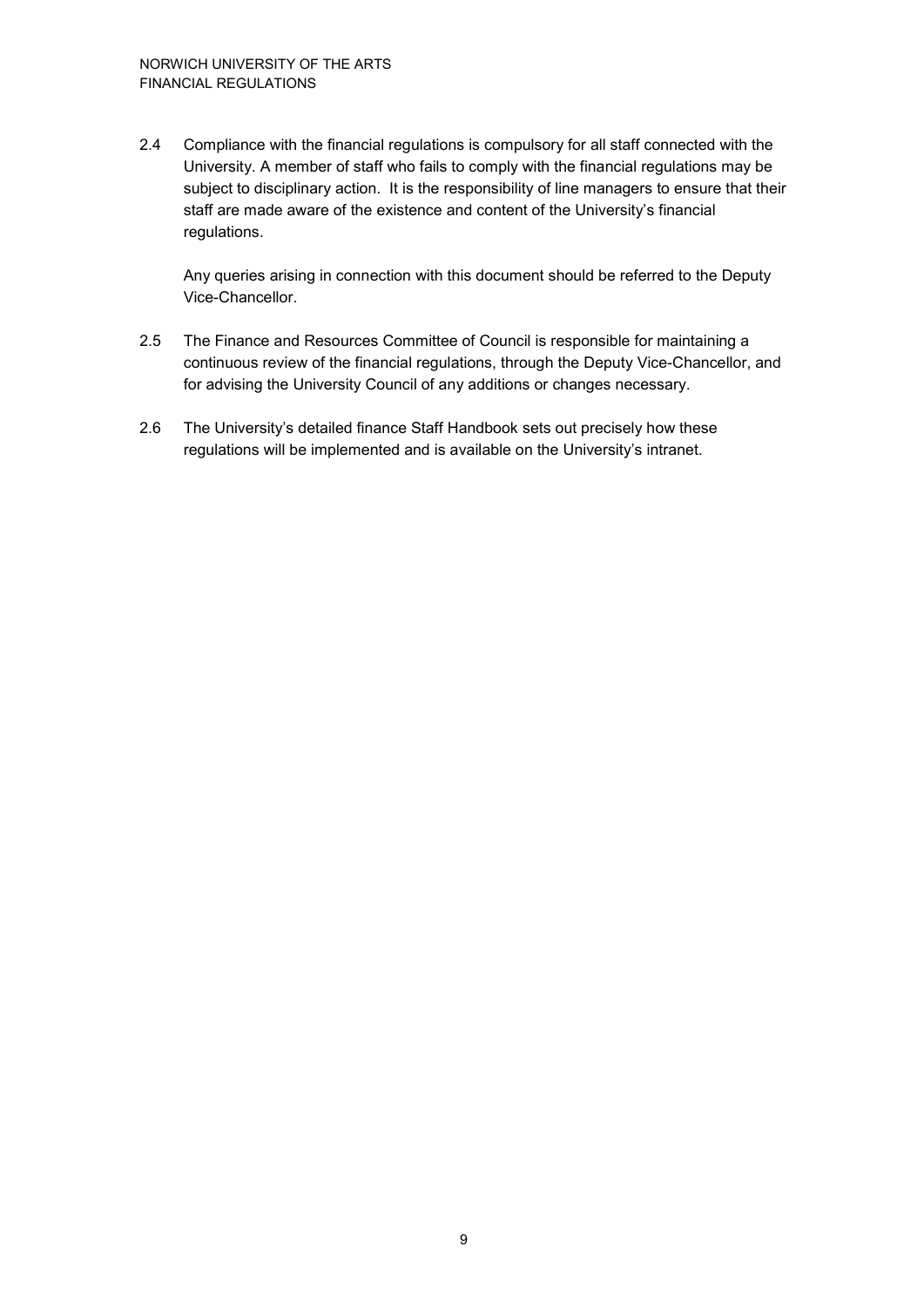# **B CORPORATE GOVERNANCE**

#### **3 University Council**

- **3.1** The **University Council** has ultimate responsibility for the management and administration of the University. Its financial responsibilities are to:
	- ensure the solvency of the University;
	- safeguard the University's assets;
	- ensure the effective and efficient use of resources;
	- ensure that the funds provided by the various funding bodies are used in accordance with the relevant terms and conditions specified;
	- ensure that financial control systems are in place and are working effectively;
	- approve the University's Strategic Plan;
	- approve annual estimates of income and expenditure and the annual financial statements;
	- appoint the University's internal and external auditors.

Sub-committees of Council with delegated specific powers and responsibilities have been established as detailed in paragraphs 3.2 to 3.4 following.

#### **3.2 Finance and Resources Committee**

Monitoring of the University's financial position and financial control systems is undertaken by the Finance and Resources Committee. The committee will examine annual estimates and accounts (including the accounting policies upon which they are based) and recommend their approval to the University Council. It will ensure that annual budgets are in line with agreed longer-term plans and that they are followed. It will consider any other matters relevant to the financial duties of the University Council and make recommendations accordingly. The committee will also ensure that the University Council has adequate information to enable it to discharge its financial responsibilities. The committee's terms of reference are available from the Clerk of the University Council.

#### **3.3 Audit Committee**

The committee is independent, advisory and reports to the University Council. It has the right of access to obtain all the information it considers necessary and to consult directly with the internal and external auditors. The committee is responsible for identifying and approving appropriate performance measures for internal and external audit and for monitoring their performance. It must also satisfy itself that satisfactory arrangements are in place to promote economy, efficiency and effectiveness. The committee's terms of reference are available from the Clerk of the University Council. The Audit Committee follows good practice and complies with the recommendations of the Committee of University Chairs (CUC) Higher Education Audit Committees Code of Practice.

#### **3.4 Remuneration Committee**

Consideration of senior post holders' pay and conditions is the responsibility of the Remuneration Committee. It has the power to make recommendations to the University Council on their remuneration, including pay and other benefits, as well as contractual arrangements. The committee's terms of reference are available from the Clerk of the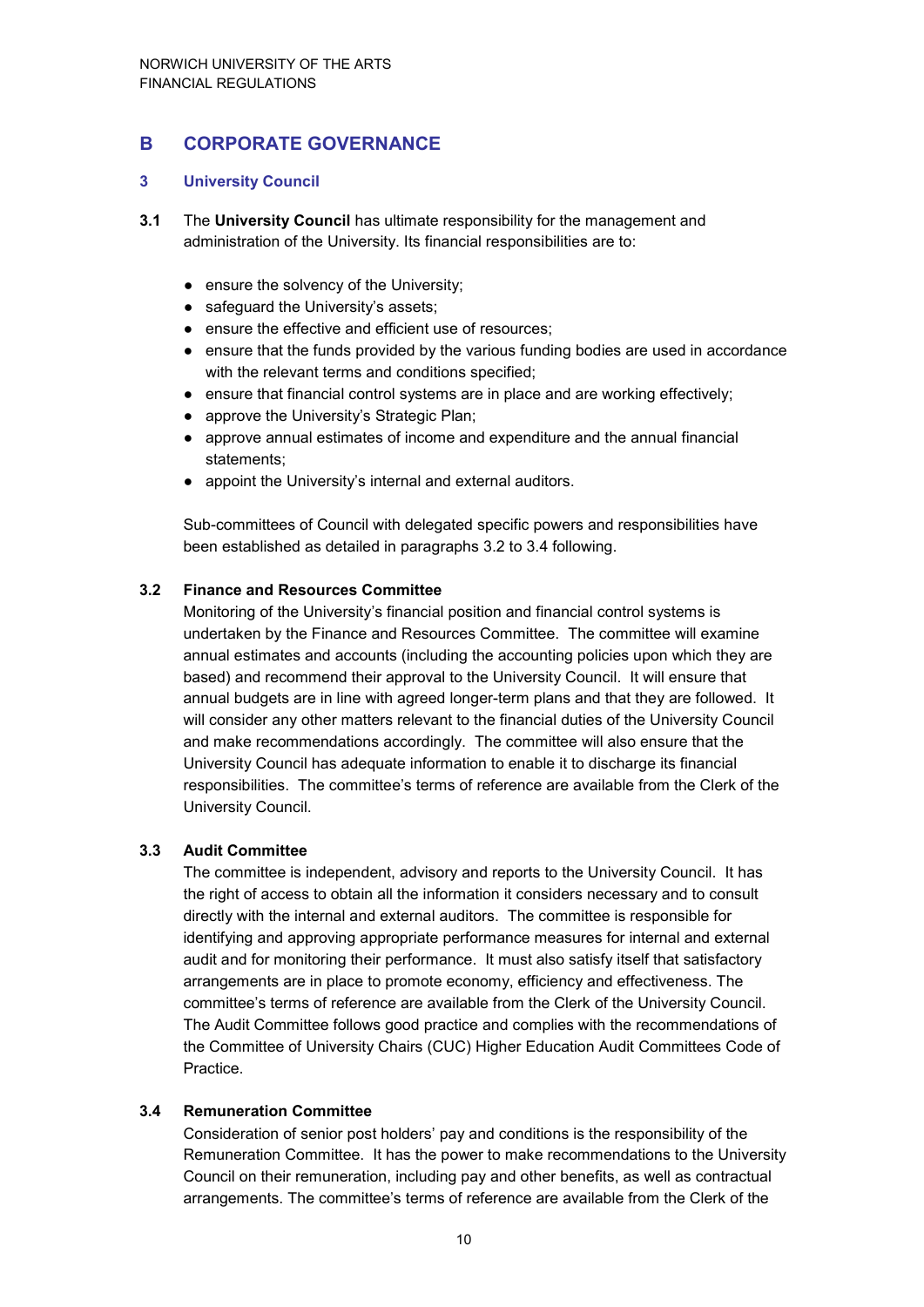University Council.

#### **3.5 Personnel Committee**

The Personnel Committee is responsible for ensuring that the University has in place appropriate policies and procedures in respect of employment matters, including oversight of the human resources strategy, equality and diversity, staffing profile and framework for the pay and conditions of staff (other than the senior post holders). The committee's terms of reference are available from the Clerk of the University Council.

#### **4 Designated Officer**

4.1 The Vice-Chancellor is the University's designated officer responsible for the financial administration of the University's affairs. In this capacity, the Vice-Chancellor must advise the University Council if, at any time, any action or policy under consideration by them appears to the Vice-Chancellor to be incompatible with the OfS terms and conditions of funding. If the University Council decides nevertheless to proceed, the Vice-Chancellor must immediately inform the chief executive of the OfS in writing. The Vice-Chancellor must ensure that annual estimates of income and expenditure are prepared for consideration by the University Council and for the management of budgets and resources within the estimates approved by the University Council. As the designated officer, the Vice-Chancellor may be required to justify any of the University's financial matters to the Public Accounts Committee at the House of Commons.

The University Council has delegated day to day management of the University affairs to the Vice-Chancellor and Strategic Management Group.

#### **5 Other responsibilities for the financial affairs of the University**

#### **5.1 Deputy Vice-Chancellor**

Day-to-day financial administration is controlled by the Deputy Vice-Chancellor, who is responsible to the Vice-Chancellor for:

- preparing annual capital and revenue budgets and financial plans
- preparing accounts, management information, monitoring and control of expenditure against budgets and all financial operations
- preparing the annual accounts and other financial statements and accounts which the University is required to submit to other authorities
- ensuring that the University maintains satisfactory financial systems
- providing professional advice on all matters relating to financial policies and procedures
- day-to-day liaison with internal and external auditors in order to achieve efficient processes.

Details of the key contacts within the finance department are shown at Appendix A.

#### **5.2 Other staff with management responsibilities**

Each Director, Course Leader or other Manager is accountable for the management of staff and for the security, custody and control of all other resources, including buildings, plant, materials, cash, stores and information used by or in connection with his/her course or area of responsibility.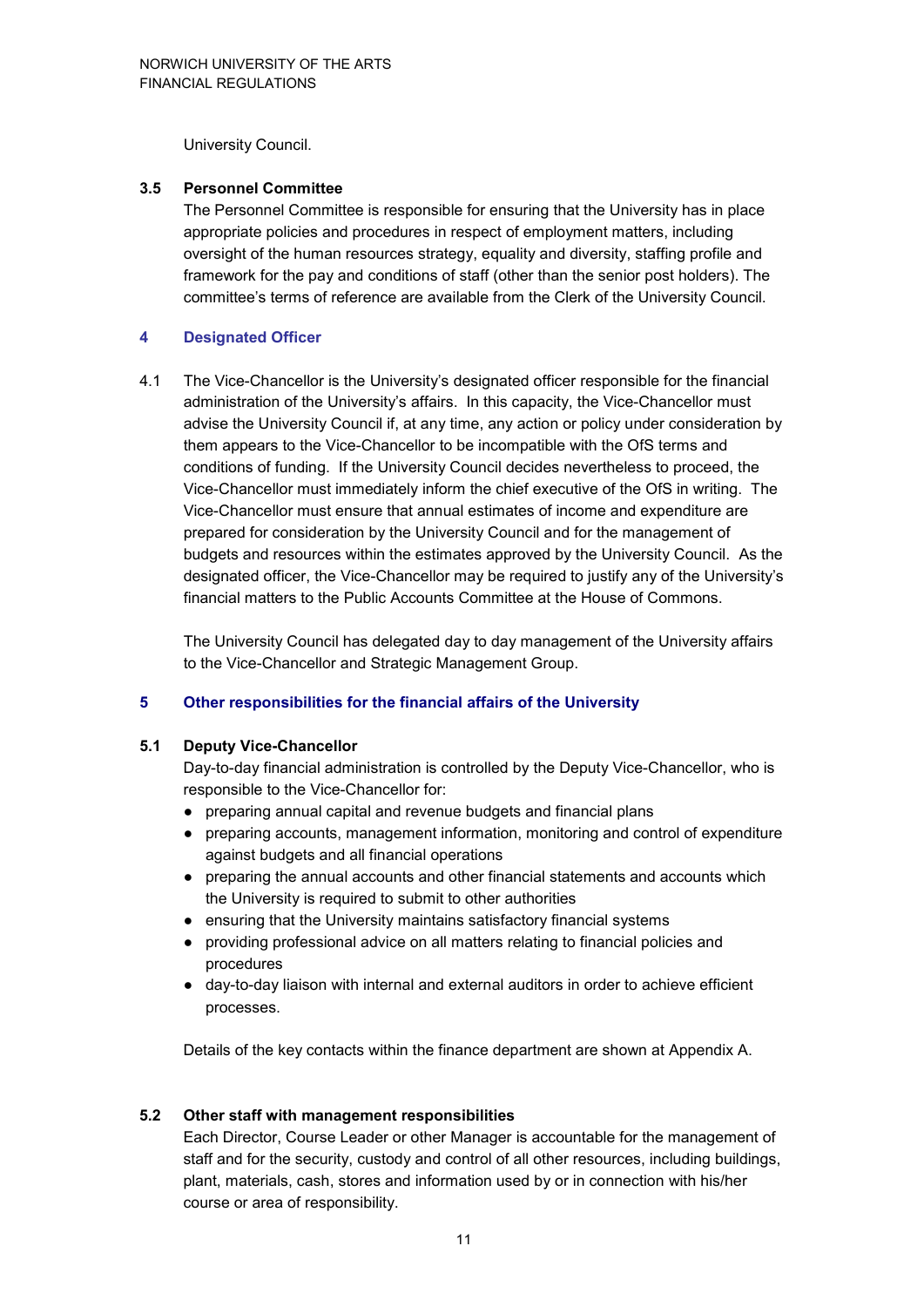Where any matter is liable to affect materially a budget already approved, the Deputy Vice-Chancellor must be consulted before any provisional or other commitment is incurred, or before any reporting thereon to any committee or other body. All reports to committees of the University Council, Senate and its immediate subcommittees, and all external bodies must be submitted to and agreed by the Deputy Vice-Chancellor at the report drafting stage. The Deputy Vice-Chancellor must be given sufficient time to satisfy himself that such information is accurate and otherwise appropriate before the report is finalised and published.

#### **5.3 All staff**

All members of staff should be aware and have a general responsibility for the security of the University's property, for avoiding loss and for due economy in the use of resources.

They should ensure that they are aware of the University's financial authority limits and the values of purchases for which quotations and tenders are required (for details see the current Staff Handbook).

They shall make available any relevant records or information to the Deputy Vice-Chancellor or his or her authorised representative in connection with the implementation of the University's financial policies, these financial regulations and the system of financial control.

They shall provide the Deputy Vice-Chancellor with such financial and other information as he may deem necessary, from time to time, to carry out the requirements of the University Council.

They shall immediately notify the Deputy Vice-Chancellor whenever any matter arises which involves, or is thought to involve, irregularities concerning cash or property of the institution. The Deputy Vice-Chancellor shall take such steps as he considers necessary by way of investigation and report.

#### **6 Risk Management**

- 6.1 The University acknowledges the risks inherent in its business, and is committed to managing those risks that pose a significant threat to the achievement of its business objectives and financial health. Detailed guidance is contained in a separate Risk Management Policy available to all staff via the intranet.
- 6.2 All staff concerned with negotiating agreements, contracts and other commitments with external bodies must ensure that any such agreements cover any legal liabilities to which the University may be exposed.

#### **7 Whistleblowing**

7.1 Whistleblowing in the context of the Public Interest Disclosure Act is the disclosure by an employee (or other party) about malpractice in the workplace. A whistleblower can blow the whistle about crime, civil offences (including negligence, breach of contract, etc), miscarriage of justice, danger to health and safety or the environment and the cover-up of any of these. It does not matter whether or not the information is confidential and the whistleblowing can extend to malpractice occurring in the UK and any other country or territory.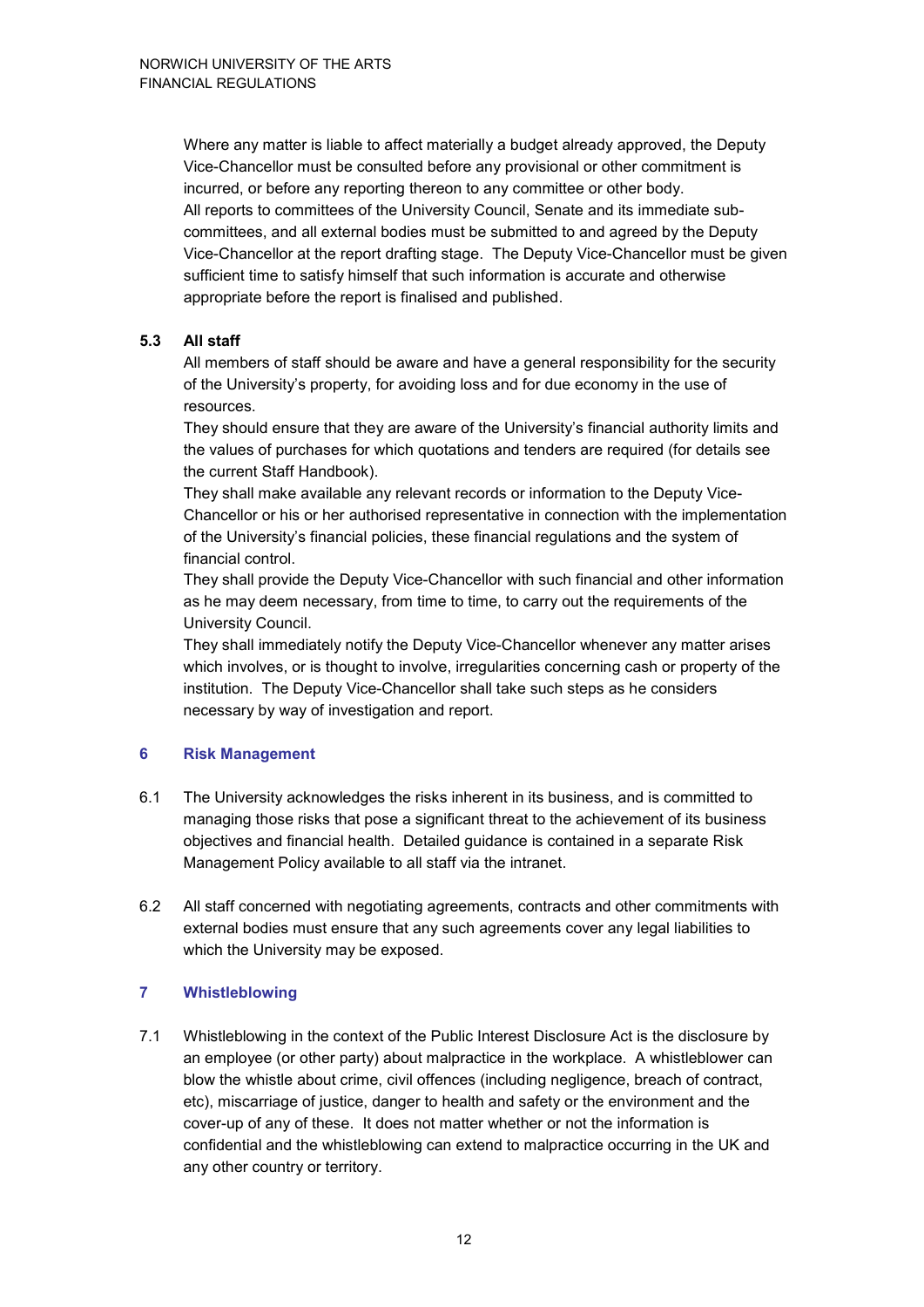- 7.2 Normally, any concern about a workplace matter at the institution should be raised with the relevant member of staff's immediate line manager or Director. However, the University recognises that the seriousness or sensitivity of some issues, together with the identity of the person the member of staff thinks may be involved, may make this difficult or impossible. The University's Whistleblowing Policy offers alternative suggestions for reporting concerns in such circumstances.
- 7.3 The full procedure for whistleblowing is set out in the University's Whistleblowing Policy. This is available on the University's intranet.

#### **8 Code of Conduct**

#### **8.1 Standards**

The University is committed to the highest standards of openness, integrity and accountability. It seeks to conduct its affairs in a responsible manner, having regard to the principles established by the Committee on Standards in Public Life\* (formerly known as the Nolan Committee), which members of staff at all levels are expected to observe. (\*described as selflessness, integrity, objectivity, accountability, openness, honesty and leadership).

Full details can be found at <https://www.gov.uk/government/organisations/the>committee-on-standards-in-public-life

In terms of the financial management context of the University, this may be summarised as:

- following procedures which guard against possibility of personal interests, gain or advancement not compatible with the best interests of the University
- Conducting business in an honest, fair and transparent manner
- Ensuring clear lines of responsibility and accountability in all financial matters.

These principles are engendered within the following general aspects of the University's financial management and operational processes:

- Inclusivity of membership of committees dealing with financial matters, budget discussions and decisions (details of committee structures and memberships are available on the intranet)
- Publication and availability to staff of University Committee minutes, Strategic plan and related strategies. (available on the intranet)
- Oversight of the University Council of the financial management of the University
- Oversight of the University Council of internal and external audit matters
- Clear responsibilities and accountability of staff through the line management system and committee structure, ultimate accountability of Vice-Chancellor to the Public Accounts Committee
- Segregation of financial duties at operational level
- Devolved responsibilities for budgetary control and management to non-finance staff where appropriate
- Establishment and operation of procedures covering risk management and whistle blowing as described in paragraphs 6 and 7 above.

#### **8.2 Register of Interests**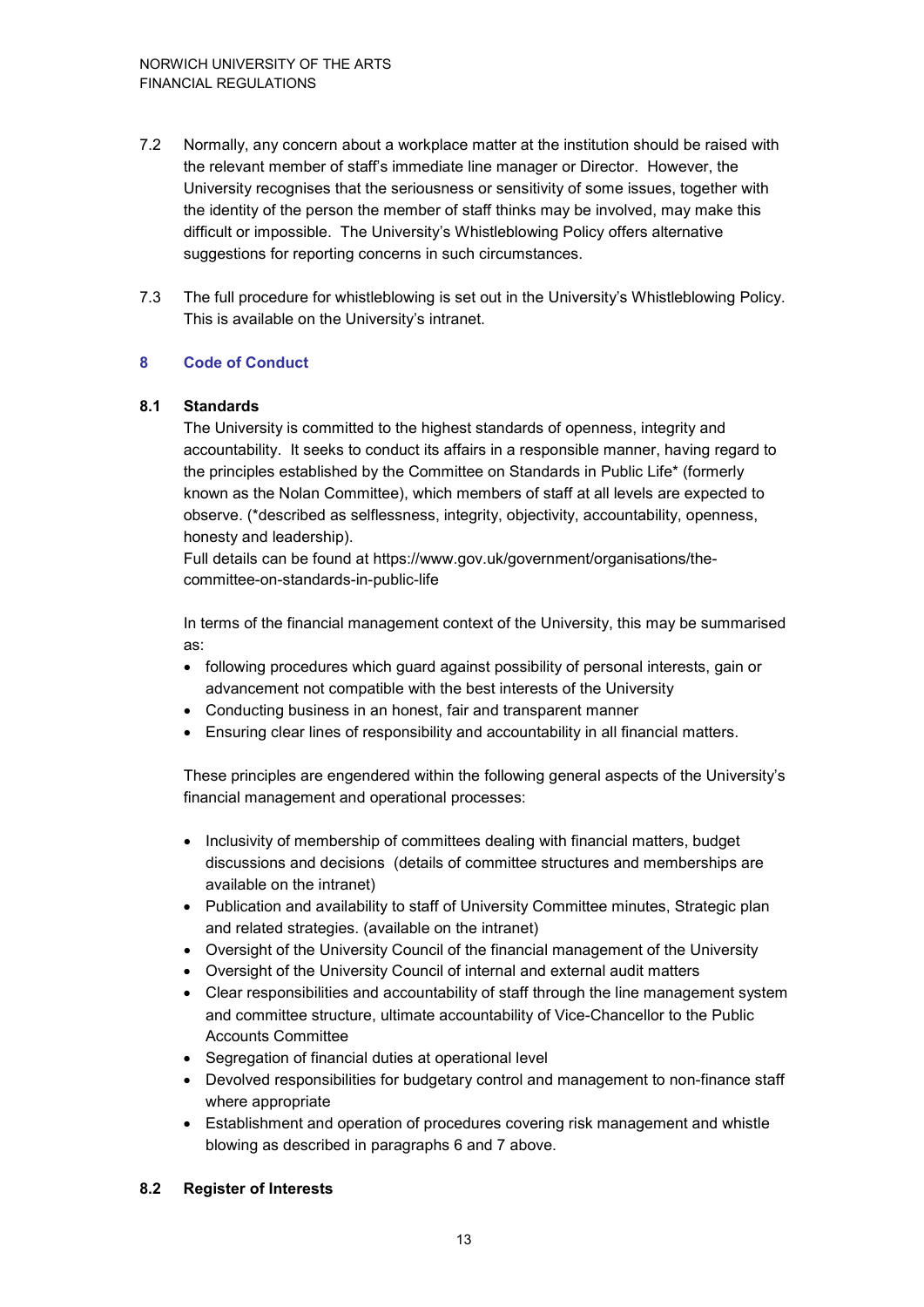Additionally, members of the University Council, senior management and others involved in procurement are required to disclose interests\* in the University's Register of Interests. A register for governors is maintained by the Clerk of University Council and a register of staff interests is maintained by the Director of Finance. They will also be responsible for ensuring that entries in the register relating to them are kept up to date regularly and promptly.

In particular, no person shall be a signatory to a University contract where he or she also has an interest in the activities of the other party.

\* To include all activities which could impact directly or indirectly on the financial interests of the University, e.g. directorships, business partnerships, membership of local authority or other government committees, pecuniary interests in any company, venture, contract or other undertaking which has any financial involvement with the University.

#### **8.3 Receiving gifts or hospitality**

It is an offence under the Prevention of Corruption Act 1906 and the Bribery Act 2011 for members of staff to accept corruptly any gift or consideration as an inducement or reward for doing, or refraining from doing, anything in an official capacity or showing favour or disfavour to any person in an official capacity.

The guiding principles to be followed by all members of staff must be:

- the offer has been made for a proper business or charitable purpose, is consistent with reasonable custom and practice, and is not made with the intent or appearance of improperly influencing the individual recipient(s) or the University,
- acceptance is consistent with the academic, professional or charitable purposes of the University and the promotion of its values and reputation,
- the gift or hospitality offered is appropriate and the value, whether estimated or known, appears reasonable and proportionate to the circumstances. The test to be applied is objective  $-$  i.e. what a reasonable person would do in this situation. Where the member of staff is uncertain about an offer it should be declined or advice sought from the Deputy Vice-Chancellor. Gifts and hospitality shall always be received or given openly, without any degree of secrecy attached.

University staff and associated persons are expressly prohibited from personally providing or accepting any gifts or hospitality:

- of money or of a monetary nature;
- as inducement for providing particular services or preferential treatment to any individual or organisation;
- in return for not performing their work for the University properly or impartially; and/or
- from or on behalf of any individual or organisation involved in a current or active application for admission, application for employment, or a procurement tender process, for the duration of the process concerned.

For the protection of those involved, the Director of Finance will maintain a register of gifts and hospitality received where the value is in excess of £100. Members of staff in receipt of such gifts or hospitality are obliged to notify the Director of Finance promptly.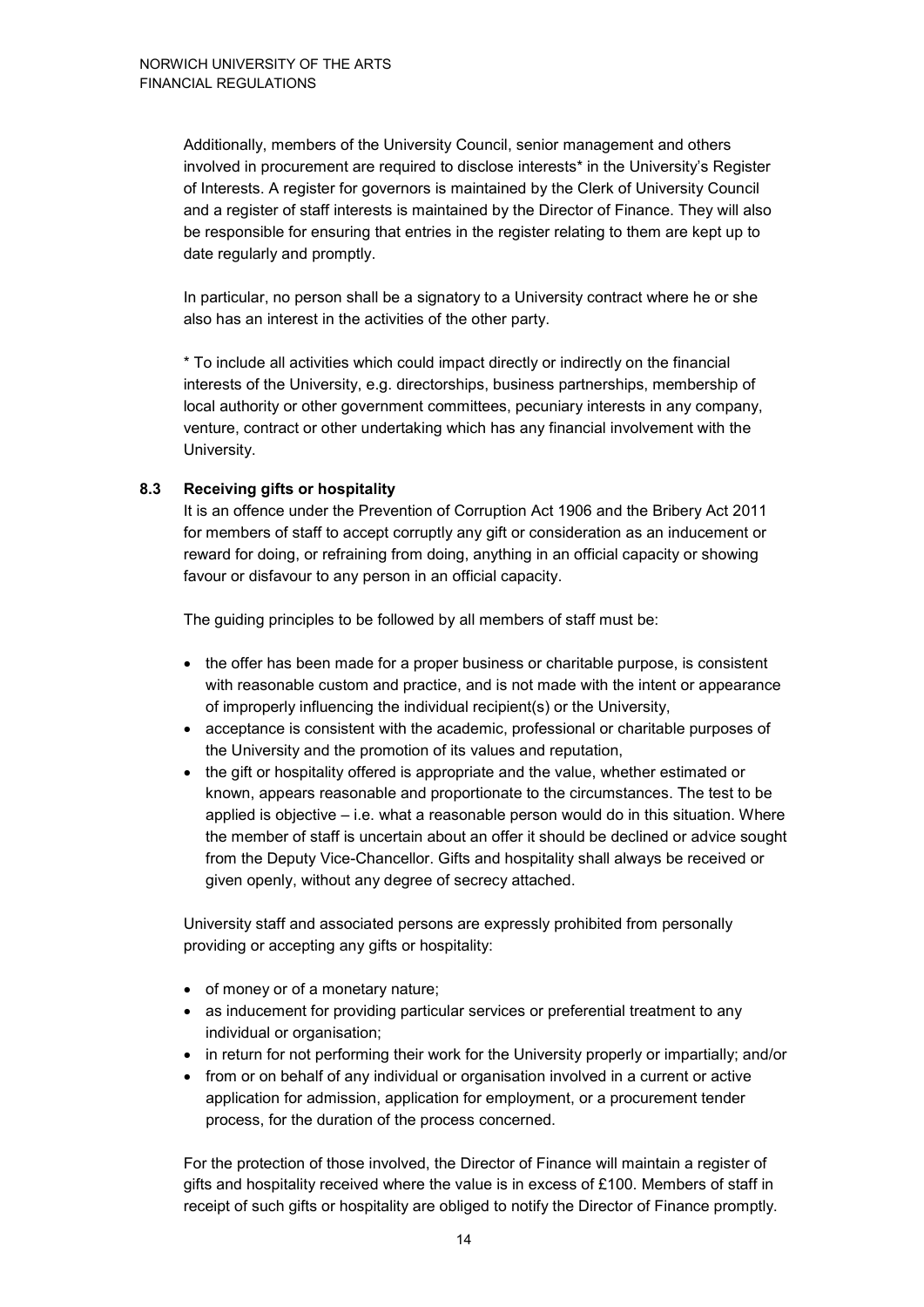All staff must note that cash gifts must not be accepted under any circumstances.

The Staff Handbook (on the finance intranet) gives further details on what constitutes bribery, and what staff should do if they suspect any cases of bribery.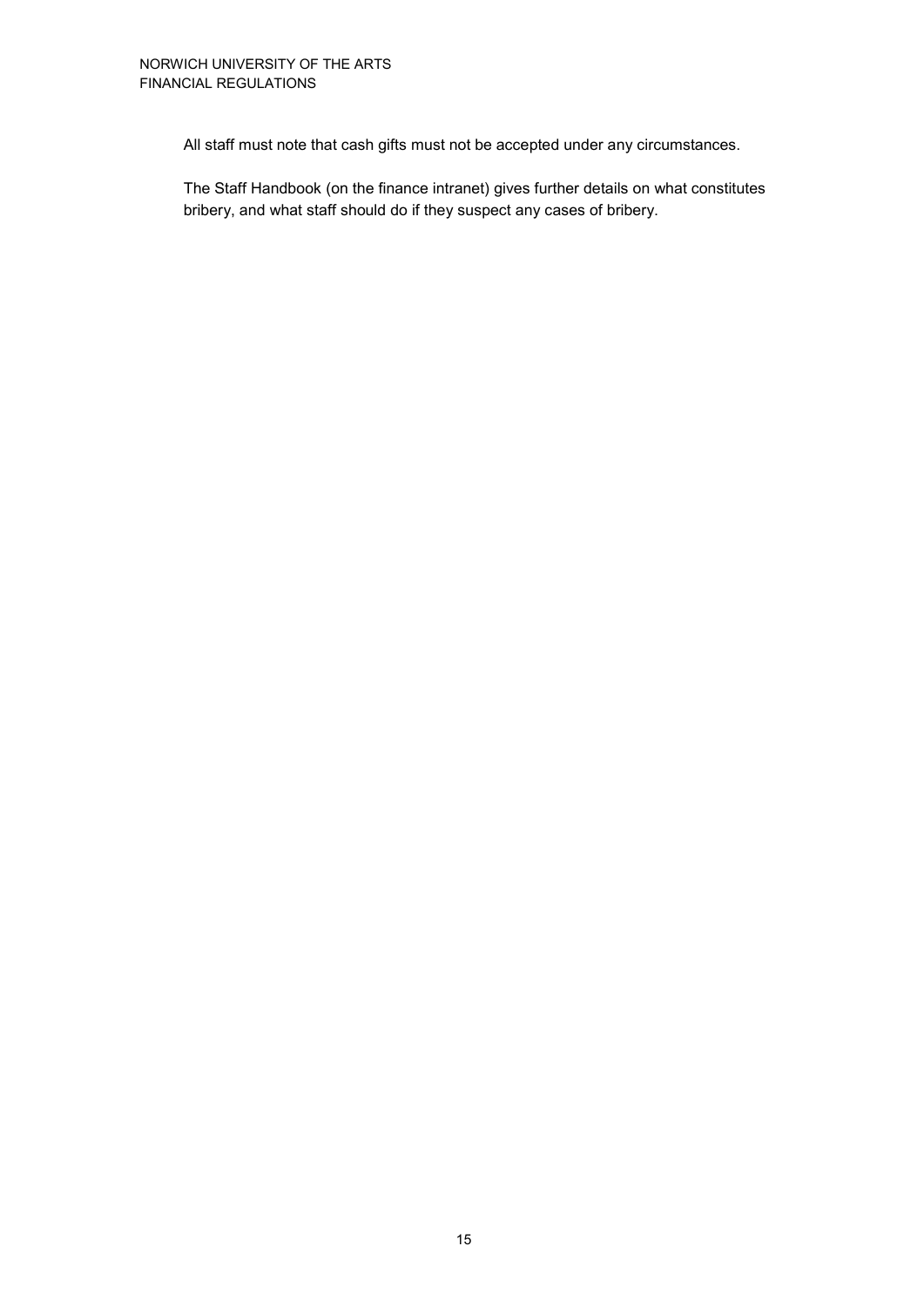### **C FINANCIAL MANAGEMENT AND CONTROL**

#### **9 Financial Planning**

#### **9.1 Preparation of financial plan**

The Deputy Vice-Chancellor is responsible for preparing annually a rolling five-year financial plan for approval by the University Council on the recommendation of the Finance and Resources Committee and for the preparation of financial forecasts for submission to the OfS. Financial plans will be consistent with the Strategic Plan and other relevant strategies approved by the University Council.

#### **9.2 Budget objectives**

The University Council will, from time to time, set budget objectives for the University. These will help the Deputy Vice-Chancellor in preparing the more detailed financial plans for the University.

#### **9.3 Budget preparation**

The annual revenue budget will be prepared by the Deputy Vice-Chancellor in consultation with the Vice-Chancellor and senior officers, and submitted to the University Council for approval via the Senate and the Council's Finance and Resources Committee.

The budget must be approved by the University Council before the commencement of the financial period to which it relates.

#### **9.4 Capital expenditure**

Capital expenditure includes expenditure on land, buildings, other major projects and associated costs whether or not they are funded from capital grants or capitalised for inclusion in the University's financial statements. The plan will be prepared annually by the Strategic Management Group and submitted to Council's Finance & Resources Committee for approval along with the budget for the forthcoming year. The financial impact of the plans will be incorporated into the main financial and cash flow forecasts.

The Deputy Vice-Chancellor establishes protocols for capital projects, including the procurement and tender requirements. These protocols are summarised in Appendix B.

The Deputy Vice-Chancellor will also establish procedures for the approval of variations, including the notification of large variations to the funding body, as laid down in funding body guidelines. Regular reports concerning major capital projects will be provided to the Finance and Resources committee for monitoring purposes.

Following completion of a capital project, a final report should be submitted to the University Council's Finance & Resources Committee including actual expenditure against budget. Post-project evaluations may also need to be sent to the relevant funding body, as laid down in funding body guidelines.

#### **9.5 Other major developments**

Any new aspect of business, or proposed establishment of a company or joint venture, which will require an investment in buildings, resources or staff time must be approved by the Strategic Management Group. Further approval by the University Council may also be required.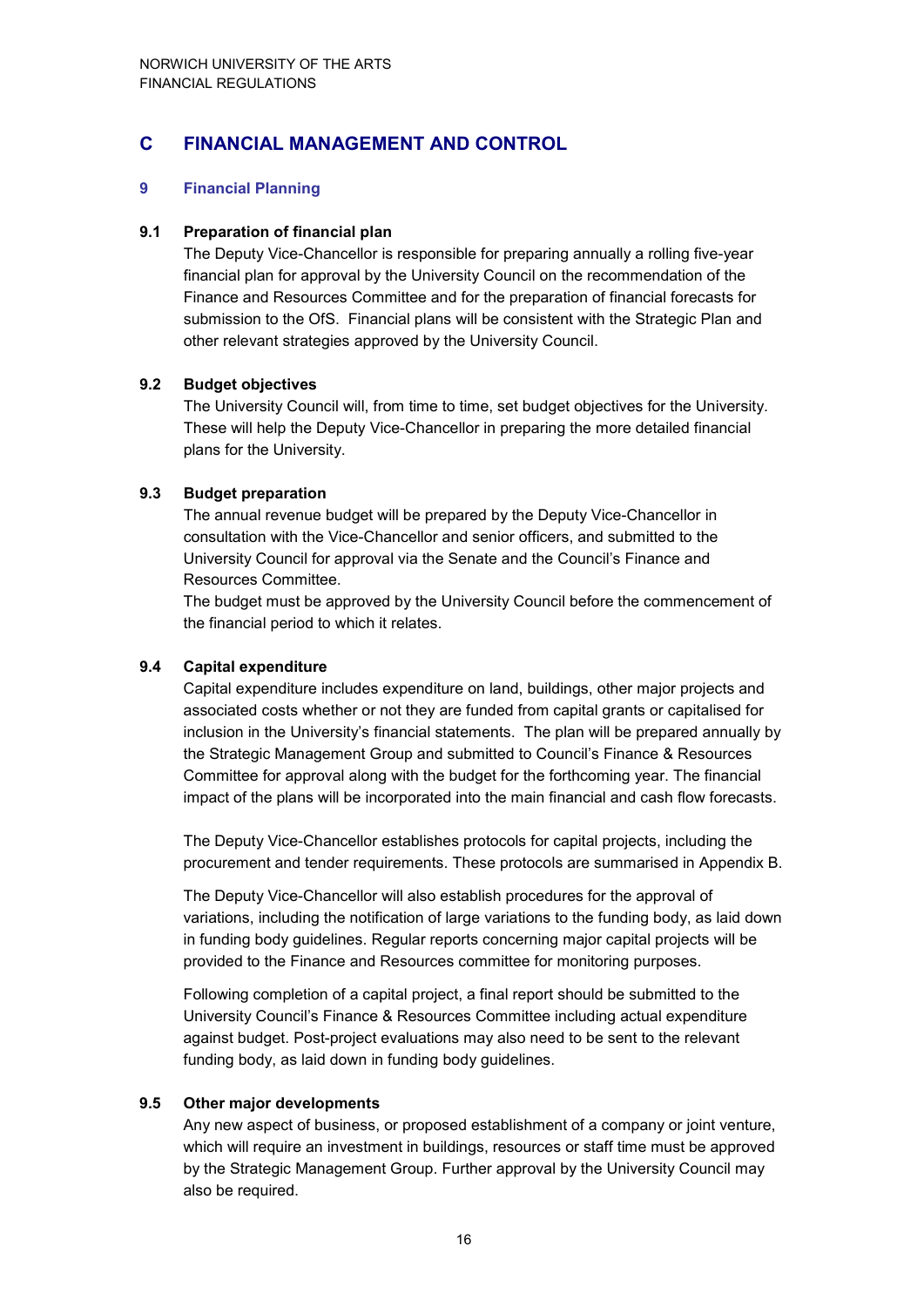#### **10 Financial Control**

#### **10.1 Budgetary control**

The ultimate responsibility for the maintenance of effective financial control within the approved budget rests with the Vice-Chancellor.

- Day to day responsibility for monitoring budgetary control is delegated to the Deputy Vice-Chancellor and senior finance staff.
- The immediate management and control of expenditure within the prescribed budgetary limits will be the responsibility of the designated budget holders.
- Directors, Course Leaders and other Managers will ensure that no expenditure is incurred without previously having being authorised either within the approved budget or an approved virement, except in emergency.
- Emergency expenditure must have prior agreement of the Deputy Vice-Chancellor in writing, and will be reported to the next meeting of the relevant committee.

#### **10.2 Financial information**

- The Deputy Vice-Chancellor will ensure that regular reports are available to budget holders to assist with their budget monitoring. These reports, which are available online and updated daily, will include details of actual transactions compared to the estimates.
- The Deputy Vice-Chancellor will provide reports for Council's Finance and Resources Committee and the University Council at least termly showing, at a minimum, revised estimates of income and expenditure for the year compared with previous estimates.

#### **10.3 Changes to the approved budget**

Proposed changes to the approved budget are considered by the Deputy Vice-Chancellor and Strategic Management Group before being submitted to the University Council for approval.

#### **10.4 Virement**

Virements between different budgets are subject to approval by or on behalf of the Deputy Vice-Chancellor in accordance with current limits and procedures as detailed in the Finance Handbook.

#### **10.5 Treatment of year-end balances**

Balances at year end are not normally carried forward to the following year unless specifically approved by the Deputy Vice-Chancellor.

#### **11 Accounting Arrangements**

#### **11.1 Financial year**

The University's financial year will run from 1 August until 31 July the following year.

#### **11.2 Basis of accounting**

The consolidated financial statements are prepared on the historical cost basis of accounting and in accordance with applicable accounting standards.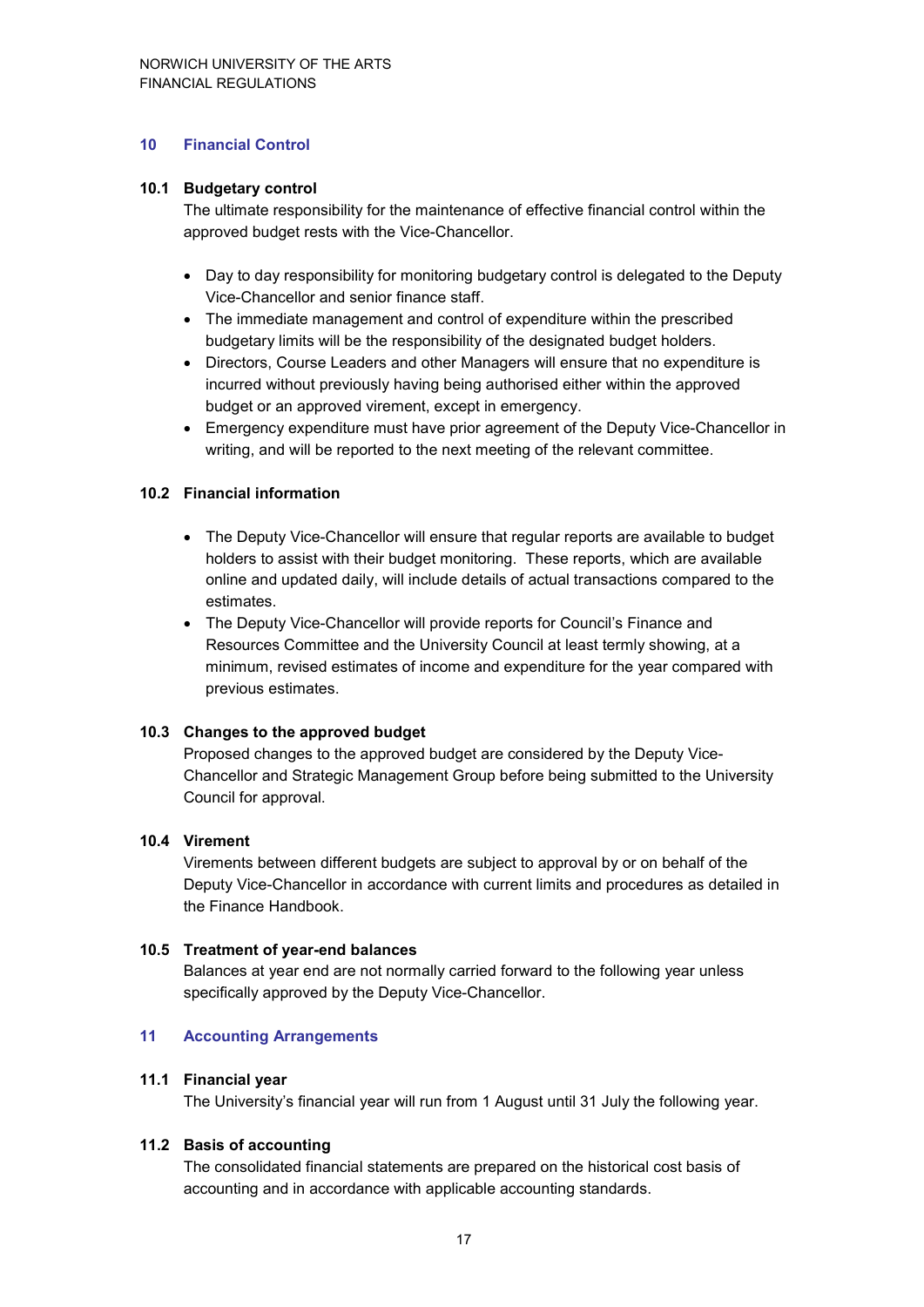#### **11.3 Format of the financial statements**

The financial statements are prepared in accordance with the 2019 Statement of Recommended Practice (SORP): 'Accounting for Further and Higher Education' and in accordance with Financial Reporting Standards (FRS) 102.

#### **11.4 Capitalisation and depreciation**

- New land and buildings will be recorded in the balance sheet at actual build or acquisition cost, except where they are received as gifts, where they will be recorded at depreciated replacement value, or where they have been purchased as an investment property, where they will be recorded at their open market value. Buildings will be depreciated in equal instalments over their estimated remaining useful life. Land will not be depreciated.
- Equipment and furniture (or grouped items) costing in excess of £1,000 per item will be capitalised and depreciated over its useful life.
- Details are as specified in the University's approved current Accounting Policies included at Appendix C.

#### **11.5 Accounting records**

The Deputy Vice-Chancellor is responsible for the retention of financial documents. These should be kept in a form that is acceptable to the relevant authorities. The institution is required by law to retain prime documents for six years. These include:

- official purchase orders:
- paid invoices;
- accounts raised;
- bank statements;
- copies of receipts;
- paid cheques;
- payroll records, including part-time lecturers' contracts.

The Deputy Vice-Chancellor will make appropriate arrangements for the retention of electronic records.

Members of staff should ensure that retention arrangements comply with any specific requirements of funding organisations such as regional development agencies.

#### **11.6 Public access**

Under the terms of the Charities Act 2011, the University Council is required to supply any person with a copy of the institution's most recent financial statements within two months of a request. The Act enables the University Council to levy a reasonable fee and this will be charged at the discretion of the Deputy Vice-Chancellor. The institution will also allow members of the public to inspect the statement of accounts by appointment during normal working hours and will make the financial statements available on the University's website.

#### **11.7 Taxation**

The Deputy Vice-Chancellor is responsible for advising heads of department, in the light of guidance issued by the appropriate bodies and relevant legislation as it applies, on all taxation issues, to the institution. Therefore the Deputy Vice-Chancellor will issue instructions to relevant staff as necessary on compliance with statutory requirements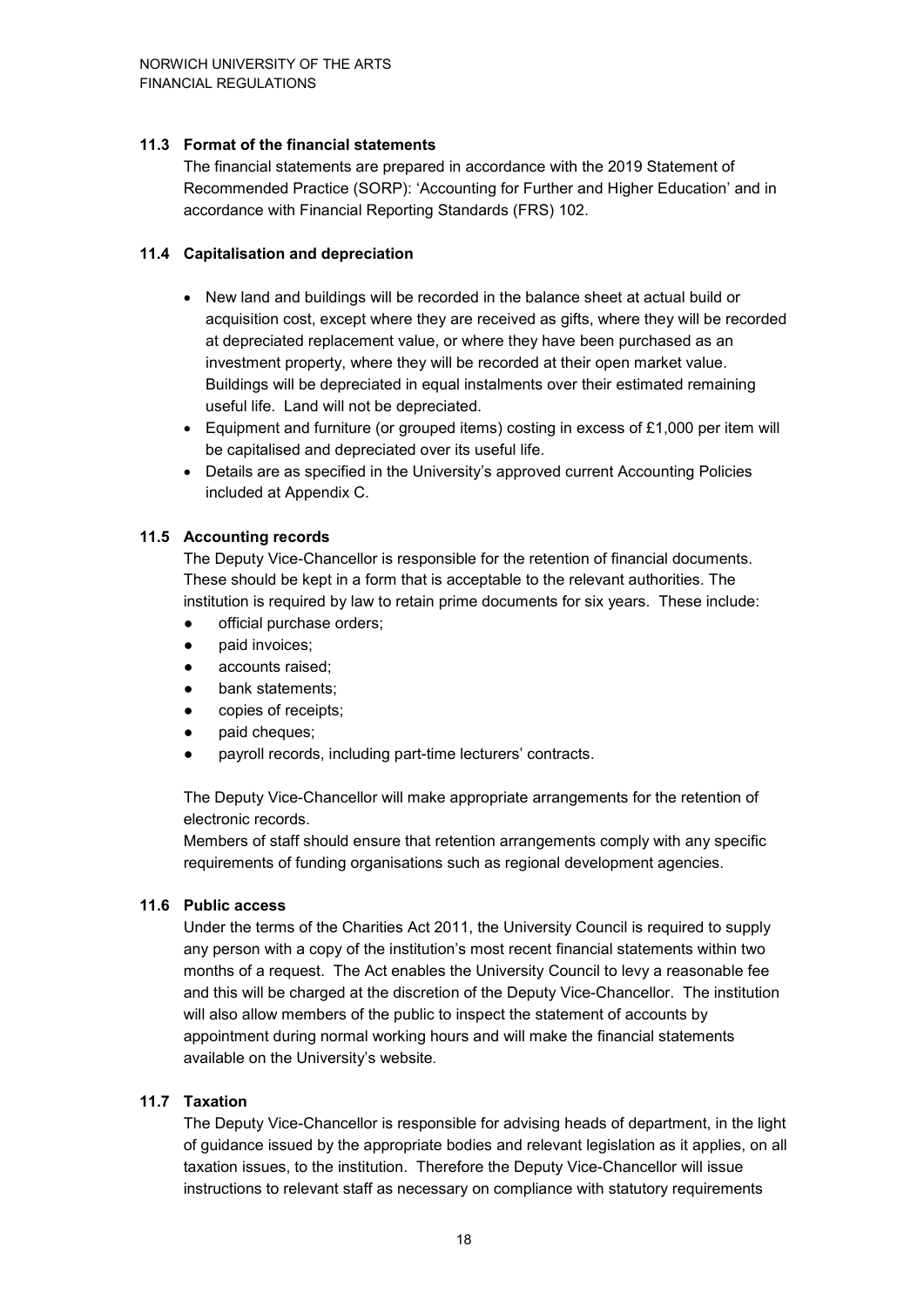including those concerning VAT, PAYE, National Insurance contributions, Corporation Tax and Import Duty.

The Deputy Vice-Chancellor is responsible for maintaining the institution's tax records, making all tax payments, receiving tax credits and submitting tax returns by their due date as appropriate.

#### **12 Audit Requirements**

#### **12.1 General**

External auditors and internal auditors shall have authority to:

- access institution premises at reasonable times;
- access all assets, records, documents and correspondence relating to any financial and other transactions of the institution;
- require and receive such explanations as are necessary concerning any matter under examination;
- require any employee of the institution to account for cash, stores or any other institution property under his or her control;
- access records belonging to third parties, such as contractors, when required.

The Deputy Vice-Chancellor is responsible for drawing up a timetable for final accounts purposes and will advise staff and the external auditors accordingly. Following consideration by the Finance and Resources Committee and review by the Audit Committee, the financial statements will be submitted to the University Council for approval.

#### **12.2 External audit**

The appointment of external auditors will take place annually and is the responsibility of the University Council. The University Council will be advised by the Audit Committee. The primary role of external audit is to report on the University's financial statements and to carry out such examination of the statements and underlying records and control systems as are necessary to reach their opinion on the statements and to report on the appropriate use of funds. Their duties will be in accordance with advice set out in the Financial Reporting Council's statements of auditing standards.

#### **12.3 Internal audit**

The internal auditor is appointed by the University Council on the recommendation of the Audit Committee. The main responsibility of internal audit is to provide the University Council, the Vice-Chancellor and senior management with assurances on the adequacy of the internal control system.

The internal audit service remains independent in its planning and operation but has direct access to the University Council, Vice-Chancellor and chair of the Audit Committee. The internal auditor will also comply with the Financial Reporting Council's auditing guidelines*.* 

#### **12.4 Fraud and corruption**

It is the duty of all members of staff, management and the University Council to notify the Deputy Vice-Chancellor immediately whenever any matter arises which involves, or is thought to involve, irregularity, including fraud, corruption or any other impropriety.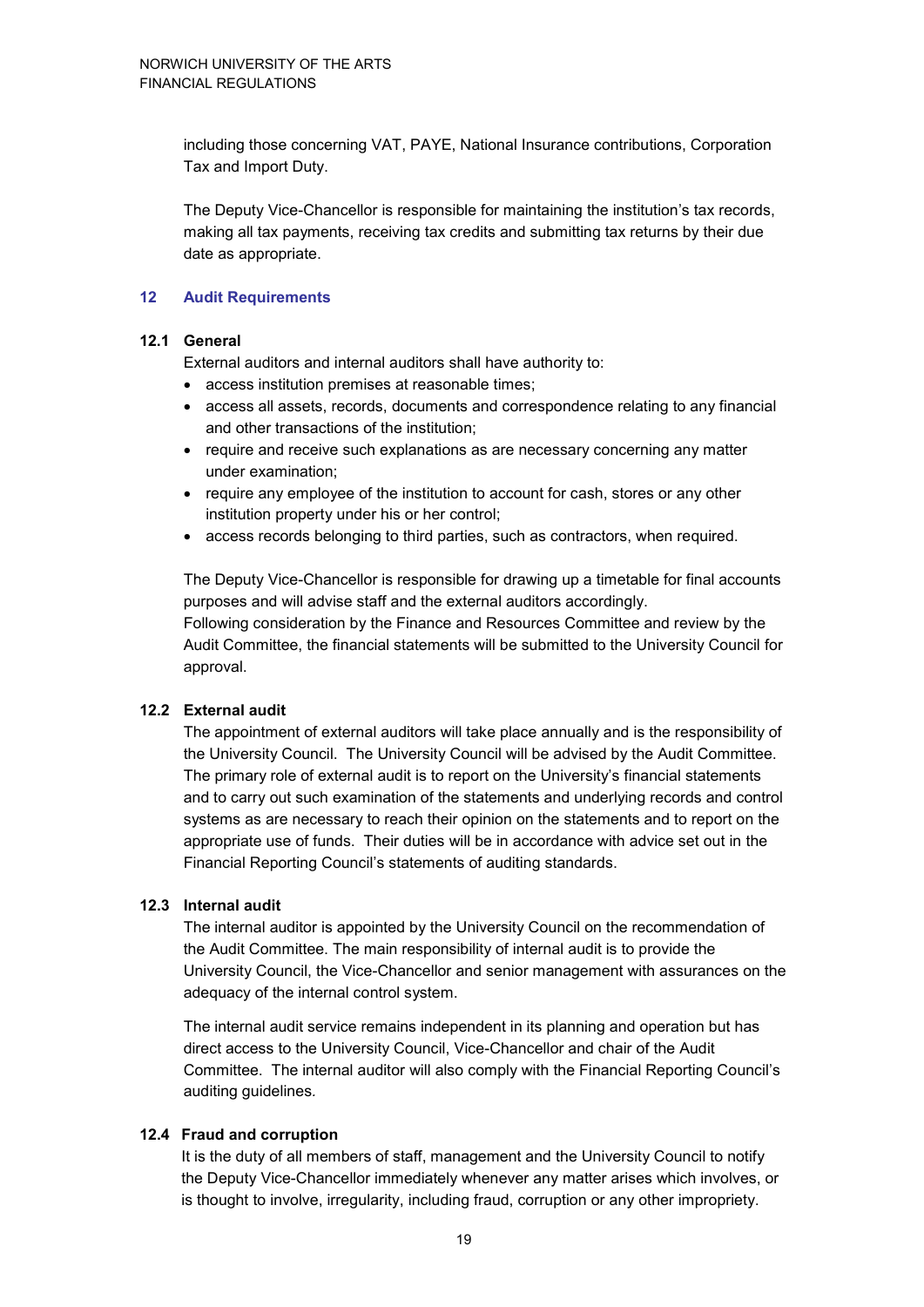The Deputy Vice-Chancellor shall immediately invoke the Fraud Response plan, which incorporates the following key elements:

- he will immediately hold a meeting of the following project group to decide on the initial response:
	- Vice-Chancellor (Chair)
	- Chair of the Audit Committee
	- Deputy Vice-Chancellor.

The project group will decide on the action to be taken. This will normally be an investigation led by the internal audit service. The decision by the project group to initiate a special investigation shall constitute authority to the Head of Internal Audit to use time provided in the internal audit plan for special investigations, or contingency time, or to switch internal audit resources from planned audits.

The Deputy Vice-Chancellor shall inform the police if a criminal offence is suspected of having been committed.

If the suspected fraud is thought to involve the Deputy Vice-Chancellor and/or the Vice-Chancellor, the member of staff shall notify the Chair of the Audit Committee direct of their concerns regarding irregularities.

#### **12.5 Value for money**

It is a requirement of the OfS terms and conditions of funding for higher education institutions that the University Council is responsible for delivering value for money from public funds. It should keep under review its arrangements for managing all the resources under its control, taking into account guidance on good practice issued from time to time by the funding body, the National Audit Office, the Public Accounts Committee or other relevant bodies.

Internal audit is to have regard to value for money in its programme of work. This will be used to enable the audit committee to refer to value for money in its annual report.

#### **12.6 Other auditors**

The University may, from time to time, be subject to audit or investigation by external bodies such as the OfS or other funding body, National Audit Office and HM Revenue & Customs. They have the same rights of access as external and internal auditors.

#### **13 Treasury Management**

#### **13.1 Treasury management policy**

The Deputy Vice-Chancellor is responsible for preparing a treasury management policy statement setting out a strategy and policies for cash management, long-term investments and borrowings. This will require compliance with funding body rules regarding approval for any secured or unsecured loans that go beyond the general consent levels set out in the OfS terms and conditions of funding for higher education institutions. The Policy will be submitted to the University Council for approval, via the Finance and Resources Committee.

All executive decisions concerning borrowing, investment or financing (within policy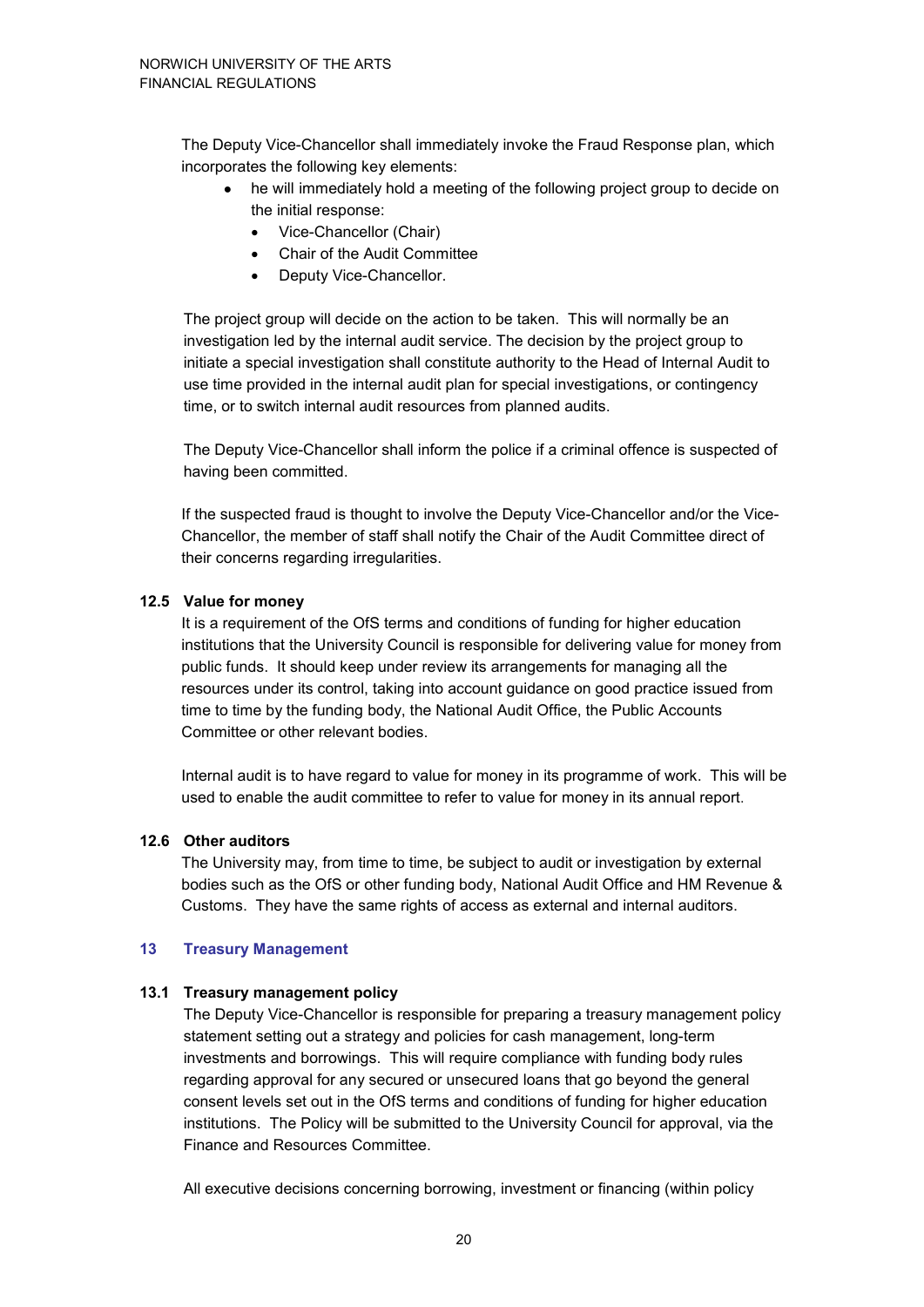parameters) shall be delegated to the Deputy Vice-Chancellor. All borrowing shall be undertaken in the name of the University and shall conform to any relevant OfS requirements. The Deputy Vice-Chancellor and his staff are required to act in accordance with CIPFA's *Code of Practice*. A copy of the Treasury Management Policy is available in the Staff Handbook.

#### **13.2 Appointment of bankers and other professional advisers**

The appointment of Bankers, Auditors, Insurance Brokers and other professional advisers will be subject to selection and appointment procedures in accordance with current OfS requirements. In particular:

- The procedure shall be overseen by the Deputy Vice-Chancellor.
- It is a requirement that a tender process be undertaken.

#### **13.3 Banking arrangements**

The Deputy Vice-Chancellor is responsible, on behalf of the University Council, for liaising with the University's bankers in relation to the University's bank accounts and the issue of cheques. All cheques shall be ordered on the authority of the Deputy Vice-Chancellor, who shall make proper arrangements for their safe custody. Only the Deputy Vice-Chancellor may open or close a bank account for dealing with the University's funds. All bank accounts shall be in the name of the University or its subsidiary companies.

All cheques drawn on behalf of the University must be signed in the form approved by the University Council and in accordance with the current Bank Mandate.

All automated transfers on behalf of the University, such as BACS or CHAPS, must be authorised in the appropriate manner and on the basis approved by the University Council.

The Deputy Vice-Chancellor is responsible for ensuring that all bank accounts are subject to regular reconciliation and that large or unusual items are investigated as appropriate.

The Deputy Vice-Chancellor should ensure that all aspects of the University's Treasury Management Policy are followed.

#### **14 Income**

#### **14.1 General**

The Deputy Vice-Chancellor is responsible for ensuring that appropriate procedures are in operation to enable the University to receive all income to which it is entitled. All receipt forms, invoices, tickets or other official documents in use and electronic collection systems must have the prior approval of the Deputy Vice-Chancellor. In general, levels of charges\* to be applied by the University will be determined by the Deputy Vice-Chancellor, in consultation with other staff as appropriate, according to agreed procedures and in line with current TRAC and fEC guidance. (ref Finance Handbook)

The levels of charges to be applied will be reviewed at least annually.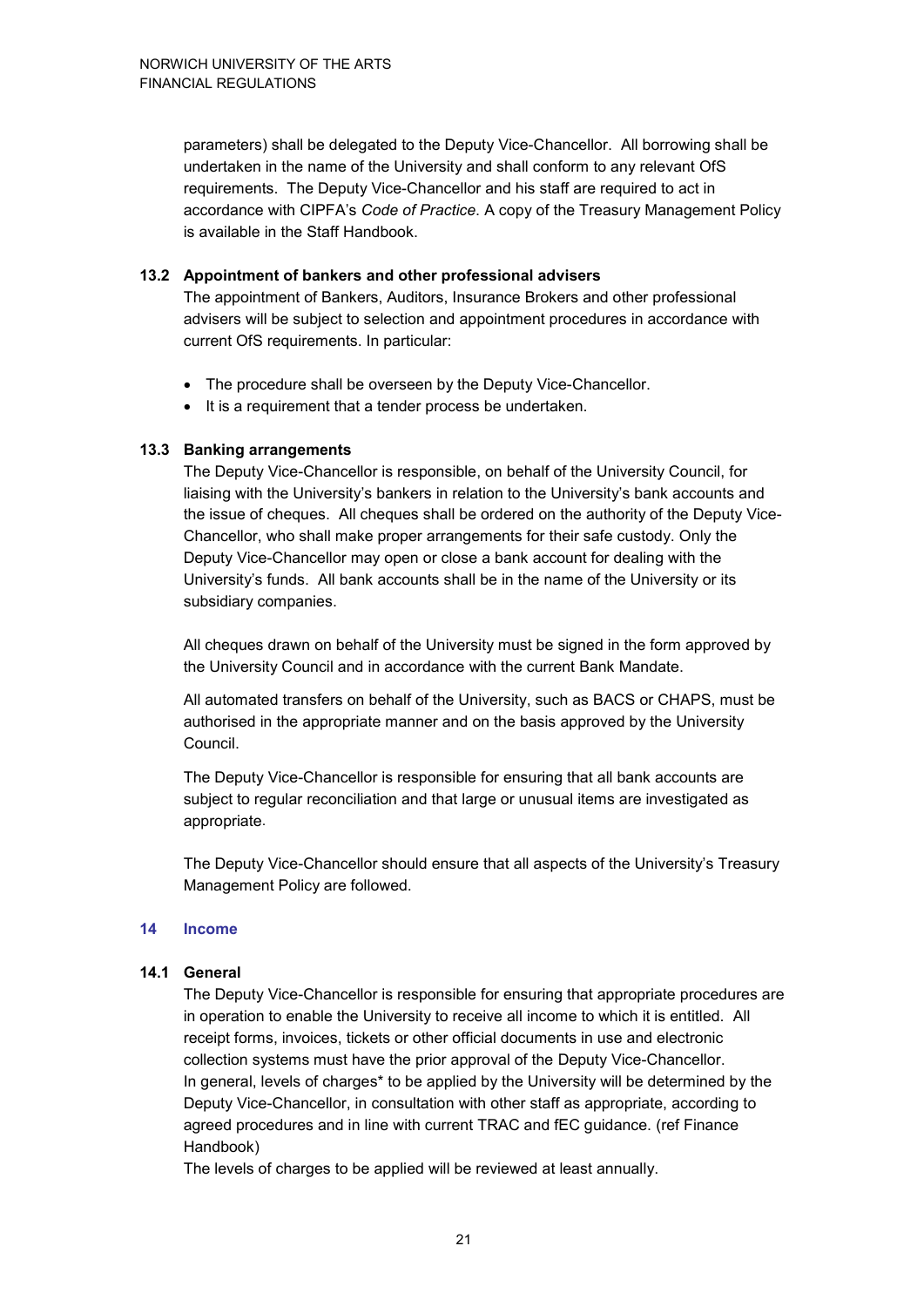\*including charges for contract research, services rendered, goods supplied, rents, lettings and fines as applicable.

The Deputy Vice-Chancellor is responsible for the prompt collection, security and banking of all income received.

The Deputy Vice-Chancellor is responsible for ensuring that all grants notified by the funding body and other bodies are received and appropriately recorded in the University's accounts.

The Deputy Vice-Chancellor is responsible for ensuring that all claims for funds, including research grants and contracts, are made by the due date.

#### **14.2 Maximisation of income**

It is the responsibility of all staff to ensure that revenue to the University is maximised by the efficient application of agreed procedures for the identification, collection and banking of income. In particular, this requires the prompt notification to the Deputy Vice-Chancellor of sums due so that collection can be initiated.

#### **14.3 Receipt of cash, cheques and other negotiable instruments**

All monies received in the University from whatever source must be recorded by the receiving staff on a daily basis together with the form in which they were received, for example cash, cheques and other negotiable instruments.

All monies received must be paid to the cashier promptly, and in accordance with a timetable prescribed by the Deputy Vice-Chancellor. The custody and transit of all monies received must comply with requirements of the University's insurers.

All sums received must be paid in and accounted for in full, and must not be used to meet miscellaneous expenses or be paid into the petty cash float. Personal or other cheques must not be cashed out of money received on behalf of the University.

#### **Receipts by credit and debit card or Paypal**

Payments may be received by credit card, debit card or Paypal only using procedures approved by the Deputy Vice-Chancellor.

#### **Internet receipts**

Receipts may be received through internet banking and students are able to pay for certain costs through the Papercut payment system and the University's online payment portal.

#### **14.4 Collection of debts**

The Deputy Vice-Chancellor should ensure that:

- invoices to debtors in respect of all income due to the University are raised promptly in the official format;
- invoices are prepared and recorded with care, show the correct amount due and are credited to the appropriate income account;
- any credits granted are valid, properly authorised and completely recorded;
- VAT is correctly charged and accounted for where appropriate;
- monies received are posted to the correct debtors account;
- swift and effective action is taken in collecting overdue debts, in accordance with the protocols in the Finance Handbook;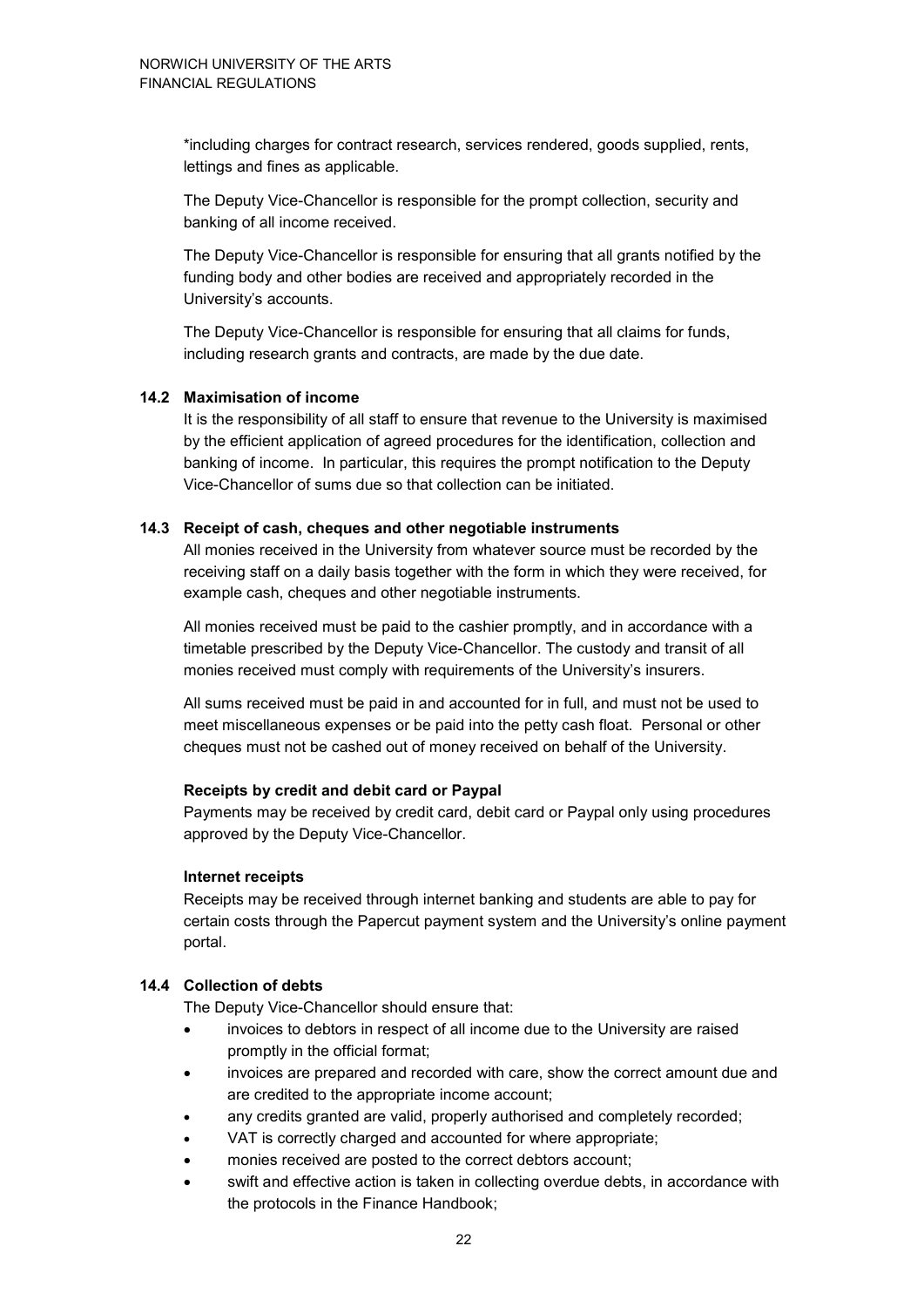• outstanding debts are monitored and reports prepared for management.

Credit arrangements may only be implemented by or on behalf of the Deputy Vice-Chancellor and according to agreed procedures as detailed in the Finance Handbook. Sums due to the University shall not be written off except on the authority of the Deputy Vice-Chancellor and in accordance with current agreed procedures.

#### **14.5 Student fees**

The procedures for collecting tuition and residence fees must be approved by the Deputy Vice-Chancellor, who is responsible for ensuring that all student fees due to the University are received.

Any student who has tuition fees outstanding owing to the University may not receive the certificate for any degree, diploma or other qualification awarded by the University until outstanding debts have been cleared. Such students shall be prevented from reenrolling at the University and from using any of the University's facilities unless appropriate arrangements to clear outstanding debts have been agreed by or on behalf of the Deputy Vice-Chancellor.

Details of current student tuition fee procedures are found in the current Fees Payment Policy. All students are provided with a copy of the current Fees Payment Policy on or before enrolment.

#### **14.6 Student loans**

Appropriate records will be maintained to support all transactions involving student loans.

#### **14.7 Emergency/hardship loans**

The University has procedures for administering emergency/hardship loans under its Financial Support Fund. This will include the maximum assistance that can be given in any individual case. Under no circumstances should payments be made other than in accordance with the scheme.

The Deputy Vice-Chancellor is responsible for ensuring the adequacy of the systems in place for:

- approving loans in accordance with the scheme;
- paying loans that have been approved;
- recovering loans that have been paid.

#### **14.8 Student Bursaries**

Procedures for the administration of student bursaries as applicable must be approved by the Deputy Vice-Chancellor, who is also responsible for ensuring that bursaries are made according to those procedures.

#### **15 Research Grants and Contracts**

#### **15.1 General**

Research can be defined as original investigation, undertaken to gain new knowledge and understanding, which may be directed towards a specific aim or objective. It can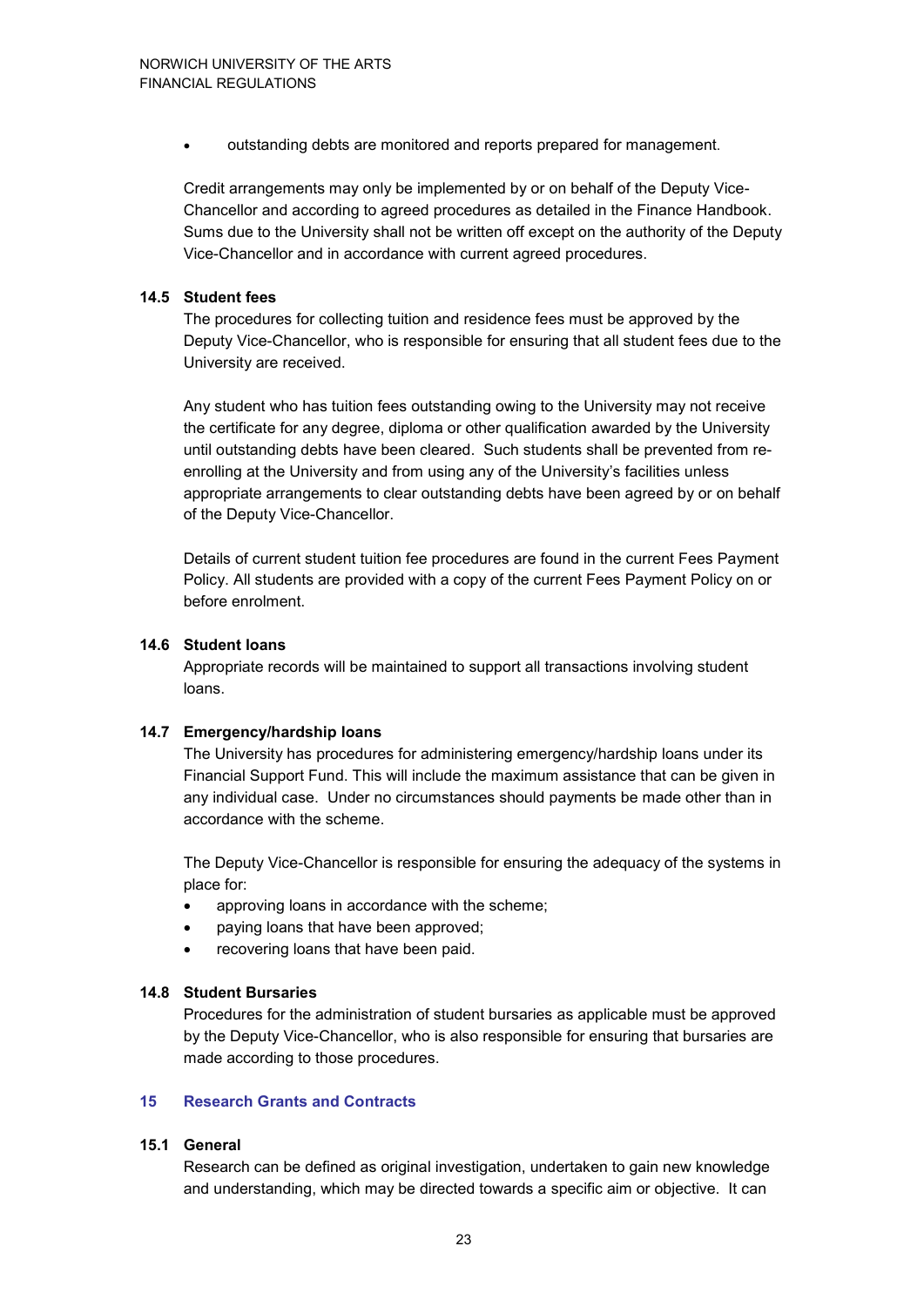use existing knowledge in experimental development to produce new or substantially improved materials, devices, products and processes including design and construction. It excludes routine testing and analysis of materials, components and processes.

The term 'research grant' is restricted to research projects funded by the UK research councils, charities and the higher education funding bodies.

All other externally financed research projects are classified as 'research contracts'. Where approaches are to be made to outside bodies for support for research projects or where contracts are to be undertaken on behalf of such bodies, it is the responsibility of the Senior Research Manager to ensure that the financial implications have been appraised by the Deputy Vice-Chancellor. This will include obtaining a set of grant terms and conditions from each organisation providing funding to enable appropriate monitoring of compliance.

The Deputy Vice-Chancellor is responsible for examining every formal application for grant and shall ensure that there is adequate provision of resources to meet all commitments. The Deputy Vice-Chancellor should ensure that the full cost of research contracts is established. In general all applications must be prepared in accordance with the University's principles of full economic costing as approved by the OfS / Research England. Further details are contained in the Finance Handbook. The research agreement must be in line with the University's policy with regard to indirect costs and other expenses and taking account of different procedures for the pricing of research projects depending on the nature of the funding body. Research grants and contracts shall be accepted on behalf of the University by the Vice-Chancellor.

The Deputy Vice-Chancellor shall maintain all financial records relating to research grants and contracts and shall ensure that all claims for reimbursement from sponsoring bodies are made by the due date.

Each grant or contract will have a named supervisor or grant holder and will be assigned to a specific budget holder.

Overall planning and control of expenditure against a research grant is the responsibility of the Vice-Chancellor, who may delegate day-to-day control to a project manager or grant holder. Any overspend is to be the responsibility of the Vice-Chancellor with any loss being a charge on Research funds.

#### **15.2 Recovery of overheads**

Overheads may be charged to research activity whether or not the funding arrangements permit full recovery.

#### **15.3 Costing/transparency**

The University has adopted the principles on costing and pricing recommended by the Financial Sustainability Strategy Group (FSSG) and the TRAC Development Group (TDG).

Staff undertaking research activity will maintain the records specified by the Deputy Vice-Chancellor to enable compilation of returns to the funding body which meet the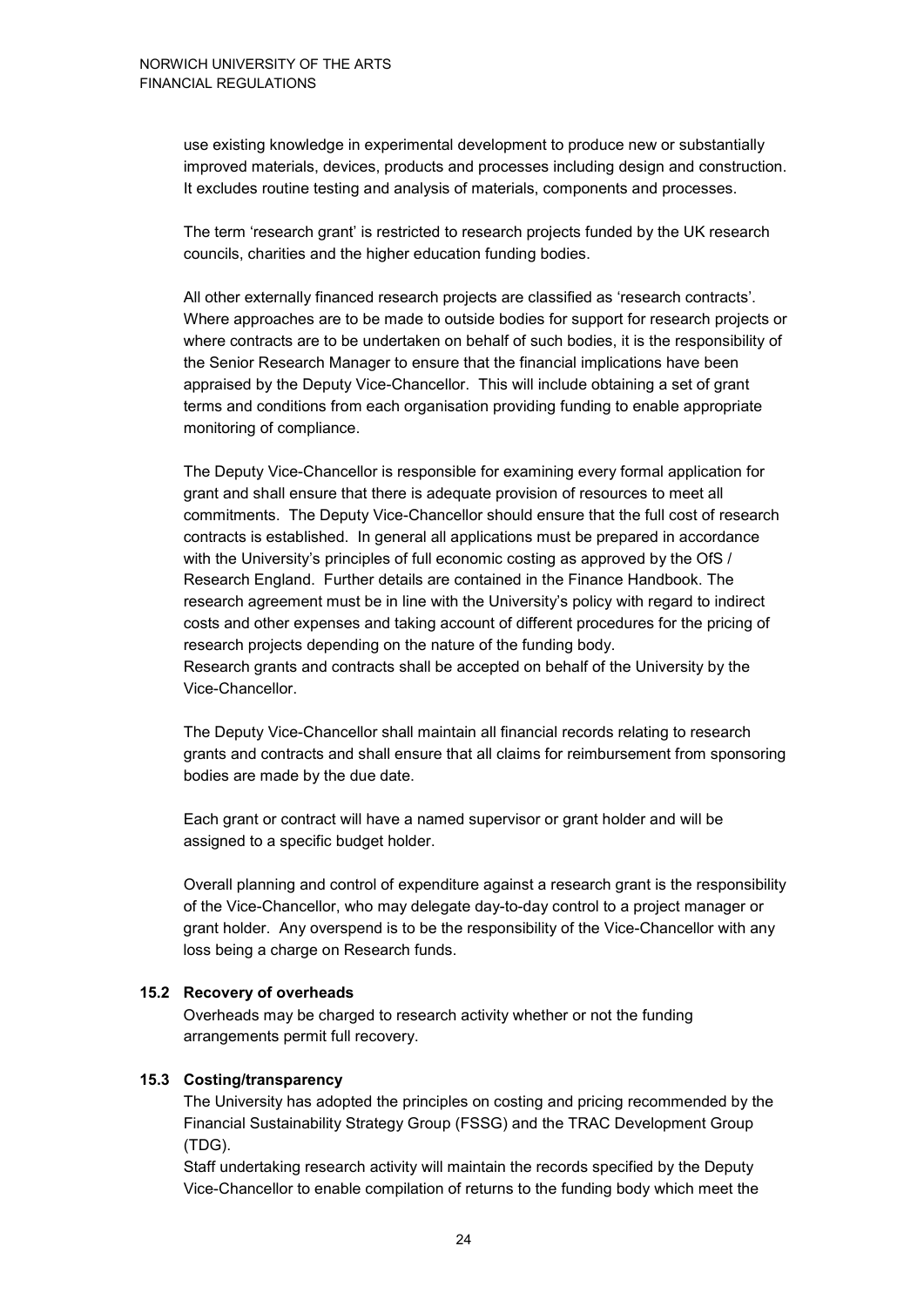requirements of the Transparent Approach to Costing (TRAC).

#### **15.4 Grant and contract conditions**

Many grant-awarding bodies and contracting organisations stipulate conditions under which their funding is given. In addition, there are often procedures to be followed regarding the submission of interim or final reports or the provision of other relevant information. Failure to respond to these conditions could mean that the University will suffer a significant financial penalty. It is the responsibility of the named supervisor or grant holder to ensure that conditions of funding are met.

Any loss to the University resulting from a failure to meet conditions of funding is the responsibility of the budget holder, and will be charged against the relevant budget centre's funds.

#### **16 Other externally funded projects and activities**

#### **16.1 General**

The same principles apply as for Research projects and activities, as in paragraphs 15.1 to 15.4 above.

#### **17 Other Income-Generating Activity**

#### **17.1 Private consultancies and other paid work**

Unless otherwise stated in a member of staff's contract:

- outside consultancies or other paid work may not be accepted without the consent of the Vice-Chancellor;
- applications for permission to undertake paid work shall include the following information:
	- the name of the member(s) of staff concerned
	- the title of the project and a brief description of the work involved
	- the proposed start date and duration of the work
	- full details of any University resources required (for the calculation of the full economic cost)
	- an undertaking that the work will not interfere with the teaching and normal University duties of the member(s) of staff concerned.

#### **17.2 Short courses and services rendered**

In this context a short course is any course which does not form part of the awardbearing course portfolio of the University.

Any staff wishing to run a short course must have the permission of the Director of Innovation and Engagement. The course organiser will be responsible for day-to-day management of the course.

The term 'services rendered' includes testing and analysis of materials, components, processes and other services or the use of existing facilities in order to gain additional information.

#### **17.3 Off-site collaborative provision**

Any contract or arrangement whereby the University provides education to students away from University premises, or with the assistance of persons other than the University's own staff or with independent contractors (partner organisations), must be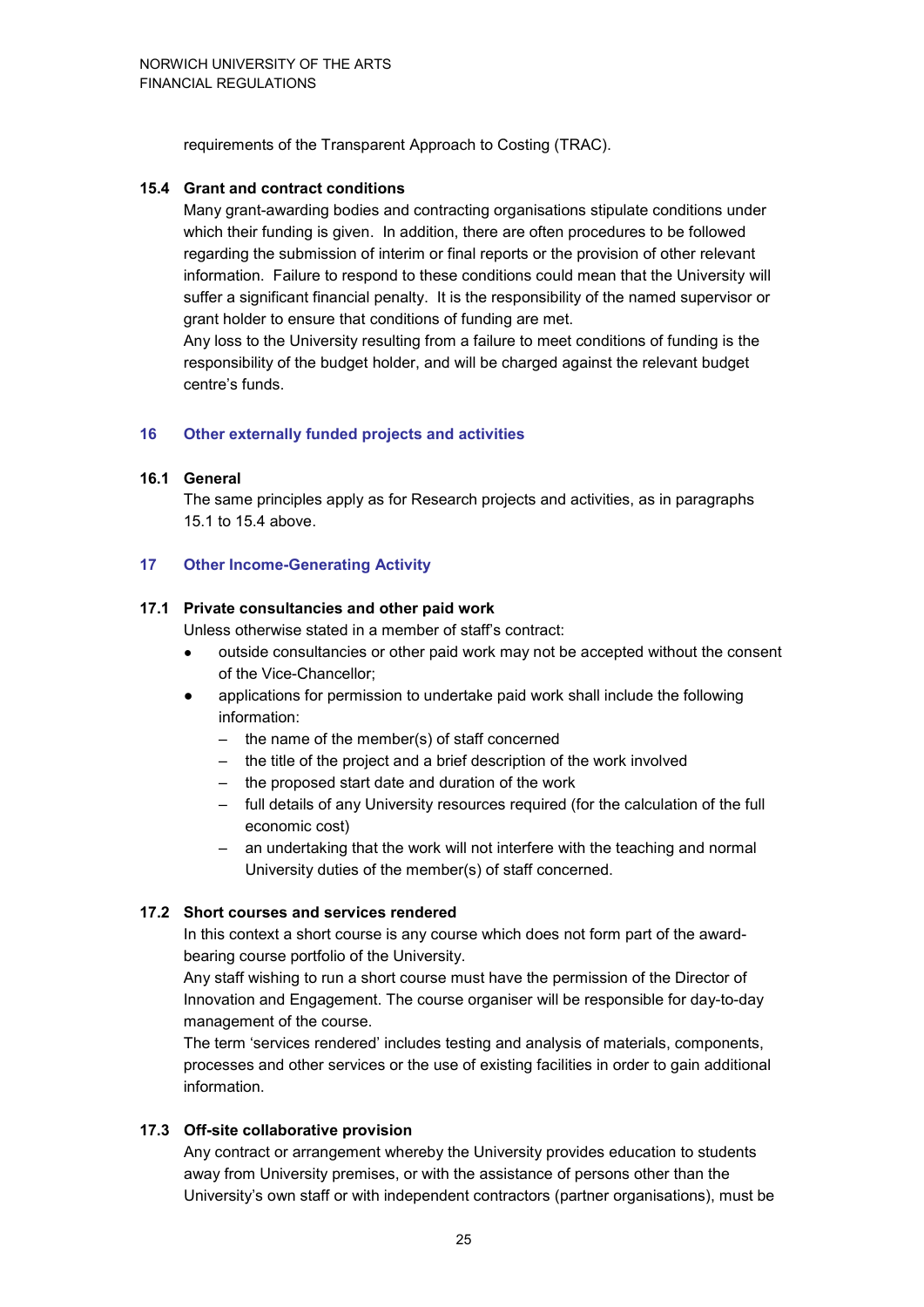subject to the following procedure.

There shall be a contract signed by the Vice-Chancellor and on behalf of any partner organisation that shall comply at least with the funding body model contract (as amended from time to time) in place before any provision is made. Contracts for significant changes in franchising activity shall be approved in advance by the University Council.

The form of the contract shall be submitted to the University Council for approval. The impact of the contract(s) shall be subject to scrutiny by the Finance and Resources Committee of the University Council. The format for regular reports shall be as stated in funding body guidance. They shall consider the risk factors associated with the proposed partnership and agree an appropriate entry in the University's financial forecast.

Where the partnership would represent a significant departure from the University's strategic plan, the University Council shall approve the departure, and the Vice-Chancellor shall seek the views of and inform the funding body.

#### **17.4 Other matched funding**

Any such project requires the approval of the Deputy Vice-Chancellor prior to any commitment being undertaken. Such approval shall be dependent upon the evidence that eligible matching funds are available and that the project is financially viable by the application of the University's costing and pricing policy.

#### **17.5 Profitability and recovery of overheads**

All other income-generating activities must be self-financing or surplus-generating unless it is intended that a new course is to be launched as a loss leader. If that is the case, the reason for it must be specified and agreed by the Deputy Vice-Chancellor. Other income-generating activities organised by members of staff must be costed and agreed with the Deputy Vice-Chancellor before any commitments are made. Provision must be made for charging both direct and indirect costs in accordance with the University's current agreed procedures and policies, in particular for the recovery of overheads.

#### **17.6 Deficits**

Any deficits not approved by the Deputy Vice-Chancellor incurred on income-generating activities will be charged to the relevant budget centre funds.

#### **17.7 Additional payments to staff**

Any proposal that involves additional payments to members of staff should be supported by a schedule of names and values and must be approved by the Deputy Vice-Chancellor, and in the case of the Deputy Vice-Chancellor, the Vice-Chancellor.

#### **18 Intellectual Property Rights and Patents**

#### **18.1 General**

Certain activities undertaken within the University including research and consultancy may give rise to ideas, designs and inventions which may be patentable. These are collectively known as intellectual property. Further guidance is available in the Staff Handbook and from the Director of Innovation and Engagement.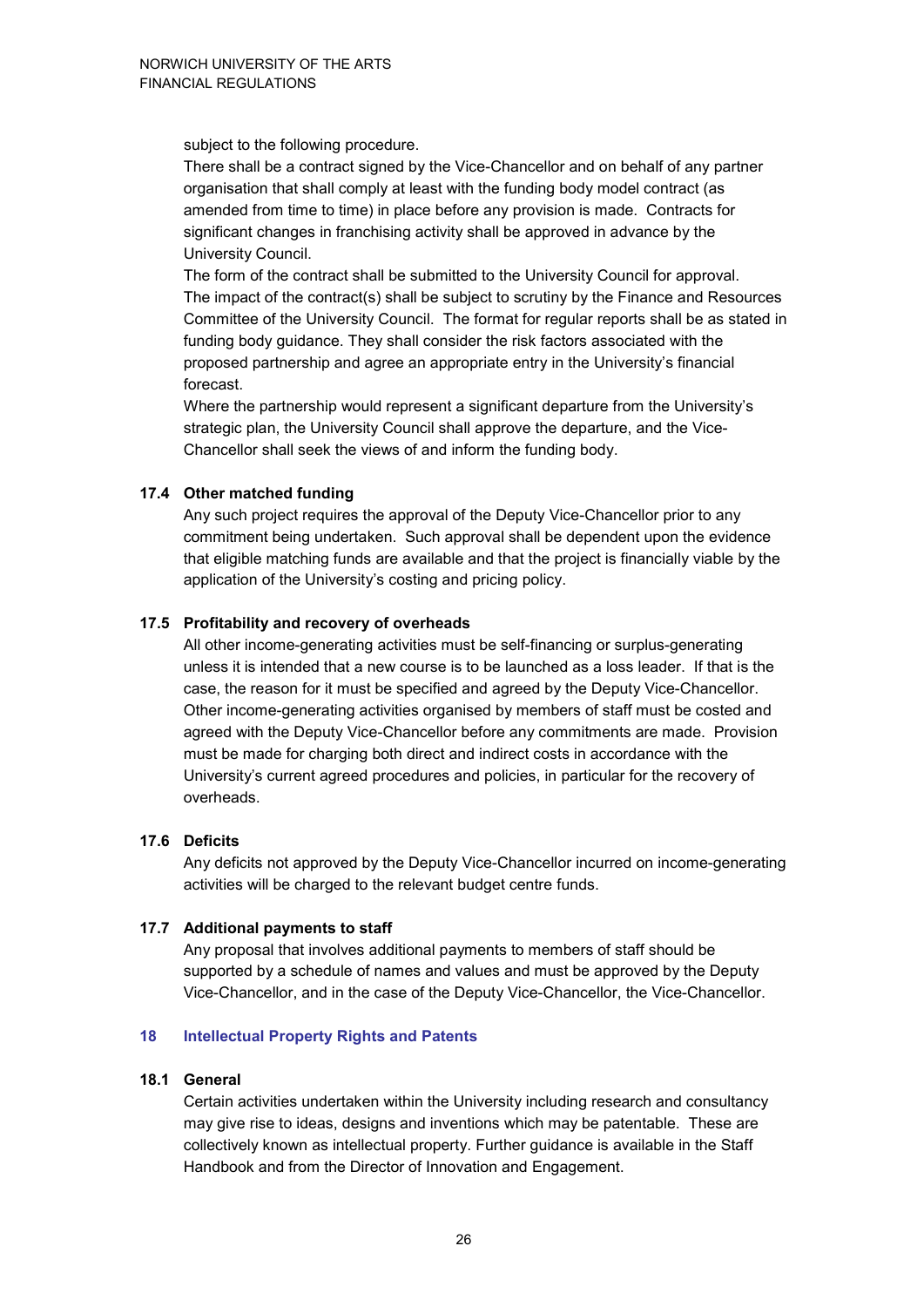#### **18.2 Intellectual property rights**

In the event of the University deciding to become involved in the commercial exploitation of its intellectual property or other assets, the matter should proceed under the direction and guidance of the Deputy Vice-Chancellor.

#### **19 Non-Pay Expenditure**

#### **19.1 General**

The Deputy Vice-Chancellor is responsible for making payments to suppliers of goods and services to the University.

#### **19.2 Delegation and financial authorities**

The budget holder is responsible for purchases within his or her area of responsibility. Purchasing authority may be delegated to named individuals within the area. In exercising this delegated authority, budget holders are required to observe the purchasing policies and financial procedures of the University.

The Director of Finance shall maintain a register of authorised signatories and record of specimen signatures of those authorised to commit expenditure and/or certify invoices for payment.

The Director of Finance must be notified immediately of any required changes to the authorities to commit expenditure.

Budget holders are not authorised to commit the University to expenditure without first reserving sufficient funds to meet the purchase cost.

Purchase order forms (which may either be in paper format or created via our online portal) shall be approved by the budget holder or other authorised staff member and by the Deputy Vice-Chancellor, Director of Finance or other authorised deputies.

#### **19.3 Procurement**

The University requires all budget holders, irrespective of the source of funds, to obtain supplies, equipment and services at the lowest possible cost consistent with quality, delivery requirements and sustainability, and in accordance with sound business practice.

The Director of Finance is responsible to the Deputy Vice-Chancellor (or other designated officer) for:

- ensuring that the University's purchasing policies and procedures are known and observed by all involved in purchasing for the University
- advising on matters of the University's purchasing policies and procedures
- developing appropriate standing supply arrangements on behalf of the University to assist budget holders in meeting their value for money obligations
- appropriate authorisation of all orders according to the agreed criteria
- ensuring that the University complies with regulations on public purchasing policy. Further guidance on procurement can be found in the Finance handbook.

#### **19.4 Purchase orders**

The ordering of goods and services shall be in accordance with the University's detailed financial procedures and purchasing policies, as included in the Finance Handbook. Official University orders must be placed for the purchase of all goods or services except those using petty cash. In exceptional circumstances and with the agreement of the Director of Finance, urgent orders may be given orally, but must be confirmed by an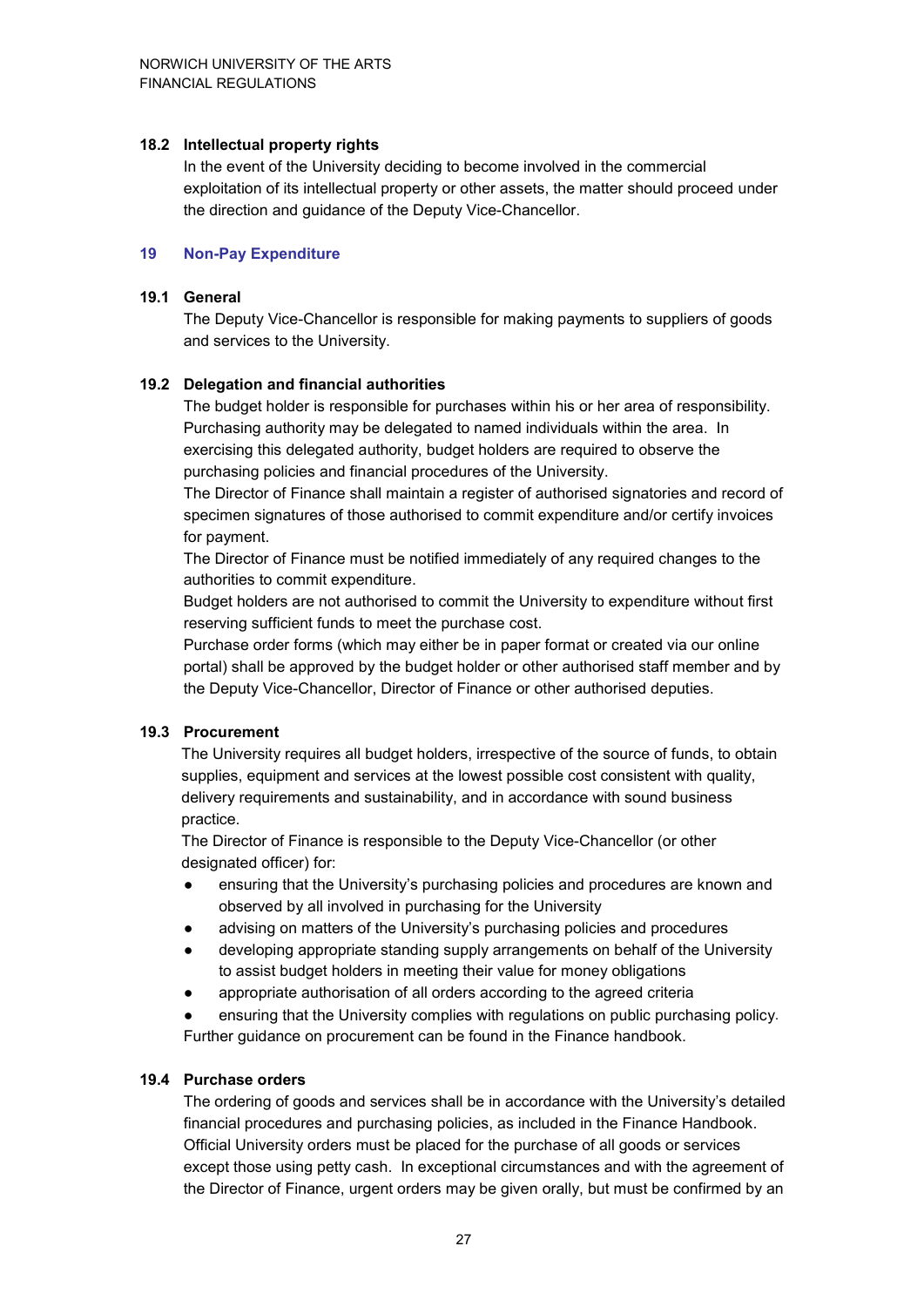official purchase order endorsed 'confirmation order only' not later than the following working day.

When transferring goods or services between departments, an interdepartmental transfer form must be used.

#### **19.5 Institutional credit cards**

Where appropriate, the Vice-Chancellor or the Deputy Vice-Chancellor may approve the issuing of institutional credit cards to some staff. Such credit cards shall be used for the payment of valid business expenses only, and the misuse of such cards shall be grounds for disciplinary action.

Holders of institutional credit cards must use them only for the purposes for which they have been issued and within the authorised purchase limits. Cards must not be loaned to another person, nor should they be used for personal or private purchases. Cardholders should obtain approval to purchase from the relevant budget holder and should ensure that there is sufficient budget available to meet the costs. The Deputy Vice-Chancellor shall determine what information is required on purchases made with purchasing cards from cardholders and deadlines for receipt in the finance section to enable financial control to be maintained and cardholders must provide that information.

#### **19.6 Purchasing through the internet**

There may be occasions when purchases need to be made via the internet. This is permissible providing that such purchases are deemed to represent value-for-money. On such occasions a credit or debit card payment may be required and the usual method of raising an order will not be applicable. In such instances budget holders should ensure that funds are available to pay for such transactions. Once the purchase has been made, if they have used a personal credit or debit card they should reclaim the cost in the usual way. For those who have an institutional credit card, alternative procedures will apply. Further details on this are provided in the Staff Handbook.

### **19.7 Tenders and quotations (excluding major building and engineering works)**

Managers and delegated budget holders must comply with the University's rules stated below:

- If the purchase is below £5,000, it is not necessary to provide written quotes.
- If the purchase is between £5,001 and £10,000, it is necessary to provide two written quotes.
- If the purchase is between  $£10,001$  and  $£25,000$ , it is necessary to provide three written quotes.
- If the purchase is between  $£25,001$  and  $£189,330$  it is necessary to follow the formal tender process (see Finance Handbook).
- If the purchase is more than £189,330 it is necessary to follow the UK Procurement Directive tender process. (see Staff Handbook)

These rules exclude capital projects – refer to Appendix B for details on this. All these rates are for the net price, exclusive of VAT.

Further details are available in the Finance Handbook.

#### **19.8 Major building and engineering contracts and building maintenance works**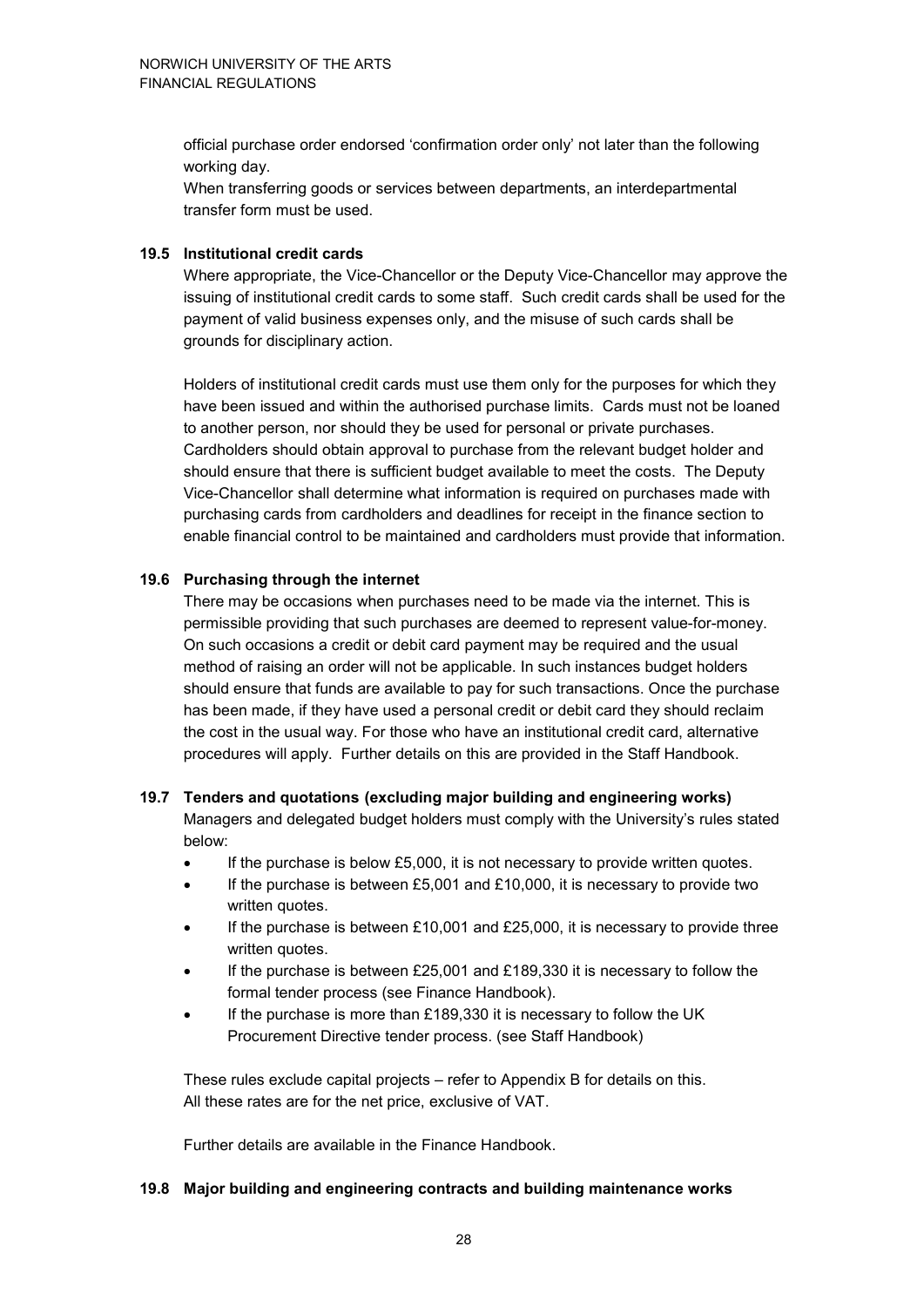Large scale building contracts will be tendered through a professional design team established by the Deputy Vice-Chancellor. All expenditure being approved by the Deputy Vice-Chancellor in line with current approved budget estimates.

All payments made under contracts for building, engineering or similar works, including professional fees, shall be recorded by the Finance Department. Payments on account to contractors shall only be made by the Deputy Vice-Chancellor following the issue to the Deputy Vice-Chancellor by the Contract Administrator of a certificate in a form approved by the Deputy Vice-Chancellor.

Further details can be found in Appendix B – Summary of protocols for capital projects

#### **19.9 UK procurement regulations**

The Deputy Vice-Chancellor is responsible for ensuring that the University complies with its legal obligations concerning UK procurement legislation. UK procurement regulations apply to written contracts for all forms of procurement, purchase or hire (whether or not hire purchase) with a total value exceeding a threshold value.

The Deputy Vice-Chancellor will advise staff as appropriate on the thresholds that are currently in operation. A breach of these UK regulations is actionable by a supplier or potential supplier. Details of the current thresholds will be found in the Finance Handbook within the guidance on Tenders & Quotes.

It is the responsibility of managers to ensure that their members of staff comply with UK regulations by notifying the Deputy Vice-Chancellor of any purchase that is likely to exceed the thresholds. This will need to be done well in advance in order to permit advertisements in journals such as the UK's *Find a Tender* portal.

#### **19.10 Receipt of goods**

All goods received must be checked by the purchaser for quantity and/or weight and inspected for quality and specification. Where applicable, a delivery note should be obtained from the supplier at the time of delivery and signed by the person receiving the goods. This should be kept safely in case of dispute at a later date. If the goods are deemed to be unsatisfactory, the record shall be marked accordingly and the supplier immediately notified so that they can be collected for return as soon as possible. Where goods are short on delivery, the record should be marked accordingly and the supplier immediately notified.

#### **19.11 Payment of invoices**

The procedures for making all payments shall be in a form specified by the Deputy Vice-Chancellor.

The Deputy Vice-Chancellor is responsible for deciding the most appropriate method of payment for categories of invoice. Payments to UK suppliers will normally be made by electronic funds transfer every two weeks.

Budget holders are responsible for ensuring that expenditure from their budget(s) does not exceed funds available.

Invoices should normally be received within the finance department. All invoices will be required to be certified as correct by the purchaser before payment is made. Any invoice received in course or other areas must be passed to the finance department as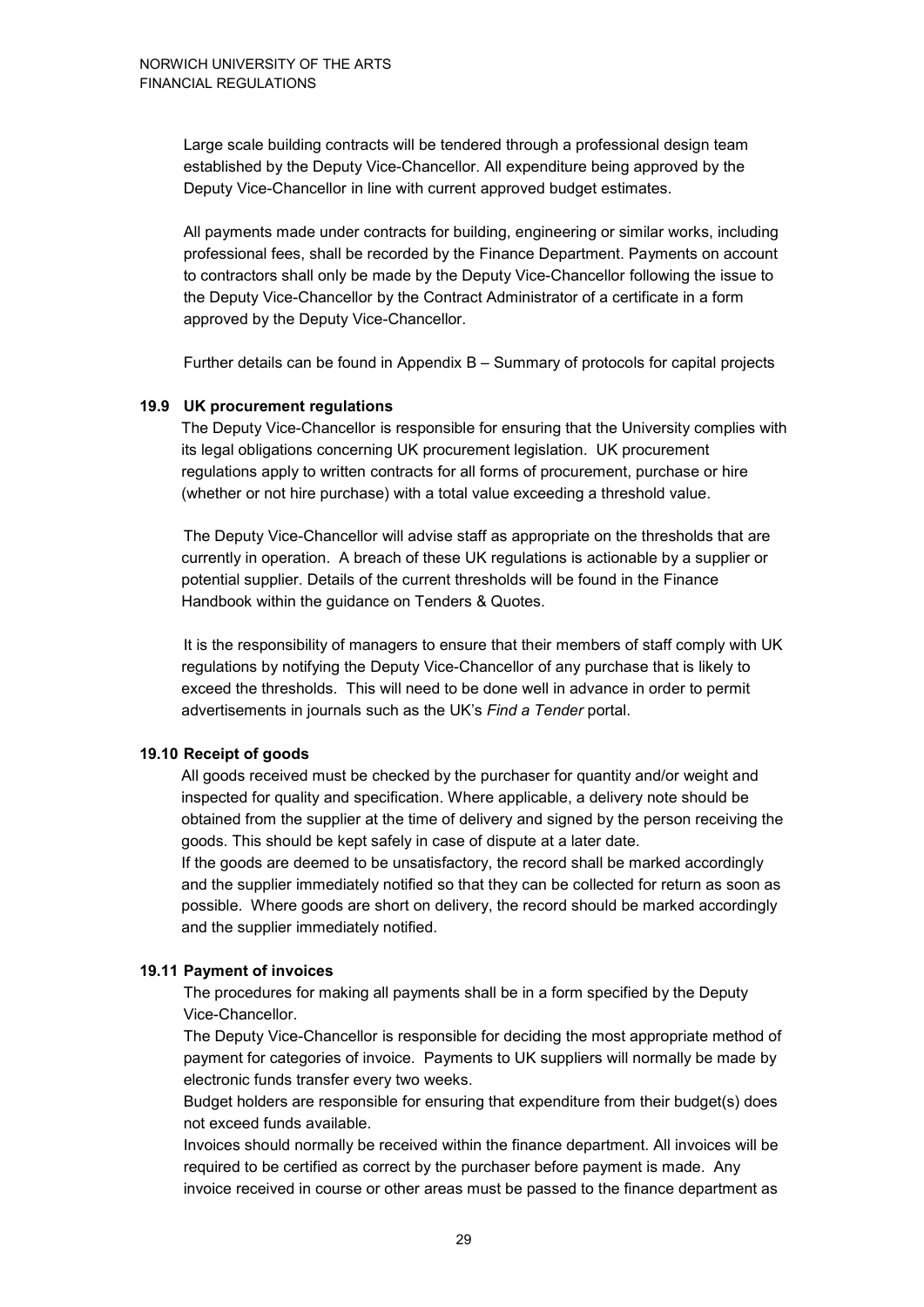soon as they have been certified. Care must be taken by the budget holder to ensure that discounts receivable are obtained.

Certification of an invoice by Finance staff will ensure that:

- the goods have been received, examined and approved with regard to quality and quantity, or that services rendered or work done is satisfactory (evidenced by online approval of the invoice)
- where appropriate, it is matched to the order
- invoice details (quantity, price discount) are correct
- the invoice is arithmetically correct
- the invoice has not previously been passed for payment
- an appropriate cost centre is quoted; this must be one of the cost centre codes included in the budget holder's areas of responsibility and must correspond with the types of goods or service described on the invoice.

#### **19.12 Staff reimbursement**

The University's purchasing and payments procedures are in place to enable the majority of non-pay supplies to be procured through the creditors system without staff having to incur any personal expense. However, on occasion, staff may incur expenses, most often in relation to travel, and are entitled to reimbursement (see 20.5). Where such purchases by staff are planned, the Deputy Vice-Chancellor may approve cash advances to staff who are going to incur expenditure on the University's behalf. Upon completion of the travel or project to which the advance relates, within one month a final account must be prepared to demonstrate how the advance was disbursed and any unspent balance repaid. Under no circumstances will a second advance be approved when the final accounting for an earlier advance to an individual is still outstanding.

#### **19.13 Petty cash**

Where a single claim is up to £25 it may be purchased by staff and repaid from the University's petty cash (held in Finance). It must be supported by receipts or vouchers where available. As well as claims that can be made from the petty cash float held in Finance, some other departments may be permitted to hold petty cash floats. Wherever petty cash floats are held, they must be kept locked in a secure place in compliance with the requirements of the University's insurers when not in use and will be subject to periodic checks by a senior member of finance staff. Petty cash will be recorded and accounted and the petty cash float replenished as required according to procedures laid down in the Finance Handbook.

#### **19.14 Other payments**

Payments for maintenance and other items to students on behalf of sponsoring organisations shall be made on the authority of the Deputy Vice-Chancellor, supported by detailed claims as required by the sponsors and by University procedures.

#### **19.15 Late payments**

The Late Payment of Commercial Debts (Interest) Act 1998 was introduced to give small businesses the right to charge interest on late payments from large organisations and public authorities. Key points are:

small businesses can charge interest on overdue invoices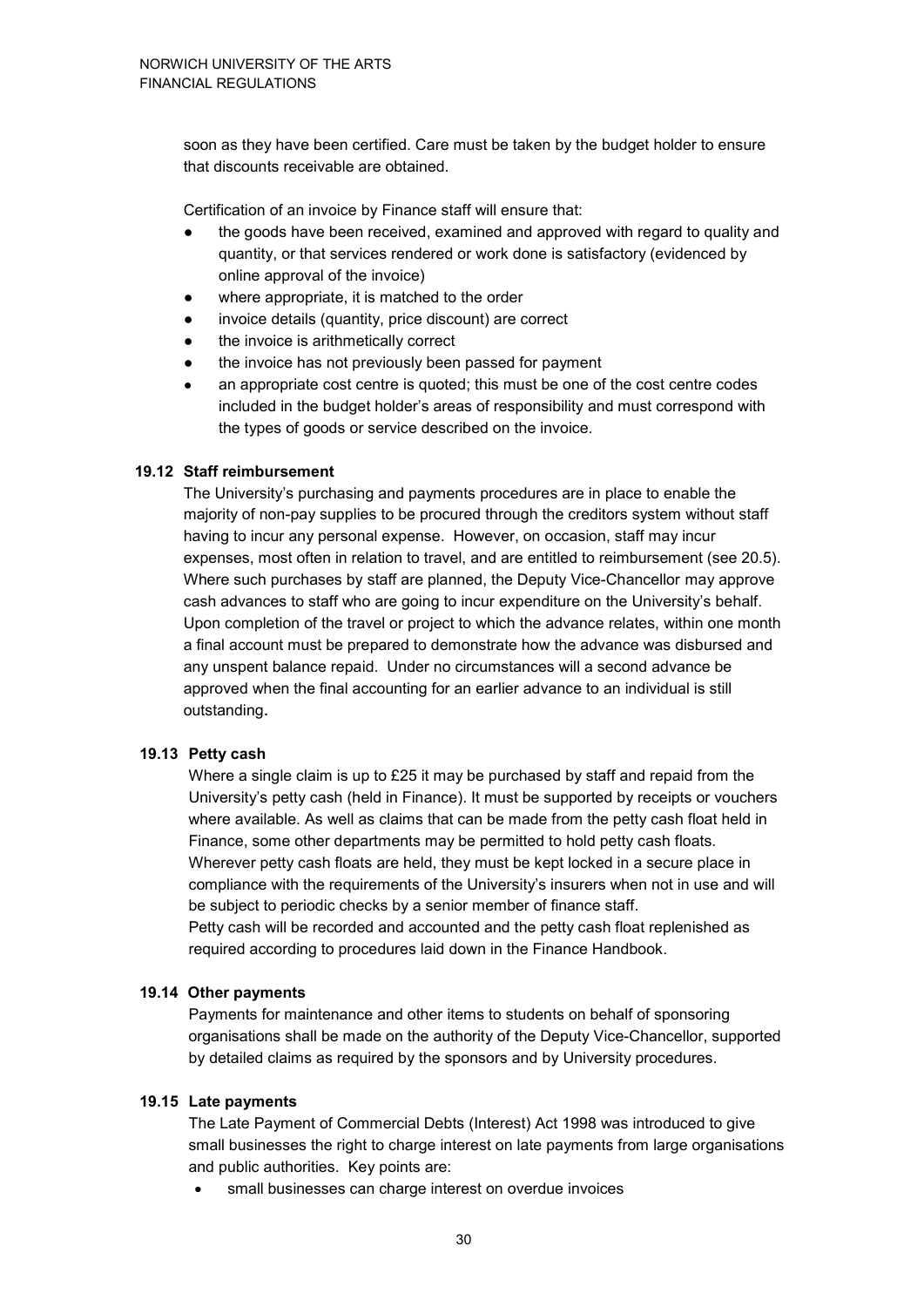- interest is chargeable on sales made after 1 November 1998
- the rate of interest is currently 8% per annum above the official daily rate of the Bank of England
- the Act also applies to overseas organisations
- the institution can be sued for non-payment.

In view of the penalties in this Act, the University Council requires that invoices must be passed for payment as soon as they are received.

#### **19.16 Project advances**

The Deputy Vice-Chancellor may approve cash advances for projects carried out away from the University where cash expenditure may be unavoidable. Other forms of payment will be expected to be used wherever possible, such as an official purchase order and subsequent payment.

Receipts or paid invoices will be retained for all sums expended in this way. Upon completion of the project to which the advance relates, within one month a final account must be prepared to demonstrate how the advance was disbursed and any unspent balance repaid. Under no circumstances will a second advance be approved when the final accounting for an earlier advance to a project or individual is outstanding.

#### **19.17 Hospitality**

The limits concerning acceptable expenditure for entertaining guests are set out in the University's detailed Finance Handbook.

#### **20 Pay Expenditure**

#### **20.1 Remuneration policy**

Staff will be normally appointed to the University salary scales and in accordance with appropriate conditions of service. In some circumstances, SMG may decide that a spot contract rate is more appropriate.

Salaries and other benefits for senior management will be determined by the Remuneration Committee set up by the University Council.

The University Council will determine what other benefits, such as medical and life insurance, are to be available, the basis of their provision (contributory or not) and the staff who are eligible to receive them.

All letters of appointment must be issued by the Human Resources office.

#### **20.2 Appointment of staff**

All contracts of service shall be concluded in accordance with the University's approved personnel practices and procedures and all offers of employment with the University shall be made in writing by either the Director of Human Resources or Human Resources Manager on behalf of the Vice-Chancellor. All appointments and dismissals must be approved in advance by the Strategic Management Group. Managers shall ensure that the Deputy Vice-Chancellor and Human Resources Manager are provided promptly with all information required in connection with the appointment, resignation or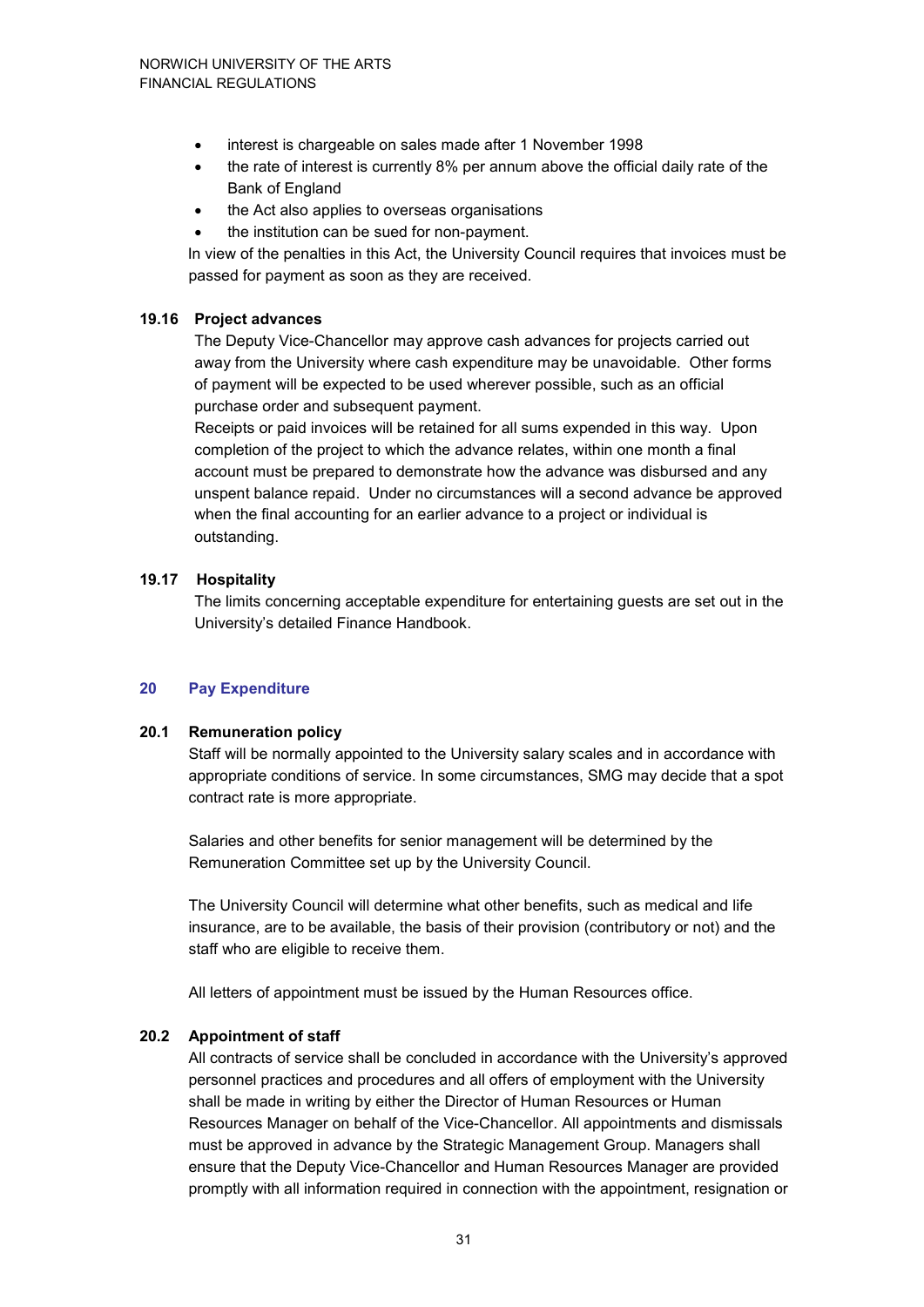dismissal of employees.

#### **20.3 Salaries and wages**

The Deputy Vice-Chancellor is responsible for all payments of salaries and wages to all staff including payments for overtime or services rendered. All timesheets and other pay documents, including those relating to fees payable to external examiners, visiting lecturers or researchers, will be in a form prescribed or approved by the Deputy Vice-Chancellor.

The Human Resources office will be responsible for keeping the Deputy Vice-Chancellor informed of all matters relating to personnel for payroll purposes. In particular these include:

- appointments, resignations, dismissals, supervisions, secondments and transfers
- absences from duty for sickness or other reason, apart from approved leave
- changes in remuneration other than normal increments and pay awards
- information necessary to maintain records of service for superannuation, income tax and national insurance.

The Deputy Vice-Chancellor is responsible for payments to non-employees and for informing the appropriate authorities of such payments. The Deputy Vice-Chancellor shall be responsible for keeping all records relating to payroll including those of a statutory nature.

All payments must be made in accordance with the University's detailed payroll financial procedures and comply with HM Revenue & Customs regulations.

#### **20.4 Superannuation schemes**

The University Council is responsible for undertaking the role of employer in relation to appropriate pension arrangements for employees.

The Deputy Vice-Chancellor is responsible for day-to-day superannuation matters, including:

- paying contributions to various authorised superannuation schemes
- preparing the annual return to various superannuation schemes
- overseeing the external arrangements for the administering the University's pension funds.

The Human Resources office is responsible for administering eligibility to pension arrangements and for informing the Deputy Vice-Chancellor when deductions should begin or cease for staff.

#### **20.5 Travel, subsistence and other allowances**

All claims for payment of subsistence allowances, travelling and incidental expenses shall be completed in a form approved by the Deputy Vice-Chancellor. Claims by members of staff must be authorised by the budget holder; if the budget holder is making the claim it must be authorised by their line manager.

The certification by the line manager/budget holder shall be taken to mean that:

- the journey or activity was authorised;
- the expenses were properly and necessarily incurred;
- the allowances are properly payable by the University;
- consideration has been given to value for money.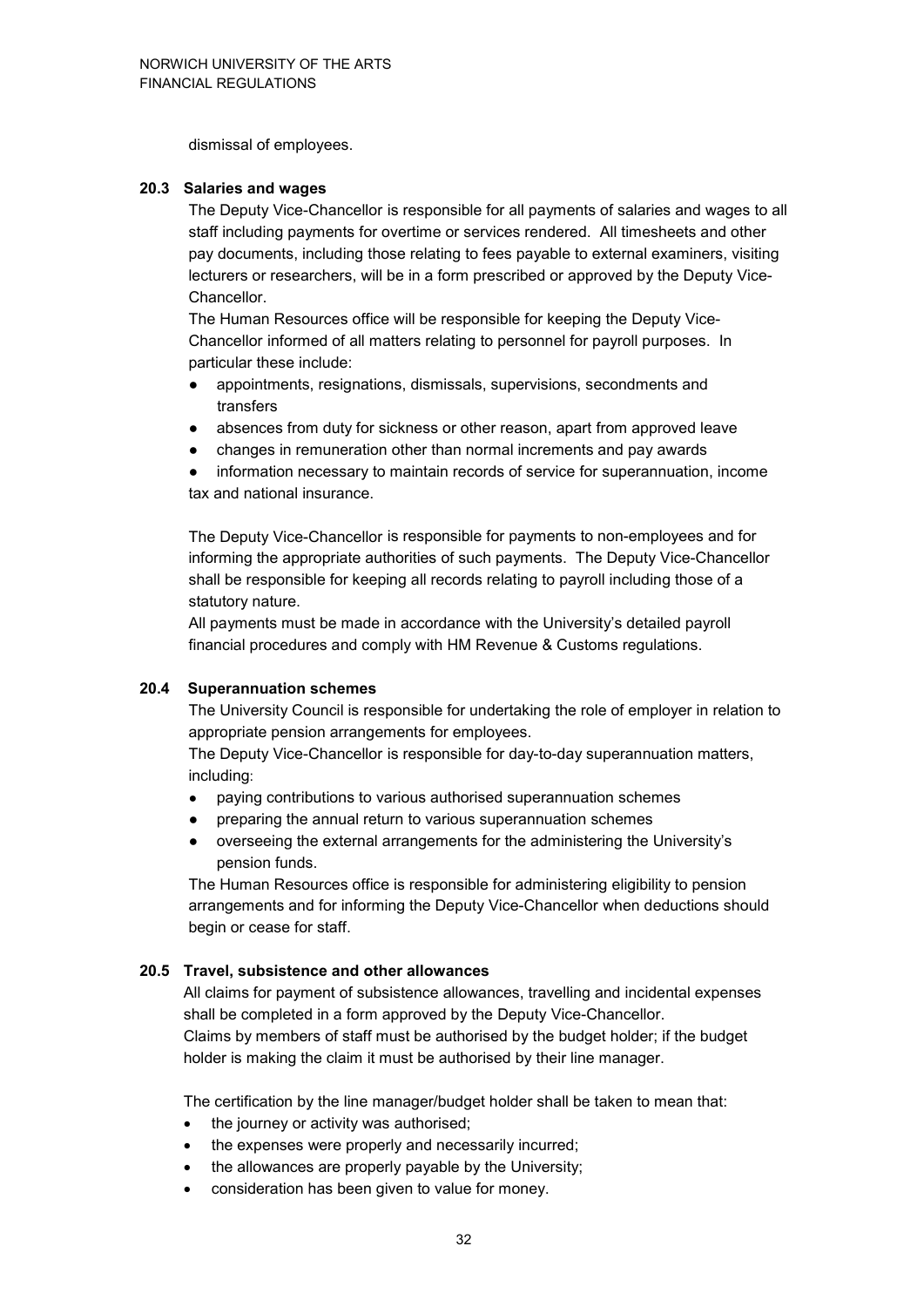Claims submitted by the Vice-Chancellor shall be approved by the Chair of the University Council.

Arrangements for expenditure incurred by the University Council shall be approved by the Clerk to the University Council.

#### **20.6 Overseas travel**

All arrangements for overseas travel must be approved by a member of the Senior Management Team in advance of committing the University to those arrangements or confirmation of any travel bookings. Arrangements for overseas travel by the Vice-Chancellor or members of the University Council shall be approved by the Chair of the University Council. Arrangements for overseas travel by the Chair shall be approved by the Chair of the Finance and Resources Committee.

Where spouses, partners or other persons unconnected with the University intend to participate in a trip, this must be clearly identified in the approval request. The University must receive reimbursement for the expected costs it may be asked to cover for those persons in advance of confirming travel bookings. Further details can be found within the Staff Handbook.

#### **20.7 Allowances for members of the University Council**

Claims for members of the University Council will be authorised by the Deputy Vice-Chancellor. Claims for meeting attendance will be based on standard amounts for each individual, but only reasonable expenses can be reimbursed.

#### **20.8 Severance and other non-recurring payments**

Severance payments shall only be made in accordance with relevant legislation. Professional advice should be obtained where necessary. All such payments shall be authorised by the Vice-Chancellor and calculations checked by the Deputy Vice-Chancellor and the Director of Human Resources. Amounts paid should be declared in the financial statements in accordance with the 2019 Statement of Recommended Practice (SORP): 'Accounting for Further and Higher Education' and in accordance with Financial Reporting Standards (FRS) 102. All matters referred to an industrial tribunal shall be notified by the Director of Human Resources to the Deputy Vice-Chancellor at the earliest opportunity in order that budget provision may be made as necessary. All determinations of tribunals must be similarly notified.

#### **21 Assets**

#### **21.1 Land, buildings, fixed plant and machinery**

The purchase, lease or rent of land, buildings or fixed plant can only be undertaken with authority from the University Council and with reference to funding body requirements where exchequer-funded assets or exchequer funds are involved.

#### **21.2 Fixed asset register**

The Deputy Vice-Chancellor is responsible for maintaining the University's register of land, buildings, fixed plant, equipment, furniture and fittings. Staff will provide the Deputy Vice-Chancellor with any information he may need to maintain the register, including re-location or transfers between departments.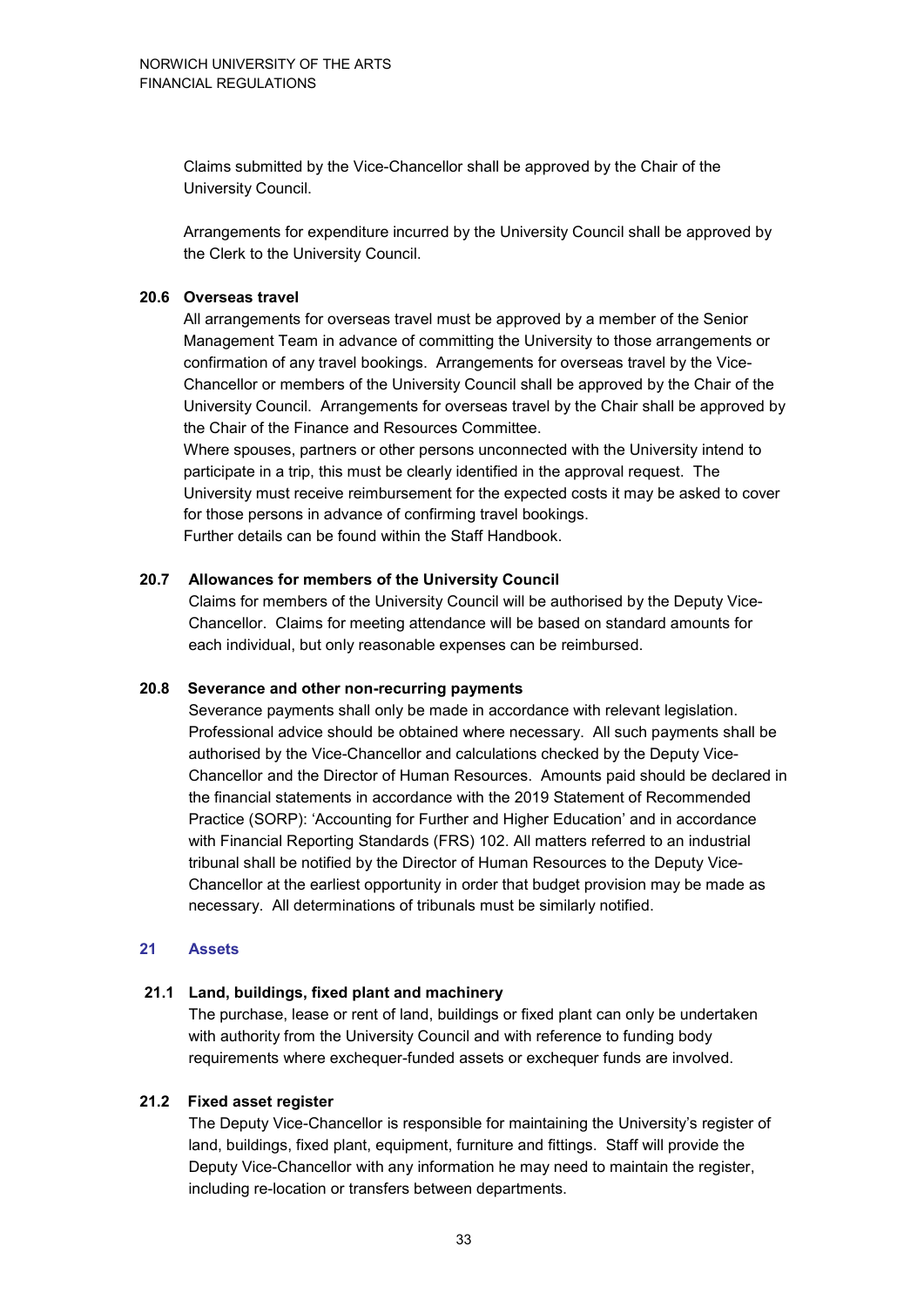#### **21.3 Inventories**

Course leaders and other managers are responsible for maintaining inventories of items not covered by the fixed asset register such as resources held within the workshops and IT equipment whose purchase value falls below the fixed asset threshold in a form agreed with the Deputy Vice-Chancellor and accordance with guidance in the Finance Handbook. The inventory must include items donated or held on trust.

Inventories must be current and maintained as described in the Staff Handbook. When transferring equipment, etc between departments, a transfer record must be kept and the inventories amended accordingly.

#### **21.4 Stocks and stores**

Managers are responsible for establishing adequate arrangements for the custody and control of stocks and stores within their areas of responsibility. The systems used for stores accounting where applicable must have the approval of the Director of Finance. Managers are responsible for ensuring that regular inspections and stock checks are carried out. Stocks and stores of a hazardous nature should be subject to appropriate security checks.

#### **21.5 Safeguarding assets**

- Managers and staff are responsible for the care, custody and security of the buildings, stock, stores, furniture, cash, etc under their control. They will consult the Deputy Vice-Chancellor in any case where security is thought to be defective or where it is considered that special security arrangements may be needed.
- Assets owned by the University shall, so far as is practical, be effectively marked to identify them as University property.

#### **21.6 Personal use**

Assets owned or leased by the University shall not be subject to personal use without proper authorisation from the appropriate member of the Senior Management Team.

#### **21.7 Asset disposal**

Disposal of equipment and furniture must be in accordance with procedures agreed by the Deputy Vice-Chancellor and contained in the University's detailed Staff Handbook.

Disposal of land and buildings must only take place with the authorisation of the University Council. Funding body consent may also be required if exchequer funds were involved in the acquisition of the asset.

#### **21.8 All other assets**

Managers and staff are responsible for establishing adequate arrangements for the custody and control of all other assets owned by the University, whether tangible or intangible, including electronic data.

#### **22 Funds Held on Trust**

#### **22.1 Gifts, benefactions and donations**

The Deputy Vice-Chancellor is responsible for maintaining financial records in respect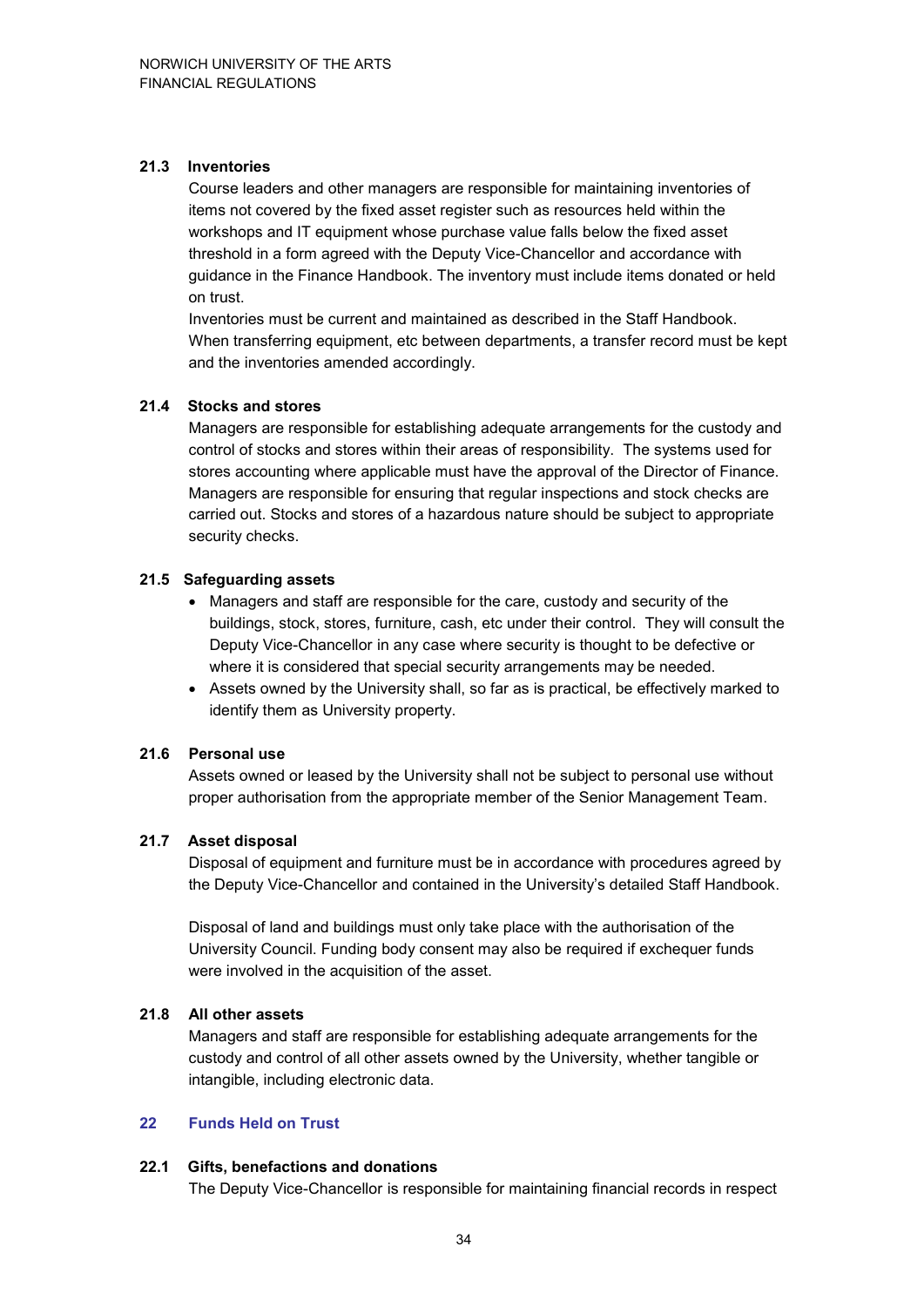of gifts, benefactions and donations made to the University and initiating claims for recovery of tax where appropriate.

#### **22.2 Trust funds**

The Deputy Vice-Chancellor is responsible for maintaining a record of the requirements for each trust fund and for advising the relevant committee(s) on the control and investment of fund balances.

The Deputy Vice-Chancellor is responsible for ensuring that all the University's trust funds are operated within any relevant legislation and the specific requirements for each trust. They will also be responsible for investment of fund balances.

#### **22.3 Voluntary funds**

The Deputy Vice-Chancellor shall be informed of any fund that is not an official fund of the University which is controlled wholly or in part by a member of staff in relation to their function in the University.

Where appropriate the accounts of any such fund shall be audited by an independent external person and shall be submitted with a certificate of audit to the appropriate body. The Deputy Vice-Chancellor shall be entitled to verify that this has been done.

#### **23 Other**

#### **23.1 Insurance**

The Deputy Vice-Chancellor is responsible for the University's insurance arrangements, including the provision of advice on the types of cover available. As part of the overall risk management strategy all risks will have been considered and those most effectively dealt with by insurance cover will have been identified. This is likely to include important potential liabilities and provide sufficient cover to meet any potential risk to all assets.

The Deputy Vice-Chancellor is responsible for effecting insurance cover. He is therefore responsible for obtaining quotes, negotiating claims and maintaining the necessary records. A register of all insurances effected by the University and the property and risks covered will be kept.

Managers must ensure that any agreements negotiated within their departments with external bodies cover any legal liabilities to which the University may be exposed. The Deputy Vice-Chancellor advice should be sought to ensure that this is the case. Managers must give prompt notification to the Deputy Vice-Chancellor of any potential new risks and additional property and equipment that may require insurance and of any alterations affecting existing risks. Managers must advise the Deputy Vice-Chancellor immediately of any event that may give rise to an insurance claim. The Deputy Vice-Chancellor will notify the University's insurers and, if appropriate, prepare a claim in conjunction with the head of department for transmission to the insurers. The Deputy Vice-Chancellor is responsible for keeping suitable records of assets subject to inspection by an insurance company.

All staff using their own vehicles on behalf of the University shall maintain appropriate insurance cover for business use. If their own personal insurance cover does not include business use, they should inform the Director of Finance, who will arrange for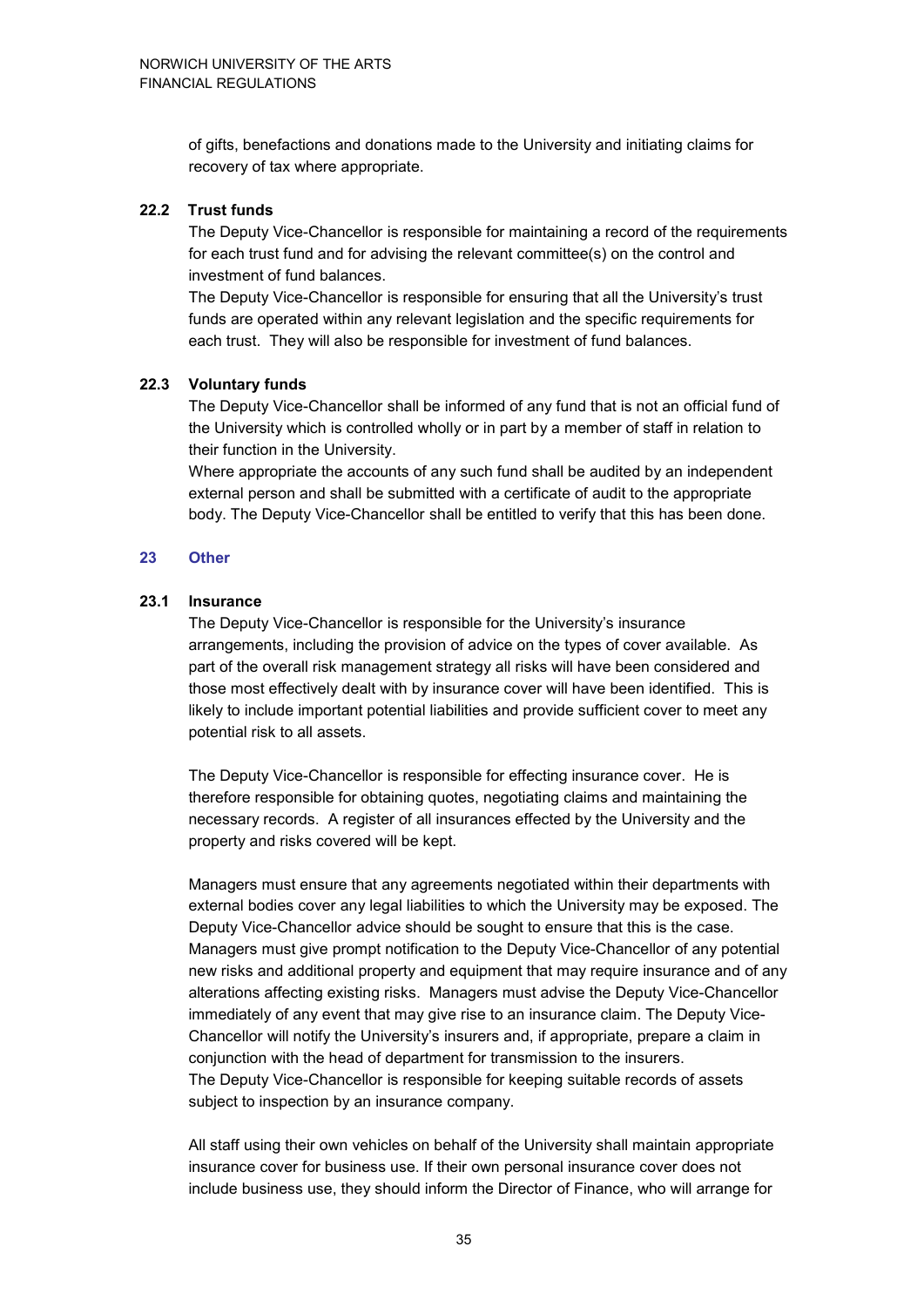business cover through the University's own insurance cover.

#### **23.2 Companies and joint ventures**

In certain circumstances it may be advantageous to the University to establish a company or a joint venture to undertake services on behalf of the University. Any member of staff considering the use of a company or a joint venture should first seek the advice of the Deputy Vice-Chancellor, who should have due regard to guidance issued by the funding body.

The University Council is responsible for approving the establishment of all companies or joint ventures and the procedure to be followed in order to do so. This will have regard to any guidance provided by the funding bodies.

It is the responsibility of the University Council to establish the shareholding arrangements and appoint directors of companies wholly or partly owned by the institution.

#### **23.3 Security**

The University Council shall be accountable for maintaining proper security of all buildings, furniture, equipment, plant, stores and other assets of the University. The responsibility for day to day security of University assets is delegated to the Vice-Chancellor.

Each Course Leader/Manager is accountable for the security of all resources used in connection with his/her area.

Keys to safes and similar receptacles shall be carried on the person of those responsible at all times; the loss of any such keys must be reported to the Deputy Vice-Chancellor without delay.

All property belonging to the University must be clearly marked as such; valuable items of must be suitably security marked.

#### **23.4 Students' Union**

Subject to any constraints imposed by the funding body, the University Council shall determine the level of grant to be paid annually to the Students' Union and approve their budget for the year.

The Students' Union is responsible for maintaining its own bank account and financial records and preparing its own annual financial statements.

#### **23.5 Use of the University's seal**

Where a deed or document requires the University's seal, it must be authenticated by the signature of the Chair of Council or by another member of Council to whom the attestation has been delegated in accordance the Instrument of Government.

#### **23.6 Provision of indemnities**

Any member of staff asked to give an indemnity, for whatever purpose, should consult the Deputy Vice-Chancellor before any such indemnity is given.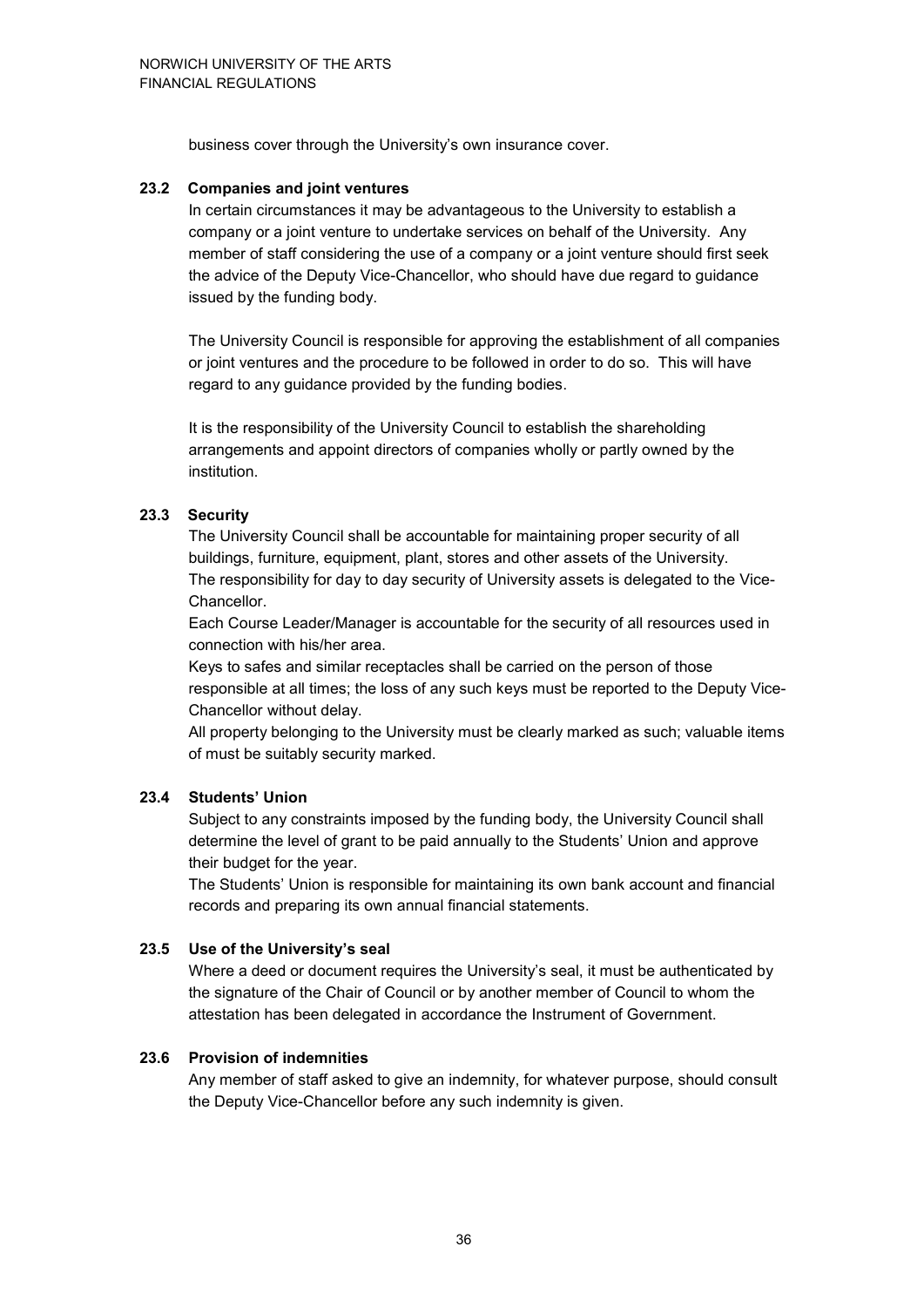# **24 Appendices**

- A: Key contacts within the Finance Department
- B: Summary of protocols for capital projects
- C: Accounting Policies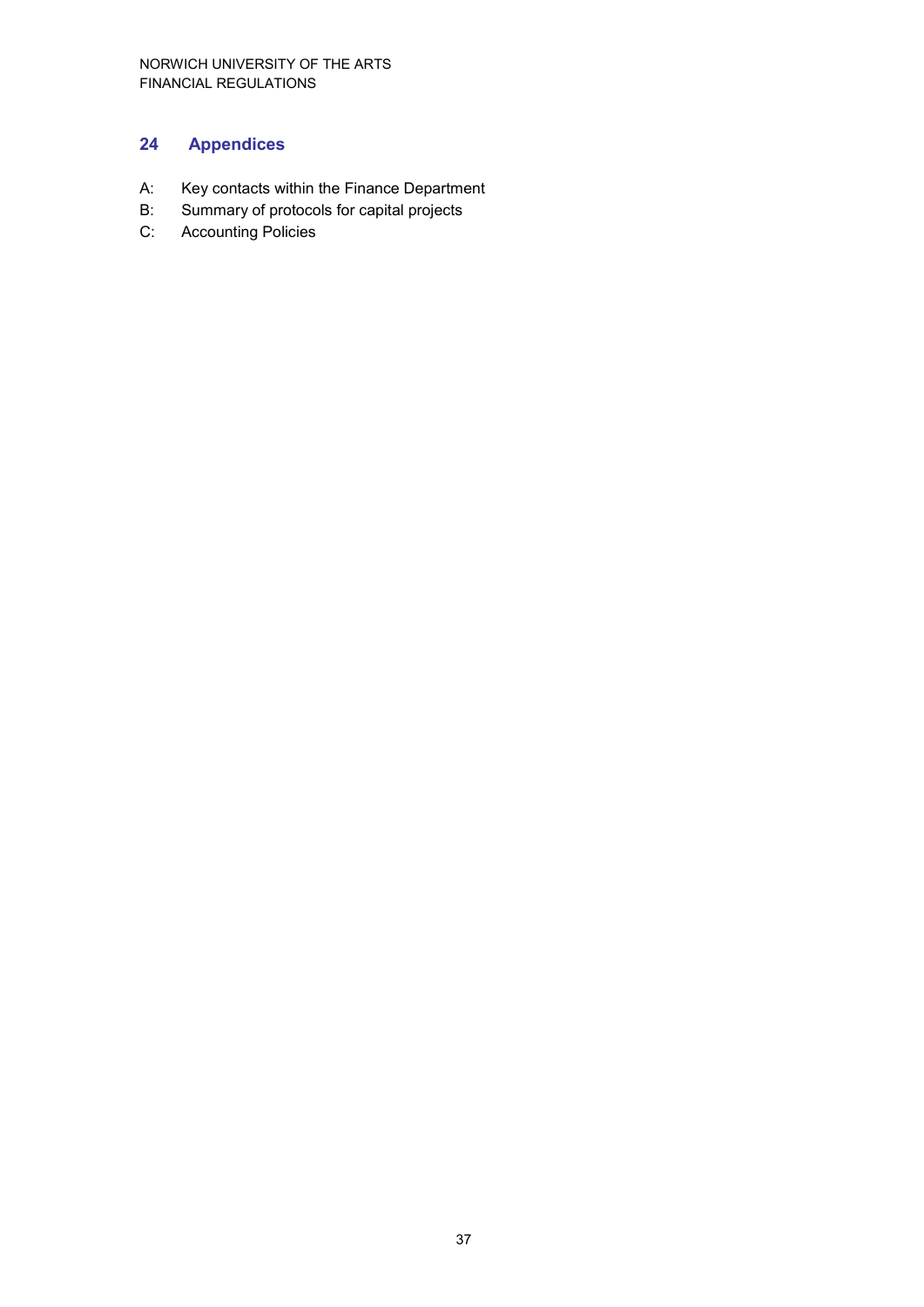# **APPENDIX A**

### **KEY CONTACTS WITHIN THE FINANCE DEPARTMENT**

| <b>Position</b>                   | Tel.ext.no |
|-----------------------------------|------------|
| Deputy Vice-Chancellor            | 6222       |
| Director of Finance               | 6229       |
| <b>Finance Operations Manager</b> | 6258       |
| Finance Manager                   | 6286       |
| Senior Finance Assistant          | 6316       |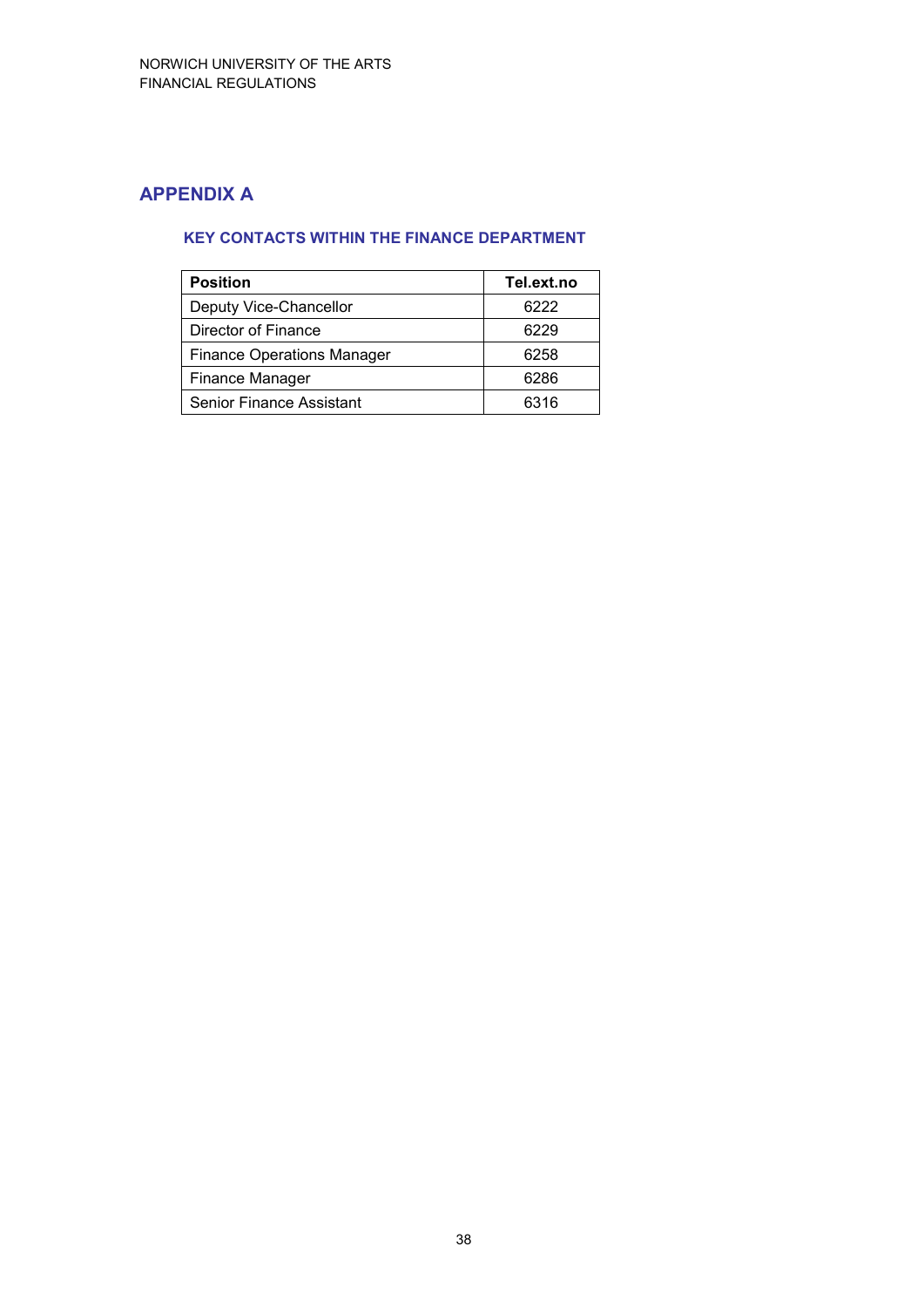### **APPENDIX B**

#### **SUMMARY OF PROTOCOLS FOR CAPITAL PROJECTS**

#### **Appointment of Consultants**

The appointment of consultants that make up the professional design team is made on a project by project basis, with consultants in the main selected from those that have supported and performed well for the University over a number of years.

Unlike many other universities, NUA does not operate a formal framework, with few capital works projects undertaken annually.

External consultants are mainly used on projects over £100,000 in construction value. Those projects that fall below this value (and normally of a repair or planned maintenance basis) are managed directly by the University's Estate Management Team.

The professional design team will usually comprise the Architects, Cost Consultants, Structural Consultants and M&E Consultants. The University will typically engage different consulting firms where there are a number of regional firms with the appropriate expertise. Fees are agreed within standard industry ranges with scale of project and complexity both being factors. The architects' fees will be within RIBA fee range guidelines.

Consultants are appointed largely on the basis of either an exchange of letters or industry body standard templates e.g. RIBA conditions in the case of an Architect.

#### **Timelines and Steps – The Procurement Process**

Most of the University's projects involve working within existing buildings, requiring either refurbishments or extension (or both). NUA's approach is to procure works adopting a clientled procurement route; a Design+Build route is less suited for projects of this type.

Typically, the University procures works on a single-stage procurement basis adopting the following key steps: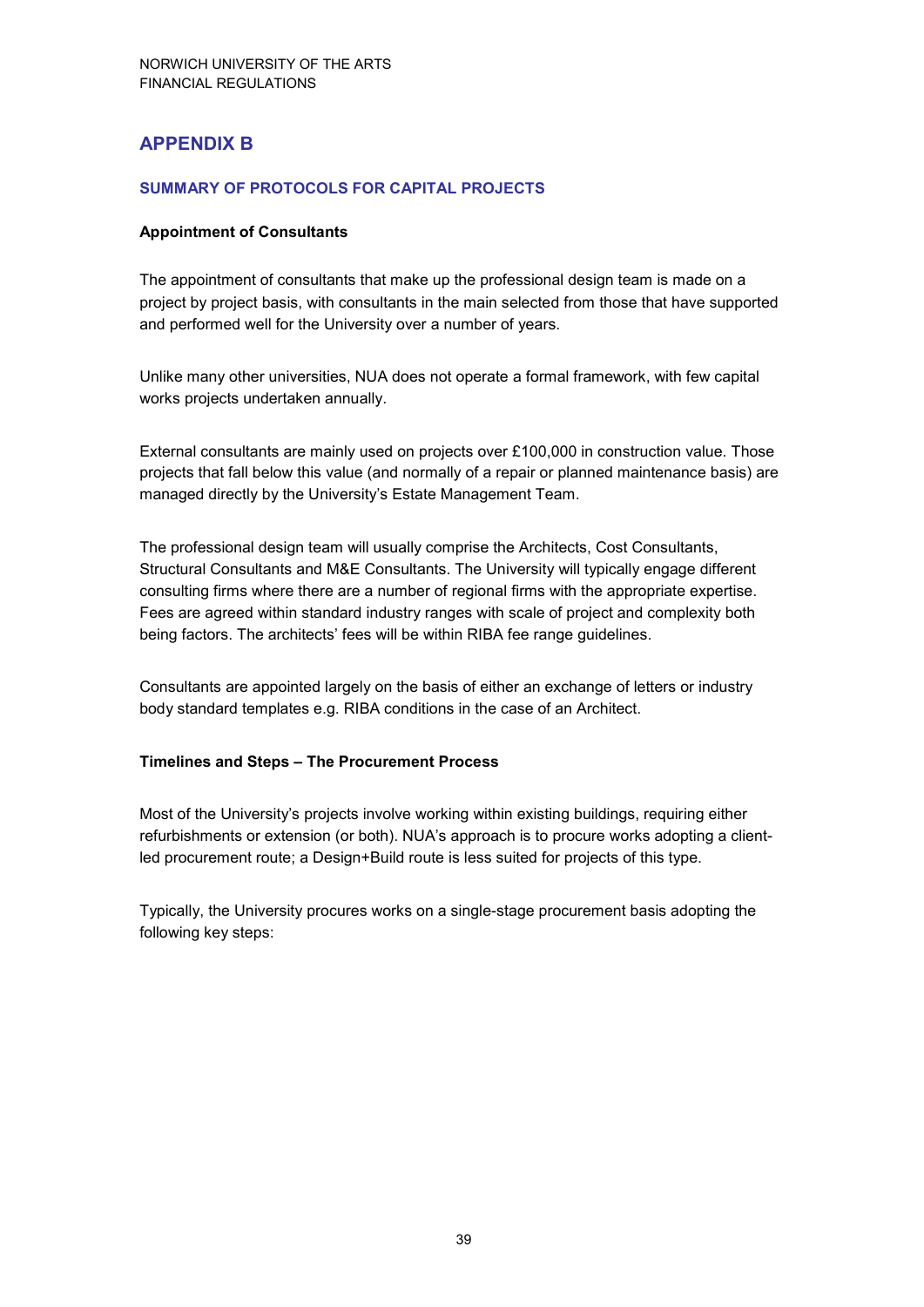# Single Stage Procurement



This process is managed by the combined design team with University "sign-off" at key stages to ensure compliance with NUA requirements and cost.

On occasions, where either the building conditions require earlier contractor engagement or when programme and earliest possible completion is more critical, a two-stage procurement route is employed which is intended to overlap the design and procurement processes and on occasions, procurement and the construction stage itself.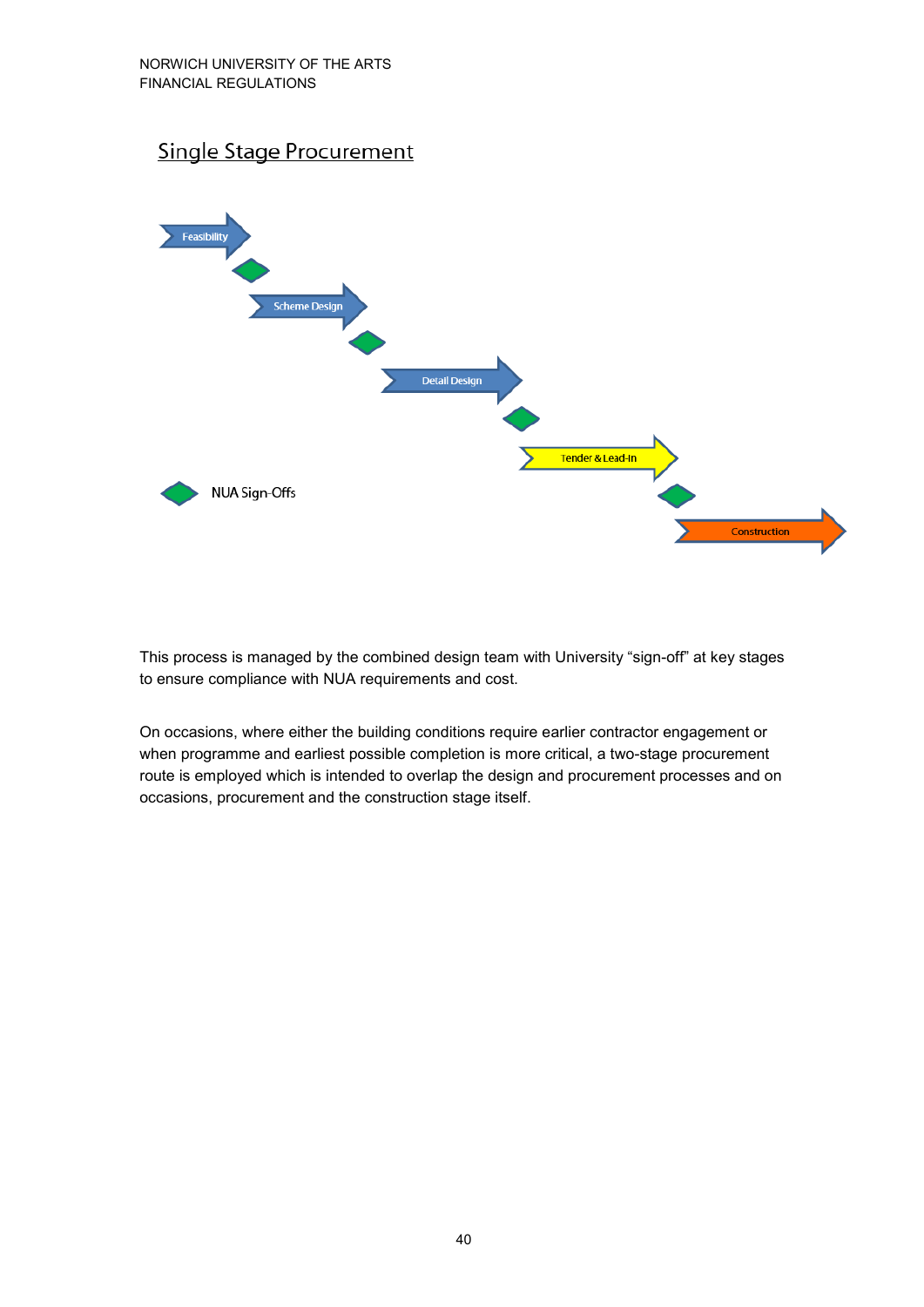

With this alternative route, contractors are appointed initially on a limited basis to work alongside the design team to procure works packages competitively as the design evolves and on occasion to start early works to maintain a programme. Ultimately, the intention is to have market tested the entire project, albeit progressively (as opposed to in one step with single stage procurement).

#### **Selection of Contractors and Tenderers**

The selection of contractors is based upon the following:

- Size/scope of project
- **Complexity**
- Appetite of various contractors to be competitive in the current market place
- Experience/capability given type of project

Prior to settling upon a contractor list and in consideration of the above, a "Preliminary Invitation to Tender" is issued to gauge interest from prospective tenderers. An example is shown below.

Responses from contractors at this point confirm interest in tendering the project and their ability to respond positively to the type of project and timescales given.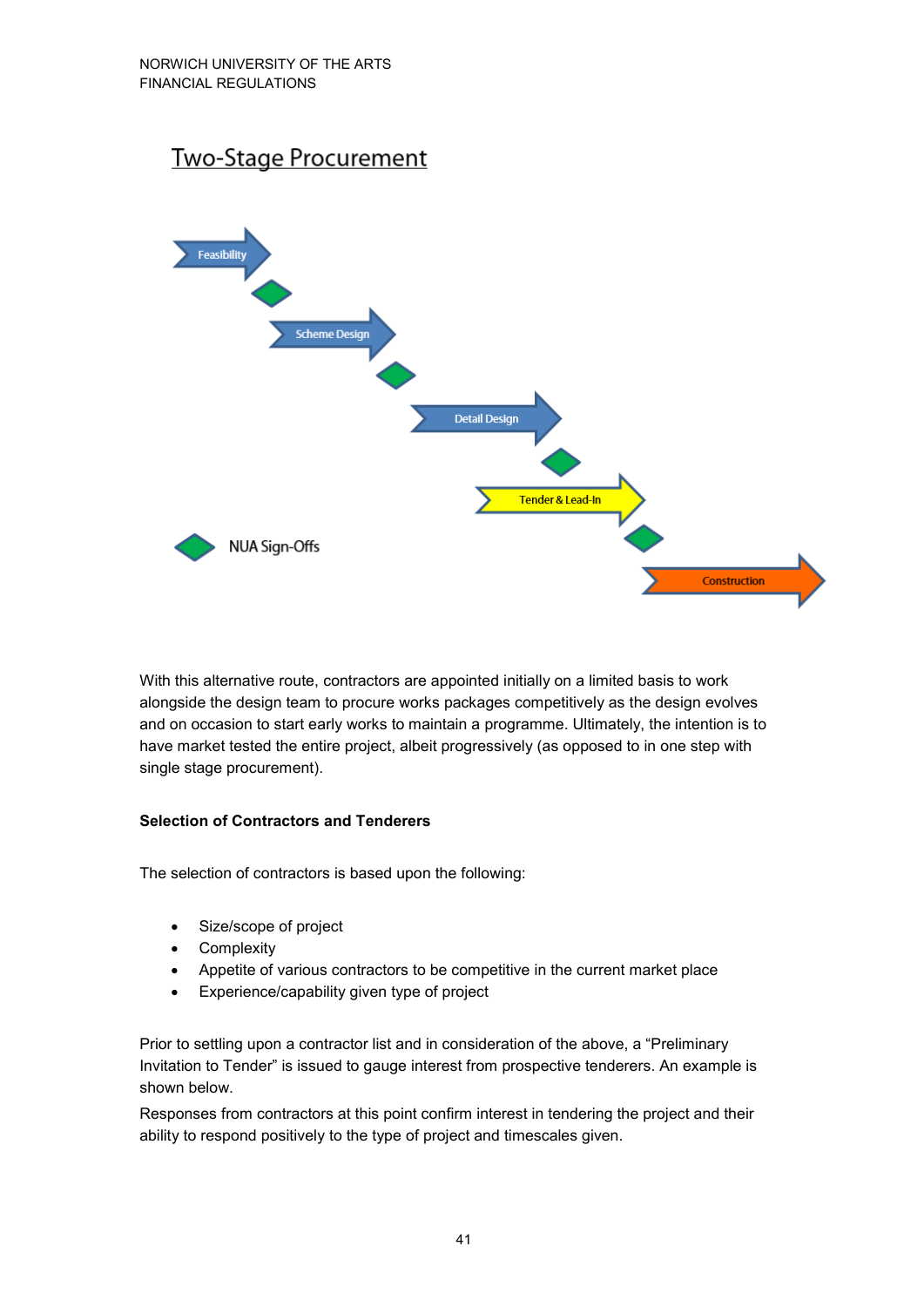#### **Due Diligence on Tenderers**

Contractors tend to be taken from the local construction market place, with the design team having reasonable knowledge of Contractors current workload, current commitments and capability.

Aside from anecdotal reviews of contractors by the professional team members, financial statements may be requested supporting individual contractor's abilities to cashflow finance projects.

Other than financial capabilities, due diligence is also relevant to selecting the most appropriate contractor and contractor personnel that have the site level experience and skills to deliver any given project.

Tender documentation includes typically the following:

- $\triangleright$  Contract preliminaries, incorporating project specific details, obligations and restrictions to be imposed upon the appointed contractor, contract terms and conditions, details of programme,
- $\triangleright$  Specifications and design drawings developed by the Architect and other consultants
- $\triangleright$  Health and Safety information, project risks, asbestos registers and other such documents
- $\triangleright$  Contract Sum Pricing Summary information this requiring tenderers to price works on a like for like basis, in so far as is possible
- $\triangleright$  Forms of Tender (with an invitation for tenderers to offer an alternative programme to that stated in the contract preliminaries)
- $\triangleright$  Certificate of Bona Fide Tender (anti-collusion)
- $\triangleright$  Instructions relating to the submission of tenders

#### **Adjudication and Evaluation of Tenderers**

Tenders are received either directly by the University or the cost consultant.

The date and time for return of tenders are clearly set out in advance.

Tendering procedures are aligned to the Code of Procedure for Single Stage Selective Tendering as published by the Joint Contracts Tribunal (JCT). This is a widely used and acknowledged protocol within the construction industry and covers such aspects as adjudication of tenders, correction of errors etc.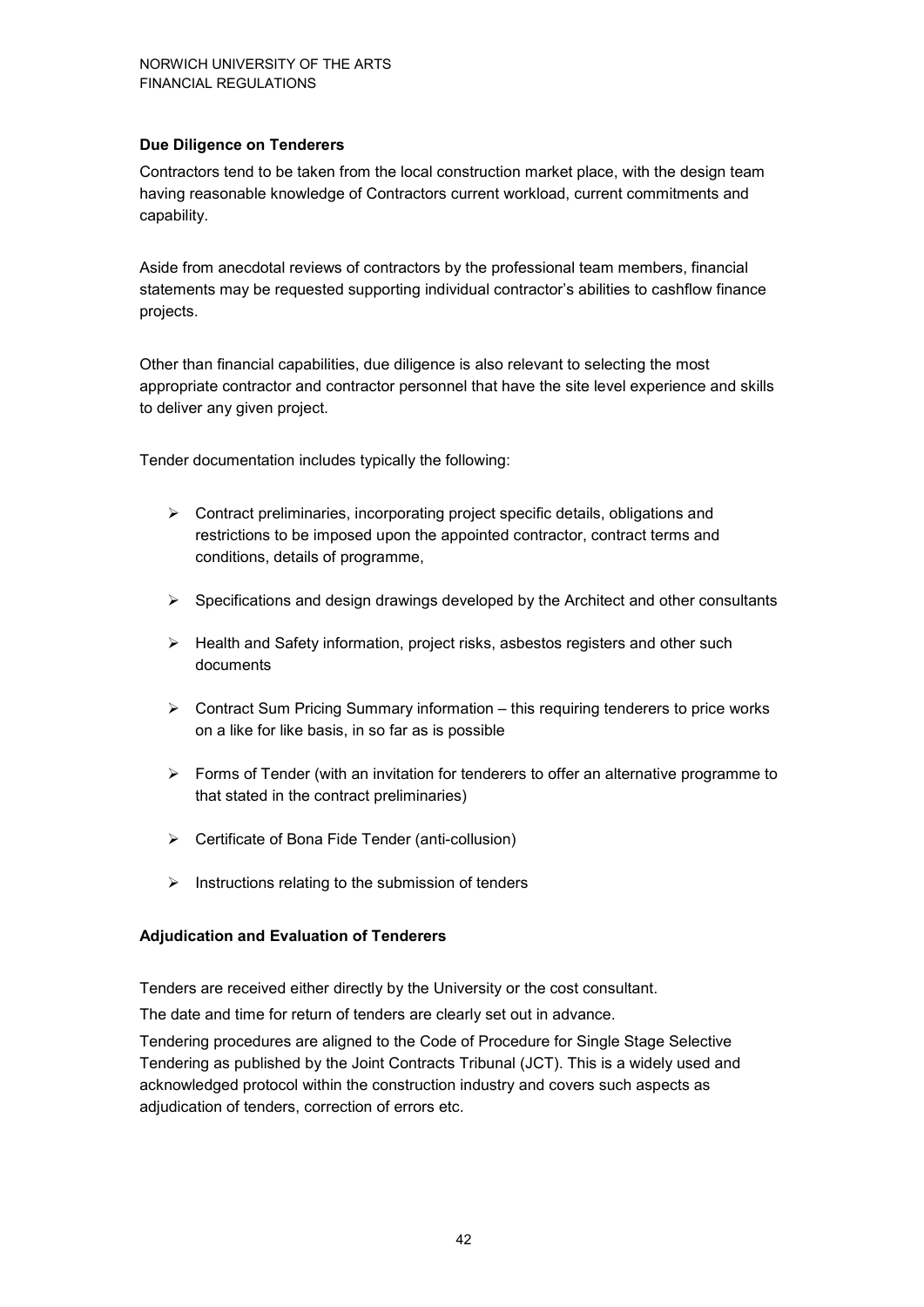Below is a sample record sheet for the tender sums to be recorded and witness by those opening the tenders:

| 28 April 2014                   |                                                                                                     |               |          | <b>REAL</b><br>Consulting |
|---------------------------------|-----------------------------------------------------------------------------------------------------|---------------|----------|---------------------------|
|                                 |                                                                                                     |               |          |                           |
|                                 | Cavendish House, Norwich - Main Contract Stage One                                                  |               |          |                           |
|                                 |                                                                                                     |               |          |                           |
| <b>Record of Tender Returns</b> |                                                                                                     |               |          |                           |
|                                 |                                                                                                     |               |          |                           |
| Tenderer                        | Alternative 1                                                                                       | Alternative 2 | Position | Notes                     |
|                                 | (Stated                                                                                             | (Optimum      |          |                           |
|                                 | Programme)                                                                                          | Programme)    |          |                           |
|                                 |                                                                                                     |               |          |                           |
|                                 |                                                                                                     |               |          |                           |
|                                 |                                                                                                     |               |          |                           |
|                                 |                                                                                                     |               |          |                           |
|                                 |                                                                                                     |               |          |                           |
|                                 |                                                                                                     |               |          |                           |
|                                 |                                                                                                     |               |          |                           |
|                                 |                                                                                                     |               |          |                           |
|                                 |                                                                                                     |               |          |                           |
|                                 |                                                                                                     |               |          |                           |
|                                 |                                                                                                     |               |          |                           |
|                                 |                                                                                                     |               |          |                           |
|                                 | Tenders opened at the offices of REAL Consulting LLP, Norwich at 12.00 noon, Monday 28th April 2014 |               |          |                           |
|                                 |                                                                                                     |               |          |                           |
| By                              |                                                                                                     |               |          |                           |
|                                 |                                                                                                     |               |          |                           |
|                                 |                                                                                                     |               |          |                           |
|                                 |                                                                                                     |               |          |                           |
|                                 |                                                                                                     |               |          |                           |

Tender evaluation should reflect and comment upon the following considerations:

- $\triangleright$  Proposed methodology to be employed in delivering the project (tender stage response to tender documents)
- $\triangleright$  Tender stage programme (or one representing an alternative programme)
- $\triangleright$  Proposed Contractor team members skills and experience
- Pricing details, ensuring parity between bids (and evaluating tender omissions) and also to provide a firm basis for the valuation of any variations and for interim payments made to the appointed Contractor
- $\triangleright$  Resolution of technical and contractual qualifications
- $\triangleright$  Value for Money and overall competitiveness of the lowest tender
- $\triangleright$  Comparison to budget

Post-tender interviews are arranged if required with those contractors under consideration to allow the University and professional team members to meet with tenderers prior to concluding a decision to award the contract.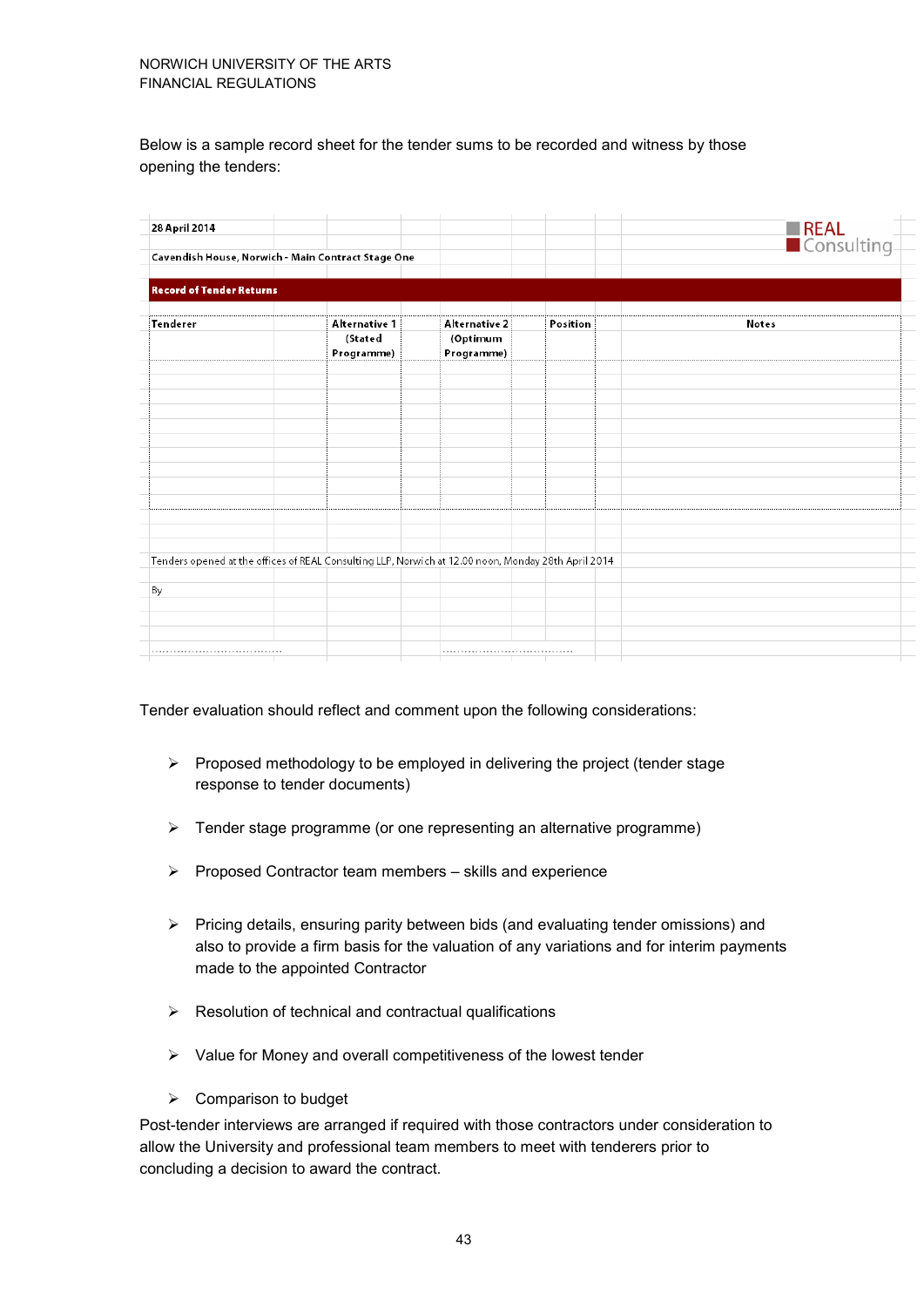#### **Contractual Arrangements**

Contractual arrangements are generally based upon industry standard JCT Forms of Contract, with projects contracted by adopting one of the following:

| <b>Contract Version</b>     | <b>Basis For Use</b>                                                       | <b>Typical Value</b> |
|-----------------------------|----------------------------------------------------------------------------|----------------------|
|                             |                                                                            |                      |
| Minor Works (MW11)          | Simple works                                                               | £50k to £100k        |
| Intermediate Form (IC 2011) | More complex works, possibly<br>involving elements of Contractor<br>Design | £100 $k$ to £1m      |
| Main Contract               | All other works                                                            | $f$ 1m +             |

Presently, contracts are un-amended.

It is customary to request a performance bond as part of the tender, providing protection in the event of default by the Contractor (usually in the event of Contractor insolvency). Typically such a bond provides for 10% of the Contract Sum.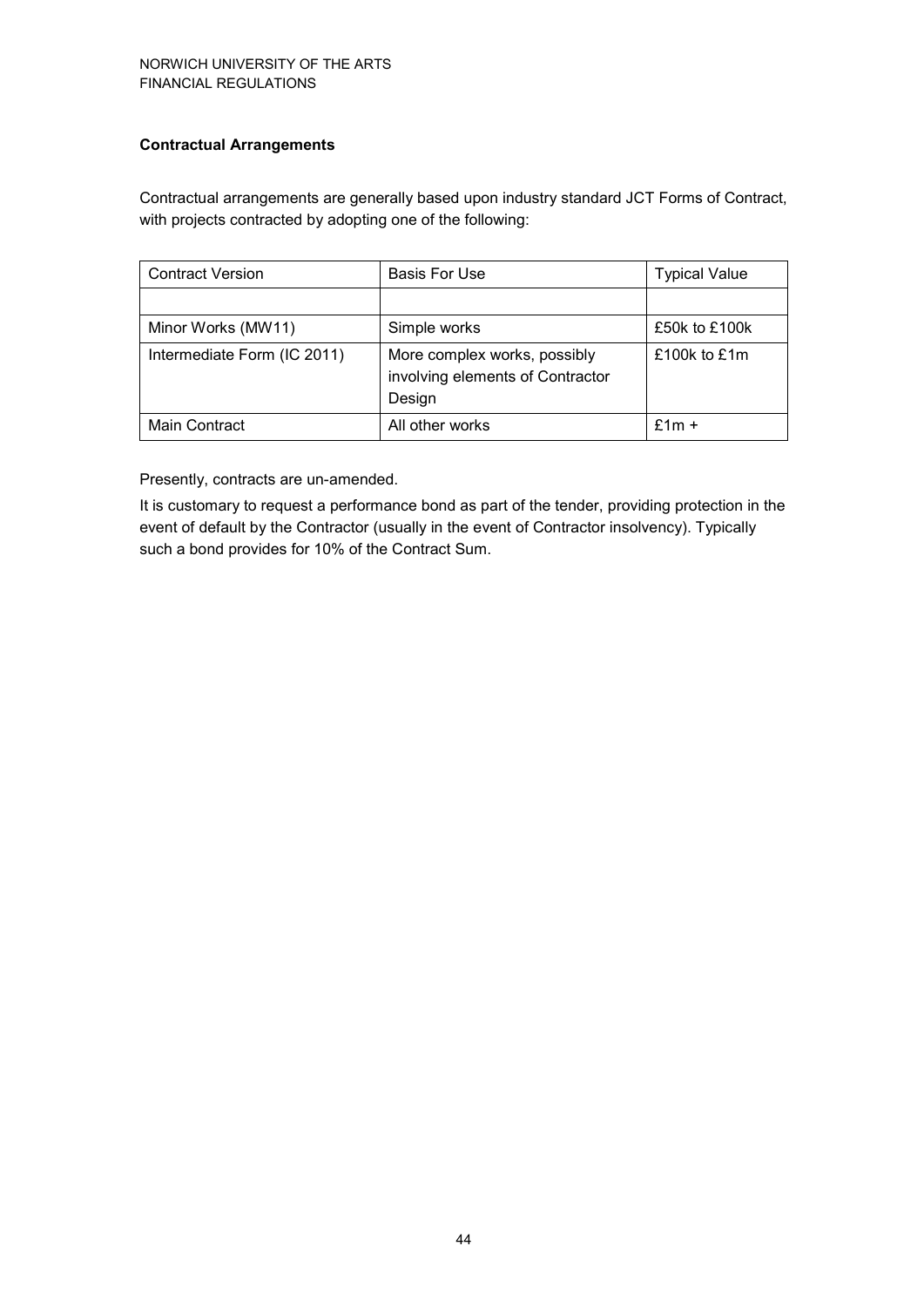#### **Example of Preliminary Invitation to Tender**



# PROPOSED ALTERATIONS AND REFURBISHMENT WORKS CAVENDISH HOUSE, ST ANDREWS STREET, NORWICH

| Employer                      | Norwich University of the Arts                                                                                                                                                                                                                              |
|-------------------------------|-------------------------------------------------------------------------------------------------------------------------------------------------------------------------------------------------------------------------------------------------------------|
|                               |                                                                                                                                                                                                                                                             |
| <b>Project Details</b>        | Cavendish House is over 4 storeys (Ground to Third floor) and an<br>approximate gross internal floor area of 900 m2.                                                                                                                                        |
|                               | The proposed Works comprise the internal alteration and<br>refurbishment/fitting out of the existing building to form new Gallery space<br>at Ground floor, with workplace environment at upper floor levels - all<br>completed to a high quality standard. |
|                               | There is also an extension planned at Roof level.                                                                                                                                                                                                           |
|                               | It is expected that there will be a significant amount of internal alterations<br>and structural improvements. The internal courtyard will also be infilled.                                                                                                |
|                               | Because of the extent of structural modifications planned, the project is likely<br>to entail the complete reconstruction of the internal structure adopting a<br>façade retention approach.                                                                |
|                               | Enabling works have recently completed to include for all (non-structural<br>demolition and internal stripping, and asbestos removal. However, some<br>residual asbestos is expected to be located.                                                         |
|                               | The Works are planned to be let via a two-stage tender route - see below for<br>further details.                                                                                                                                                            |
|                               |                                                                                                                                                                                                                                                             |
| <b>Employer's Consultants</b> | <b>Architect - Hudson Architects</b><br>Structural engineer - Rossi Long Consulting<br>Services design - Mott MacDonald<br>Quantity Surveyor - REAL Consulting<br>CDM-Coordinator - Purslows, Chartered Building Surveyors                                  |
|                               |                                                                                                                                                                                                                                                             |
| <b>Anticipated Value</b>      | £1,750,000 to £2m                                                                                                                                                                                                                                           |
|                               |                                                                                                                                                                                                                                                             |
| <b>Form of Contract</b>       | Standard JCT Form of Contract (without amendment)                                                                                                                                                                                                           |
|                               | Contractor designed elements for structural connections, mini piling, lifts,<br>parts of engineering services and temporary support structures (façade<br>retention),                                                                                       |
|                               |                                                                                                                                                                                                                                                             |
|                               |                                                                                                                                                                                                                                                             |

#### Preliminary Invitation to Tender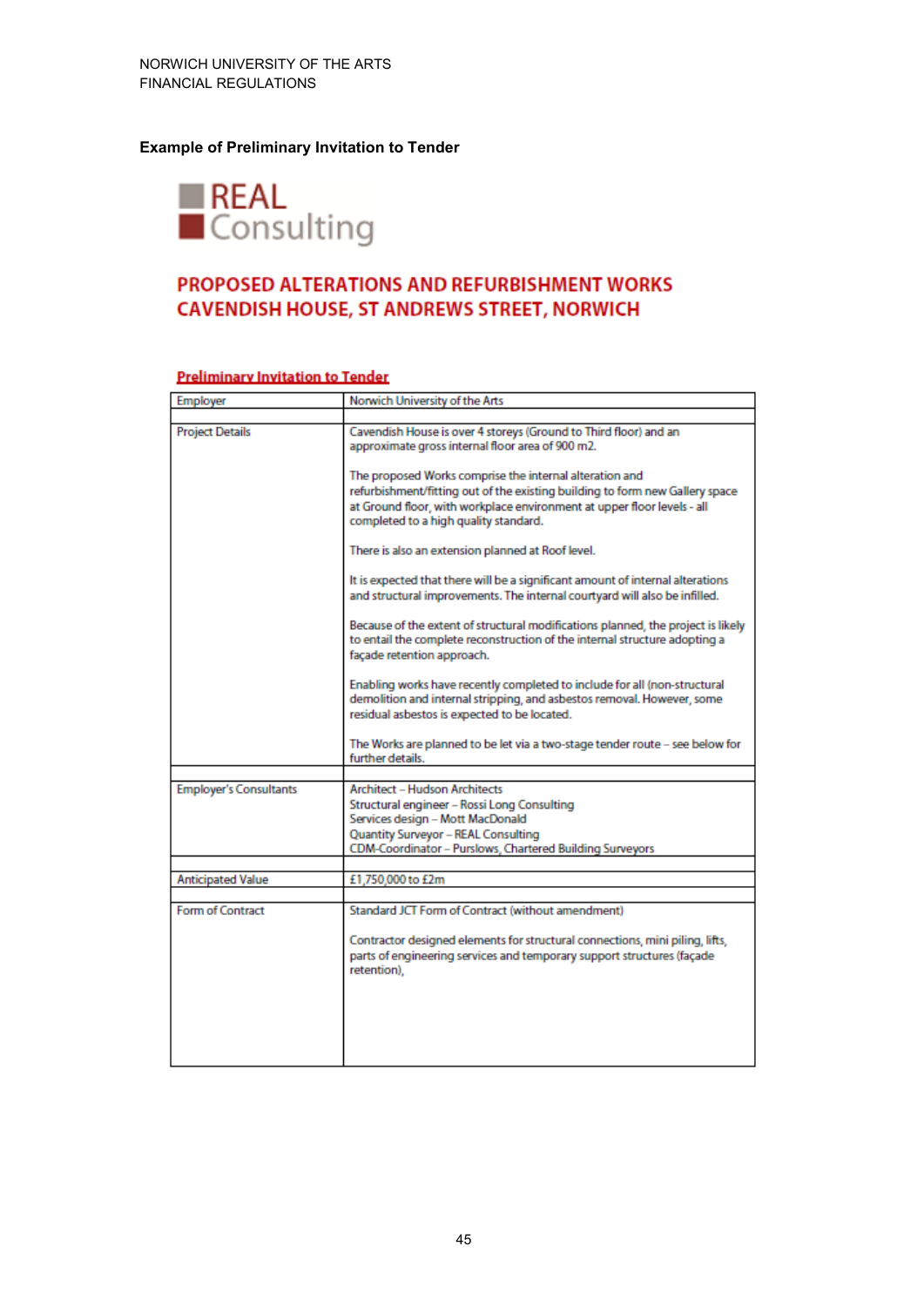

# PROPOSED ALTERATIONS AND REFURBISHMENT WORKS CAVENDISH HOUSE, ST ANDREWS STREET, NORWICH

| Tendering                              | The Works will be procured using a two-stage approach.                                                                                                                                                                                  |
|----------------------------------------|-----------------------------------------------------------------------------------------------------------------------------------------------------------------------------------------------------------------------------------------|
|                                        | The Stage 1 tenders will seek bids from contractors as follows:                                                                                                                                                                         |
|                                        | 1. Tender Nr 1 - Façade retention and Full Internal Structure<br>- Stated Programme<br>2. Tender Nr 1 - Façade retention and Full Internal Structure<br>- Contractor's Programme                                                        |
|                                        | It is the intention that the Stage One tender documentation will include as a<br>minimum:                                                                                                                                               |
|                                        | • Preliminaries<br>. Temporary supports & structural bracing (preliminary details for<br>quidance)<br>Remaining internal demolitions<br>Schedule of rates for known components (eg £/tonne for steel)<br>٠<br>Overheads and profit<br>٠ |
|                                        |                                                                                                                                                                                                                                         |
| <b>Tender Documents</b><br>(Stage One) | <b>Contract preliminaries</b><br>Specifications<br>Drawings from Architect, structural engineer and services consultant<br>Pricing schedules and schedules of unit rates<br>Pre-tender Health & Safety Plan                             |
|                                        |                                                                                                                                                                                                                                         |
| <b>Anticipated Programme</b>           | Pre-Contract:<br>Issue of Stage 1 tender documentation - 15 March 2014<br>Stage 1 tender returns - 25 April 2014<br>Stage 1 "appointment" - 23 May 2014                                                                                 |
|                                        | Stage 2 conclusion - 18 July 2014<br>Full appointment - 25 July 2014                                                                                                                                                                    |
|                                        | Post-Contract:                                                                                                                                                                                                                          |
|                                        | Start on site - 4 August 2014 (a soft start may be permitted depending upon<br>the extent of Stage Two agreement)<br>Completion - 48 weeks from the Date of Possession                                                                  |
|                                        |                                                                                                                                                                                                                                         |
| <b>Project Constraints</b>             | The site is very land-locked. Adjoining to the site are existing occupied<br>premises (located off of Bridewell Alley), plus there is an active Openreach<br>yard of St Andrews Street.                                                 |
|                                        | The building is right on the public footpath so very little external space.                                                                                                                                                             |
|                                        | Party wall matters will apply.                                                                                                                                                                                                          |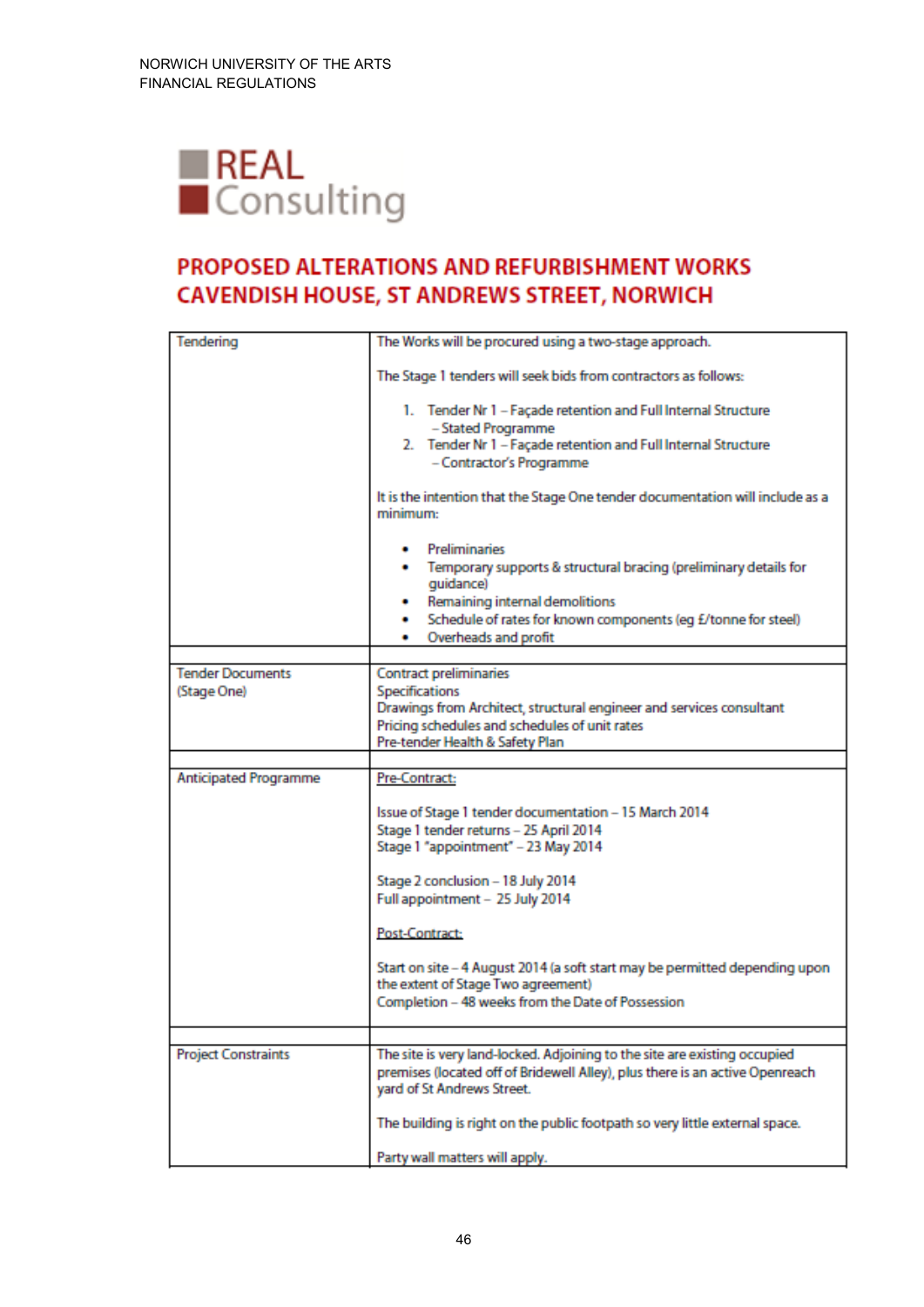# **APPENDIX C**

#### **ACCOUNTING POLICIES**

#### **Accounting policies**

The financial statements are prepared in accordance with applicable accounting standards in the United Kingdom.

#### **Going Concern**

The following supports the use of going concern as being appropriate. Cash flow modelling up to and including the 2023/24 financial year indicates that, taking account of reasonably possible downsides and the anticipated impact of COVID-19, the University will have sufficient funds to meet its liabilities as they fall due. This included modelling a number of different scenarios, including a greater number of student deferrals in 2020, twice the level of student dropout rates in the 2020/21 academic year as would usually be expected, and loss of two months of accommodation fee income in 2020/21 if a second lockdown required the waiving of some of the rental income that would usually be received for the year. The Covid-19 pandemic has not required the University to renegotiate lending facilities or bank covenants. The University has bank covenants in relation to its loan with Lloyds bank. These covenants (*and the position at the year-end date in relation to these covenants*) is as follows: Total external debt not to exceed 50% of Total funds *(2.1% at 31 July 2020);* Total borrowing costs not to exceed 7% of Total income (*0.5% at 31 July 2020)*; Income & expenditure reserves to be maintained at not less than £1.75m (*£34.1m at 31 July 2020)*; Expenditure to not exceed income to the extent that in any 3 consecutive financial years a deficit can only be incurred in a maximum of 2 of those years, and this deficit must not exceed £250k in each of those years. *Achieved.* 

*For all of these covenants, our forecasts indicate that they will be achieved throughout the forecast period.* 

Consequently, the Governing body are confident that the University will have sufficient funds to continue to meet its liabilities as they fall due for at least 12 months from the date of approval of the financial statements and therefore have prepared the financial statements on a going concern basis.

#### **Basis of preparation**

These financial statements have been prepared in accordance with the 2019 Statement of Recommended Practice (SORP): 'Accounting for Further and Higher Education' and in accordance with Financial Reporting Standards (FRS) 102. The University is a public benefit entity and therefore has applied the relevant public benefit requirement of FRS 102. The financial statements are prepared in accordance with the historical cost convention (modified by the revaluation of certain fixed assets). The financial statements have been prepared in British Pounds, which is the functional currency of the University.

#### **Basis of consolidation**

The consolidated financial statements include the University and its subsidiary company, NUA Business Limited. All financial statements are made up to 31 July 2020. Intra-group transactions and balances are eliminated fully on consolidation.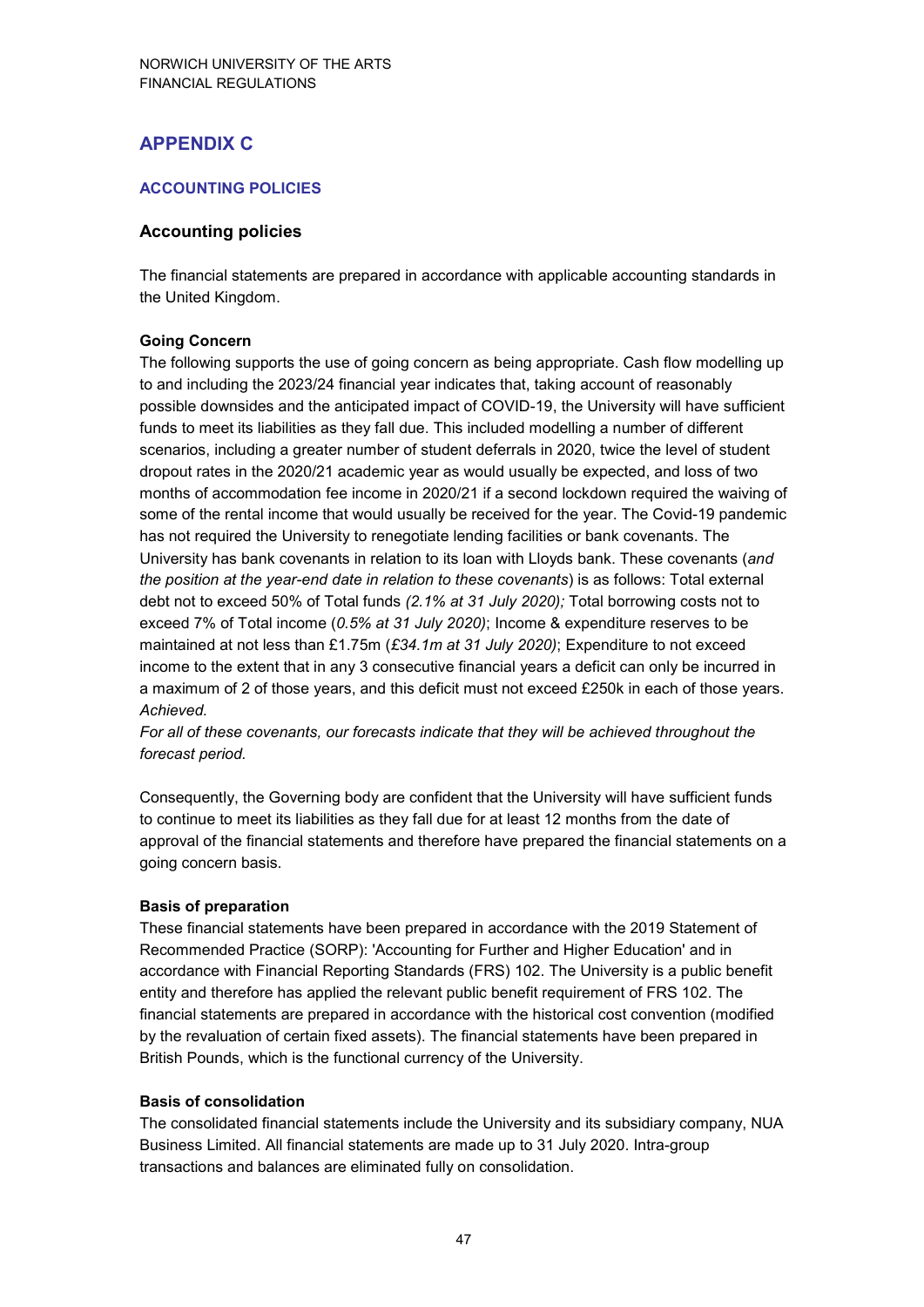The consolidated financial statements do not include the results of the University's Students' Union as it is a separate entity over which the University has no significant control or influence.

#### **Recognition of income**

Tuition fees represent student fees received and receivable attributable to the current accounting period. Bursaries and scholarships are accounted for gross as expenditure and not deducted from income.

Government revenue grants include Higher Education Funding Council/Office for Students/Research England grants and research grants are recognised in income over the periods in which the University recognises the related costs for which the grant is intended to compensate. Where part of a government grant is deferred it is recognised as deferred income within creditors and allocated between creditors due within one year and due after more than one year as appropriate.

Grants (including research grants) from non-government sources are recognised in income when the University is entitled to the income and performance related conditions have been met. Income received in advance of performance related conditions being met is recognised as deferred income within creditors on the balance sheet and released to income as the conditions are met.

Endowment and Investment income is credited to the income and expenditure account on a receivable basis. Income from restricted endowments not expended in accordance with the restrictions of the endowment is transferred to Restricted Reserves, Income and expenditure reserve - endowments.

#### **Capital grants**

Government capital grants are recognised in income over the expected useful life of the asset. Other capital grants are recognised in income when the University is entitled to the funds subject to any performance related conditions being met.

#### **Donations and Endowments**

#### Unrestricted donations

Donations with no restrictions are recognised in income when the University is entitled to the funds.

#### Endowment funds

Where charitable donations are to be retained for the benefit of the institution as specified by the donors, these are accounted for as endowments. There are three main types:

- 1) Unrestricted permanent endowments the donor has specified that the fund is to be permanently invested to generate an income stream for the general benefit of the institution
- 2) Restricted expendable endowments the donor has specified a particular objective other than the purchase or construction of tangible fixed assets, and the institution can convert the donated sum into income
- 3) Restricted permanent endowments the donor has specified that the fund is to be permanently invested to generate an income stream to be applied to a particular objective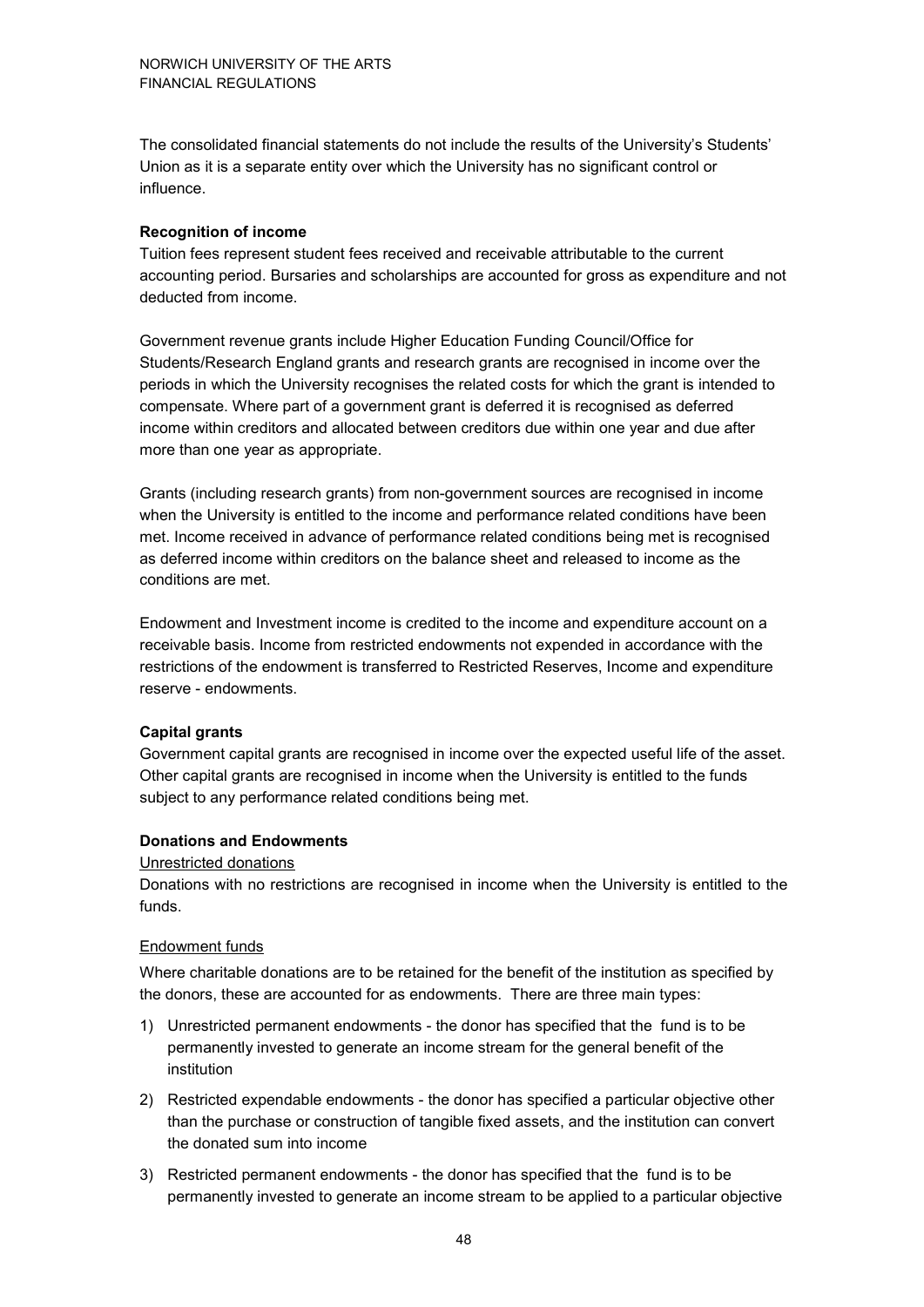#### **Pension schemes**

Retirement benefits to employees of the University are provided by the Local Government Pension Scheme (LGPS) and the Teachers Pensions Scheme (TPS). Both of these schemes are defined benefit schemes. Defined benefit schemes are post-employment benefit plans other than defined contribution schemes. Under defined benefit schemes, the University's obligation is to provide the agreed benefits to current and former employees, and actuarial risk (that benefits will cost more or less than expected) and investment risk (that returns on assets set aside to fund the benefits will differ from expectations) are borne, in substance, by the University. The University should recognise a liability for its obligations under defined benefit schemes net of scheme assets. This net defined benefit liability is measured as the estimated amount of benefit that employees have earned in return for their service in the current and prior periods, discounted to determine its present value, less the fair value (at bid price) of scheme assets. The calculation is performed by a qualified actuary using the projected unit credit method. Where the calculation results in a net asset, recognition of the asset is limited to the extent to which the University is able to recover the surplus either through reduced contributions in the future or through refunds from the plan.

Contributions to both the TPS and LGPS schemes are charged to the income and expenditure account so as to spread the cost of pensions over employees' working lives with the University in such a way that the pension cost is a substantially level percentage of current and future pensionable payroll. The contributions are determined by a qualified actuary.

The TPS is an unfunded scheme and members contribute on a 'pay as you go' basis, so the Group does not recognise a net defined benefit liability on its Balance sheet for this scheme.

The LGPS is a funded scheme and the Group does recognise a net defined benefit liability on its Balance sheet for this scheme. The pension cost is assessed every three years in accordance with the advice of an independent qualified actuary using the projected unit method, the last valuation having been in March 2019.

#### **Fixed assets**

#### a) Land and buildings

All land and buildings owned at 31 July 1998 were revalued at that date by a firm of independent chartered surveyors. Premises on the main Norwich site, inherited from the local education authority, were valued at depreciated replacement cost. Other premises acquired before 31 July 1998 were valued at open market value. Any buildings purchased after that date have been included at cost.

Where parts of a fixed asset have different useful lives, they are accounted for as separate items of fixed assets.

Freehold land is not depreciated. Freehold and leasehold buildings at 31 July 1998 are depreciated in accordance with specific advice given by professional chartered surveyors. The average annual rate of depreciation currently applied to buildings is 3.9%. Enhancement to buildings is depreciated on a straight line basis over estimated life as follows:

| Freehold buildings                    | 40 years                  |
|---------------------------------------|---------------------------|
| Enhancements to buildings (Freehold)  | 20 years                  |
| Enhancements to buildings (Leasehold) | the lesser of 20 years or |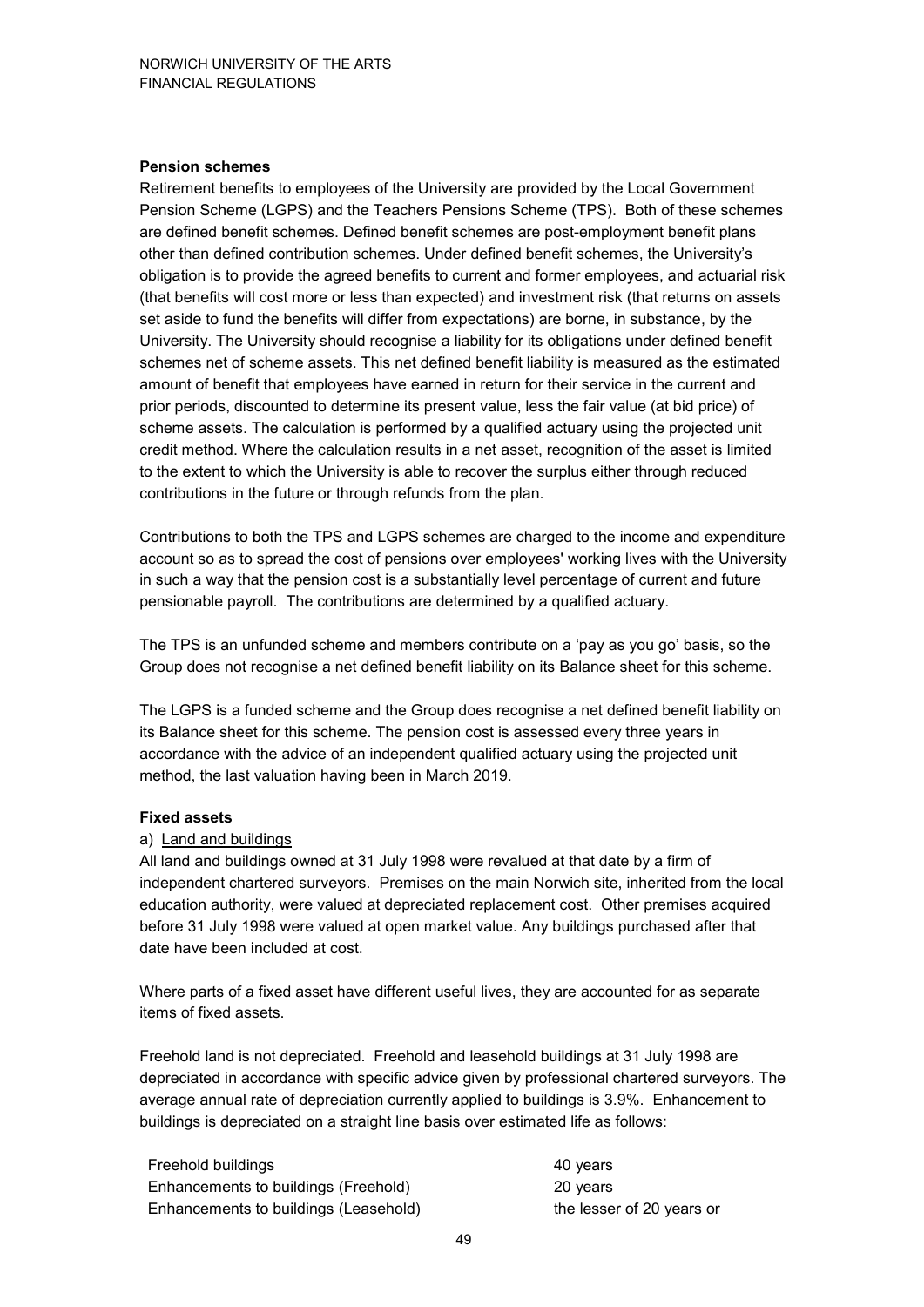#### remaining period of the lease

Any impairment in value caused by a clear consumption of economic benefits are charged to the income and expenditure account as are any other impairments of revalued fixed assets to the extent that they are not covered by surpluses arising on prior valuations.

#### b) Fixtures, Fittings and Equipment

Fixtures, fittings and equipment costing less than £1,000 per item or group of items are written off to the income and expenditure account in the period of acquisition. Other equipment with an expected life of more than one year is capitalised at cost. Book values at implementation of FRS15 Tangible Fixed Assets have been retained in accordance with the transitional rules set out therein, and will not be updated for any future valuations

Fixtures, fittings and equipment are depreciated on a straight line basis over their useful economic life as follows:

| Cabling/ducting, boilers               | 15 years |
|----------------------------------------|----------|
| Computer (IT) equipment                | 3 years  |
| Other fixtures, fittings and equipment | 5 years  |

#### c) Motor Vehicles

Motor vehicles are capitalised and depreciated on a straight line basis over their useful economic life. This is considered to be 4 years.

#### d) Assets in the course of construction

Assets in the course of construction are accounted for at cost based on the value of architects' certificates and other direct costs incurred to 31 July. They are not depreciated until they are brought into use.

#### **Maintenance of premises**

The University has a rolling maintenance programme which is reviewed on an annual basis. The cost of all maintenance is charged to the income and expenditure account as incurred. Expenditure which extends the useful life of an asset or enhances an asset is capitalised.

#### **Employment benefits**

Short term employment benefits such as salaries and compensated absences are recognised as an expense in the year in which the employees render service to the University. Any unused benefits are accrued and measured as the additional amount the University expects to pay as a result of the unused entitlement.

#### **Investments**

Fixed asset investments which are not listed on a recognised stock exchange are carried at market value. Current asset investments are carried at the lower of cost and net realisable value.

#### **Finance leases**

Leases in which the University assumes substantially all the risks and rewards of ownership of the leased asset are classified as finance leases. Leased assets acquired by way of finance lease and the corresponding lease liabilities are initially recognised at an amount equal to the lower of their fair value and the present value of the minimum lease payments at inception of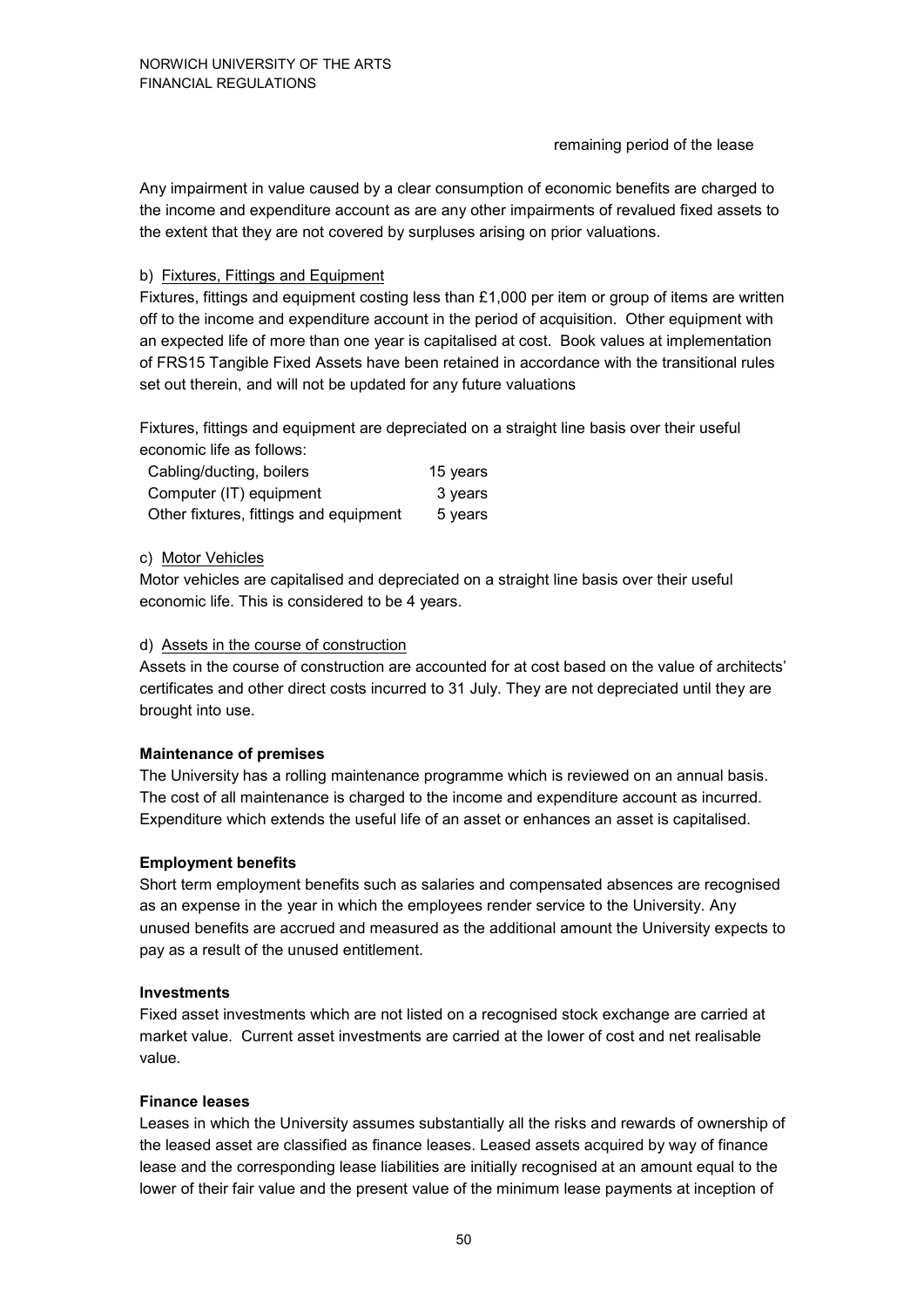the lease.

Minimum lease payments are apportioned between the finance charge and the reduction of the outstanding liability. The finance charge is allocated to each period during the lease term so as to produce a constant periodic rate of interest on the remaining balance of the liability.

#### **Operating leases**

Costs in respect of operating leases are charged on a straight-line basis over the lease term. Any lease premiums or incentives are spread over the minimum lease term.

#### **Service concession arrangements**

Fixed assets held under service concession arrangements are recognised on the Balance Sheet at the present value of the minimum lease payments when the assets are bought into use with a corresponding financial liability.

Payments under the service concession arrangement are allocated between service costs, finance charges and financial liability repayments to reduce the financial liability to nil over the life of the arrangement.

#### **Stocks**

Stocks are valued at the lower of cost and net realisable value. Where necessary, provision is made for obsolete or slow-moving items. Consumable items are charged directly to the income and expenditure account.

#### **Foreign currency translation**

Monetary assets denominated in foreign currencies are translated at the rates of exchange ruling at the end of the financial period.

#### **Taxation status**

The University is an exempt charity within the meaning of schedule 3 of the Charities Act 2011 and is considered to pass the tests set out in Paragraph 1 Schedule 6 Finance Act 2010 and therefore it meets the definition of a charitable company for UK corporation tax purposes. Accordingly, the University is potentially exempt from taxation in respect of income or capital gains received within categories covered by section 287 CTA2009 and sections 471, and 478- 488 CTA 2010 (formerly s505 of ICTA 1988) or section 256 of the Taxation of Chargeable Gains Act 1992, to the extent that such income or gains are applied to exclusively charitable purposes.

The University is partially exempt in respect of Value Added Tax, as its main activity is the supply of education which is an exempt supply for the purposes of VAT. Accordingly, it can only recover a minor element of VAT charged on its inputs. Irrecoverable VAT on supplies and services received is included in the related costs in the financial statements. It is also added to the cost of tangible fixed assets as appropriate.

NUA Business Limited is subject to corporation tax and VAT in the same way as any commercial organisation.

Deferred taxation is accounted for at expected tax rates on all timing differences arising from the inclusion of items of income and expenditure in taxation computations in periods different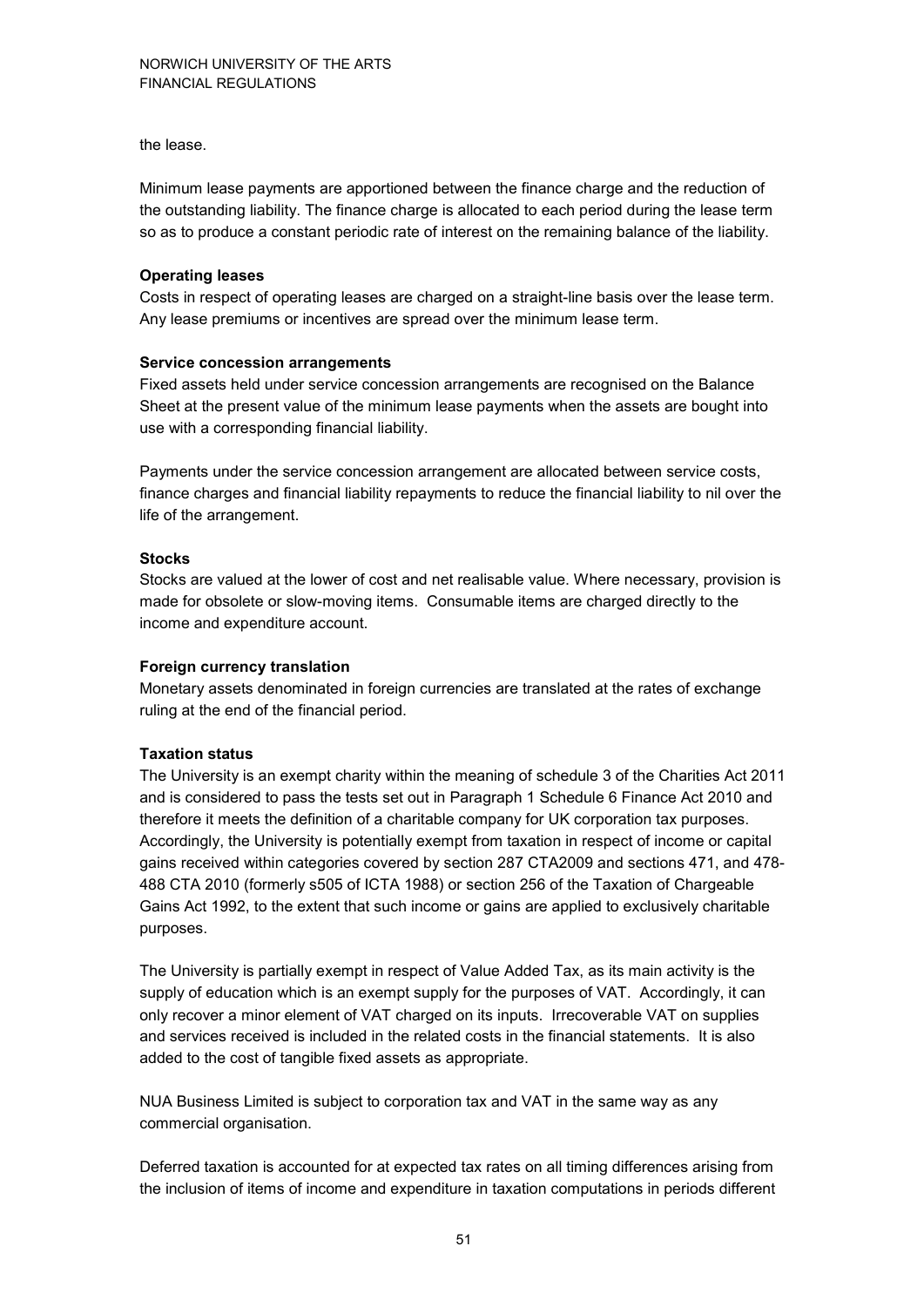from those in which they are included in the financial statements. Deferred tax assets are only recognised when it is more likely than not that the asset will be recoverable in the foreseeable future out of suitable taxable profits from which the underlying timing differences can be deducted. Deferred tax is not discounted.

#### **Provisions**

Provisions are recognised when the University has a present and legal or constructive obligation as a result of a past event, it is probable that a transfer of economic benefit will be required to settle the obligation and a reliable estimate can be made of the amount of the obligation.

#### **Related party transactions**

In accordance with the exemption available in section 33.1A, details of intra group transactions are not disclosed where the subsidiary is 100% owned.

#### **Cash and cash equivalents**

Cash includes cash in hand, deposits repayable on demand and overdrafts. Deposits are repayable on demand if they are in practice available within 24 hours without penalty.

Cash equivalents are short term, highly liquid investments that are readily convertible to known amounts of cash with insignificant risk of change in value.

#### **Reserves**

Reserves are classified as restricted or unrestricted. Restricted endowment reserves include balances which, through endowment to the University, are held as a permanently restricted fund which the University must hold in perpetuity. Other restricted reserves include balances where the donor has designated a specific purpose and therefore the University is restricted in the use of these funds.

**Judgements in applying accounting policies and key sources of estimation uncertainty**  In preparing these financial statements, management have made the following judgements:

- Determined whether leases entered into by the University either as a lessor or a lessee are operating or finance leases. These decisions depend on an assessment of whether the risks and rewards of ownership have been transferred from the lessor to the lessee on a lease by lease basis.
- Determined whether there are indicators of impairment of the group's tangible assets. Factors taken into consideration in reaching such a decision include the economic viability and expected future financial performance of the asset and where it is a component of a larger cash-generating unit, the viability and expected future performance of that unit.

#### **Other key sources of estimation uncertainty**

#### *Tangible fixed assets*

Tangible fixed assets, other than investment properties, are depreciated over their useful lives taking into account residual values, where appropriate. The actual lives of the assets and residual values are assessed annually and may vary depending on a number of factors. In reassessing asset lives, factors such as technological innovation and maintenance programmes are taken into account. Residual value assessments consider issues such as future market conditions, the remaining life of the asset and projected disposal values.